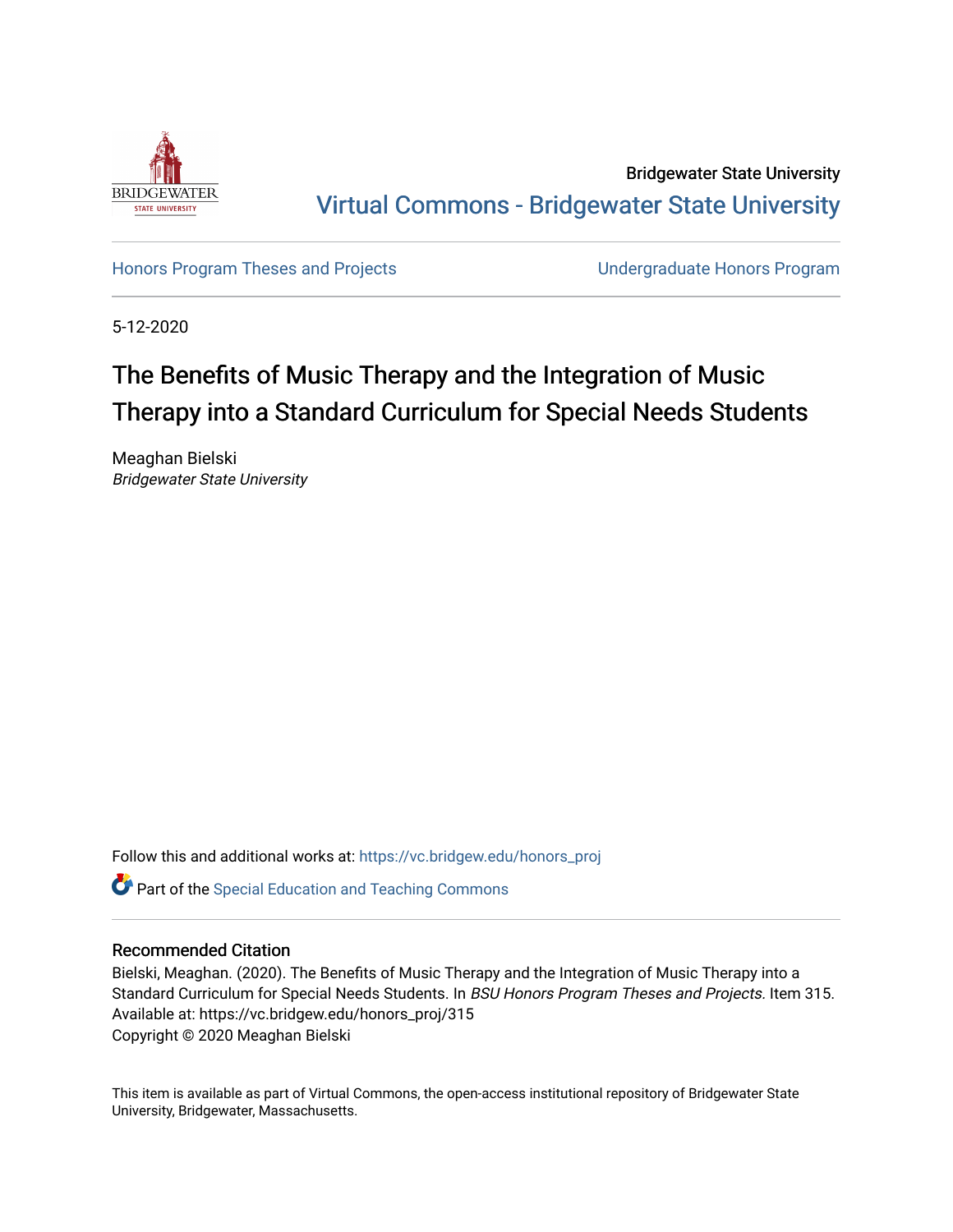## RUNNING HEAD: THE BENEFITS OF MUSIC THERAPY

The Benefits of Music Therapy and the Integration of Music Therapy into a Standard Curriculum for Special Needs Students

Maeghan Bielski

Submitted in Partial Completion of the

Requirements for Commonwealth Honors in Special Education

Bridgewater State University

May 12, 2020

Dr. J. Edward Carter, Thesis Advisor Dr. Jeanne Ingle, Committee Member Dr. Jon Cash, Committee Member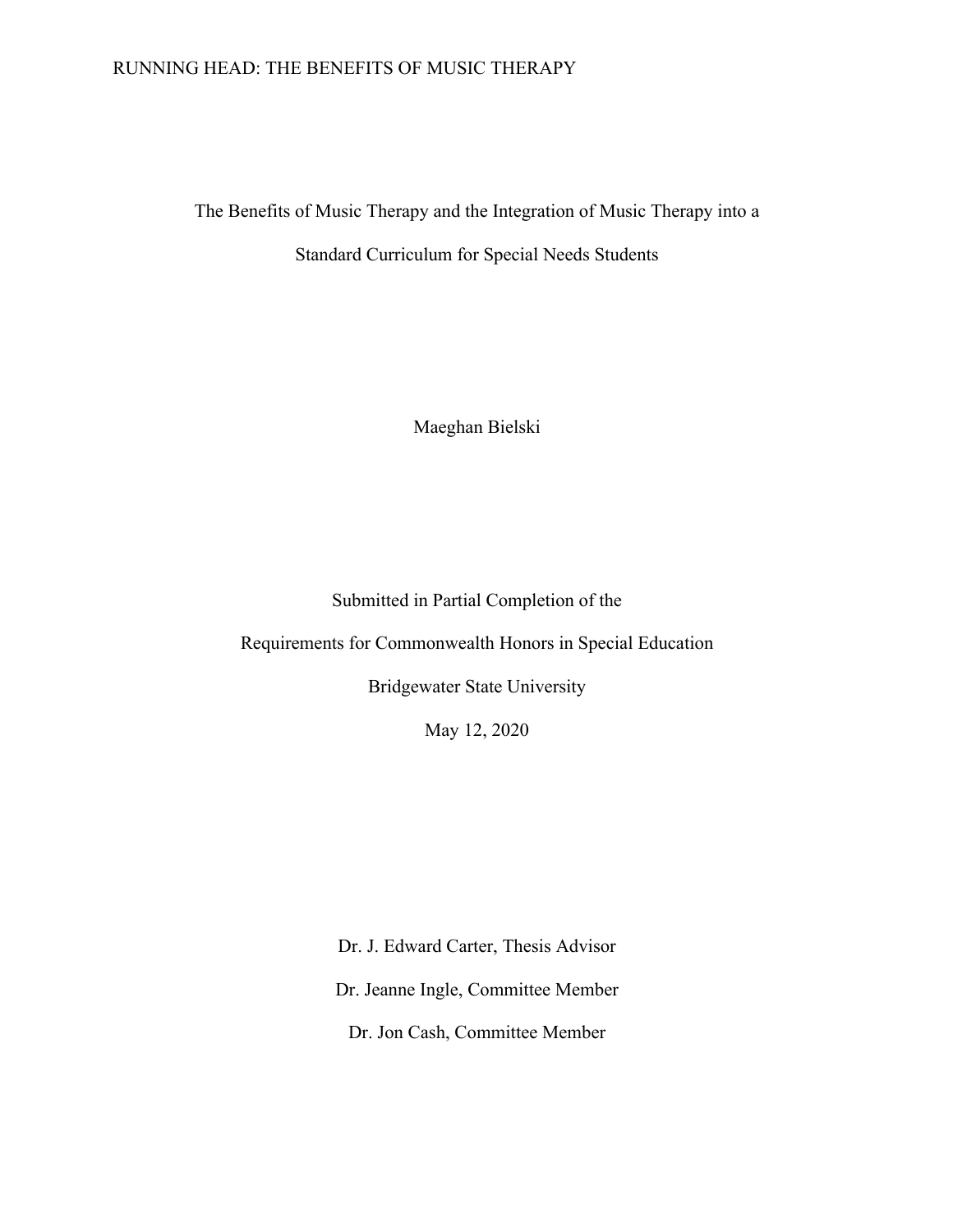### **Abstract**

Music therapy and its benefits to students with exceptionalities in special education programs have been proven through many social-scientific studies discussed in the literature review. Music therapy is the use of music as a therapeutic intervention for those with mental health, emotional/behavioral, and learning exceptionalities. Definitions of music therapy depend on many variables such as the philosophy, techniques, aims, and objectives of the therapists (Toolan & Coleman, 1994). Students with challenging behaviors, such as aggression and selfinjurious behavior (SIB), benefit greatly from interventions in music therapy (Savarimuthu  $\&$ Bunnell, 2002). The specific goal of this project is to create greater awareness of the benefits of music therapy to students with special needs and to create a unique curriculum that would incorporate music therapy into the special education program. The methodology for this research includes an in-depth analysis of multiple literature on music education, music therapy interventions, and curriculum models in an effort to understand the curricular elements of music therapy that would benefit Special Education programs in Massachusetts. The anticipated outcome is to develop a curriculum specific for students with exceptionalities that includes music therapy. Researching music therapy is important because my career goal is to work with the special needs population and to ascertain that music therapy is a part in these students' effort to become productive members of society.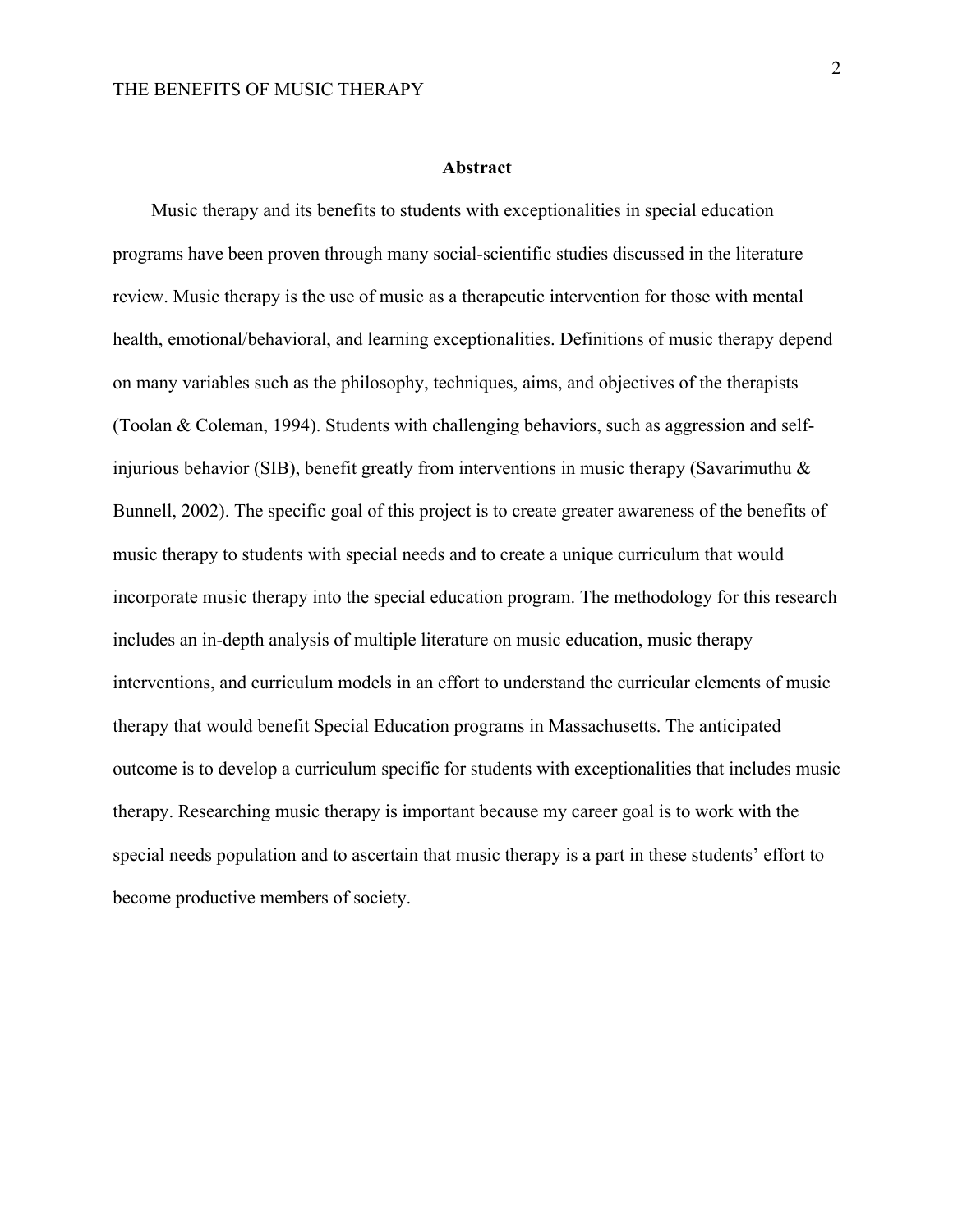# The Benefits of Music Therapy and the Integration of Music Therapy into a Standard Curriculum for Special Needs Students

Music as an intervention tool is still not viewed as beneficial or effective by some health professionals (Savarimuthu & Bunnell, 2002). However, as this literature review that follows will demonstrate, music therapy is a very valuable tool when working with multiple variations and types of disabilities. Savarimuthu and Bunnell (2002) encourage participatory music, believing that it allows patients to communicate their emotions and feelings (Savarimuthu & Bunnell, 2002). However, it is important to note that participation with music therapy should not be restricted only to those people with the ability to play a music instrument. Anyone can participate in music therapy, and this alone is another reason why this inclusive form of intervention is such an essential tool when working with special needs students.

Students with special needs have many useful tools to aid them as they navigate school and society. These tools include Individualized Education Programs (IEPs) and the 504 Plan, under the Section 504 of the Rehabilitation Act of 1973. There is also legislature that passed through Congress, including the Education for All Handicapped Children Act in 1975, the Individuals with Disabilities Education Act (IDEA) in 1990, and the No Child Left Behind Act in 2001. Others do exist, but these legislations are among the most commonly applied in Special Education programs, including Inclusion or Sub-Separate classrooms. However, this literature review addresses one tool that is debatable as to whether it is effective or not; this tool is music therapy.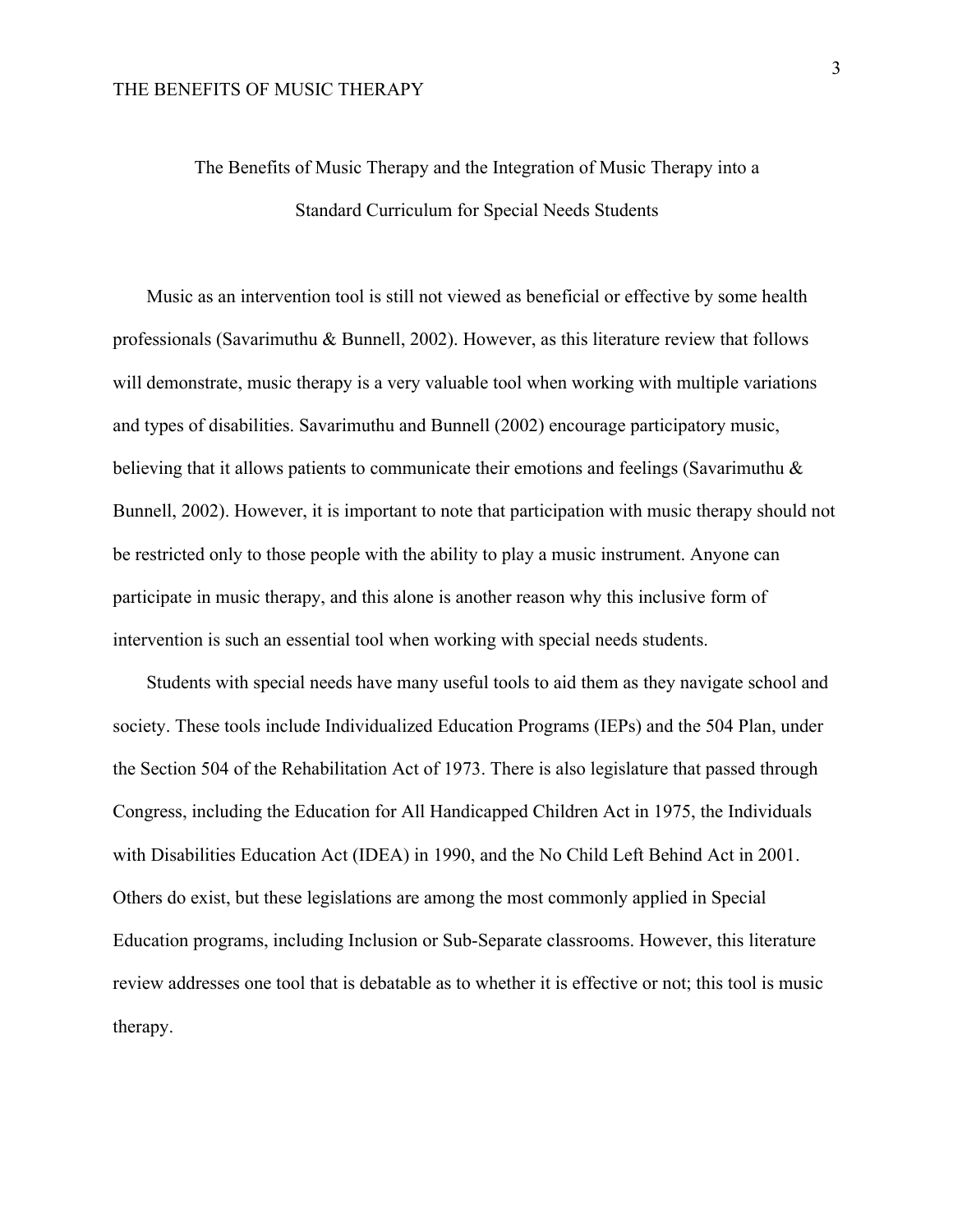### **Historical Background**

 Music Therapy is an intervention that utilizes music and the senses to "reduce or eliminate undesirable behaviors" (Savarimuthu & Bunnell, 2002, p.160). It has been used historically to treat mental health issues, including King Philip V of Spain and King George of Great Britain, who remain among those who utilized the treatment of music therapy (Savarimuthu & Bunnell, 2002). While some believe that the unconventional approach of music therapy has little effect and that this sort of therapy has less scientific weight, many reputable studies have been done to refute this opinion. Cochrane found music therapy to be "superior to placebo therapy with respect to verbal and gestural communicative skills" with children on the autism spectrum (Thompson & McFerran, 2015). Regarded as the pioneers of music therapy, Nordoff and Robins employed music intervention to treat children with developmental delays. As professionals began using music as a therapeutic intervention, people started to believe music could facilitate language development, play, physical development, and relationships with children with special needs (Thompson & McFerran, 2015). There exist emotional effects of music therapy on children with special needs as well (Constantin, 2015).

## **Music Therapy Compared to Music Education**

According to the American Music Therapy Association (AMTA), music therapy is "the prescribed use of music by a qualified person to effect positive change in the psychological, physical, cognitive, or social functioning of individuals with health or educational problems" (Sausser & Waller, 2006). Music therapy differs from music education, although they do remain similar. Music educators are seeing an influx of students who have special needs since the passing of the Education for all Handicapped Children Act of 1975 also known as Public Law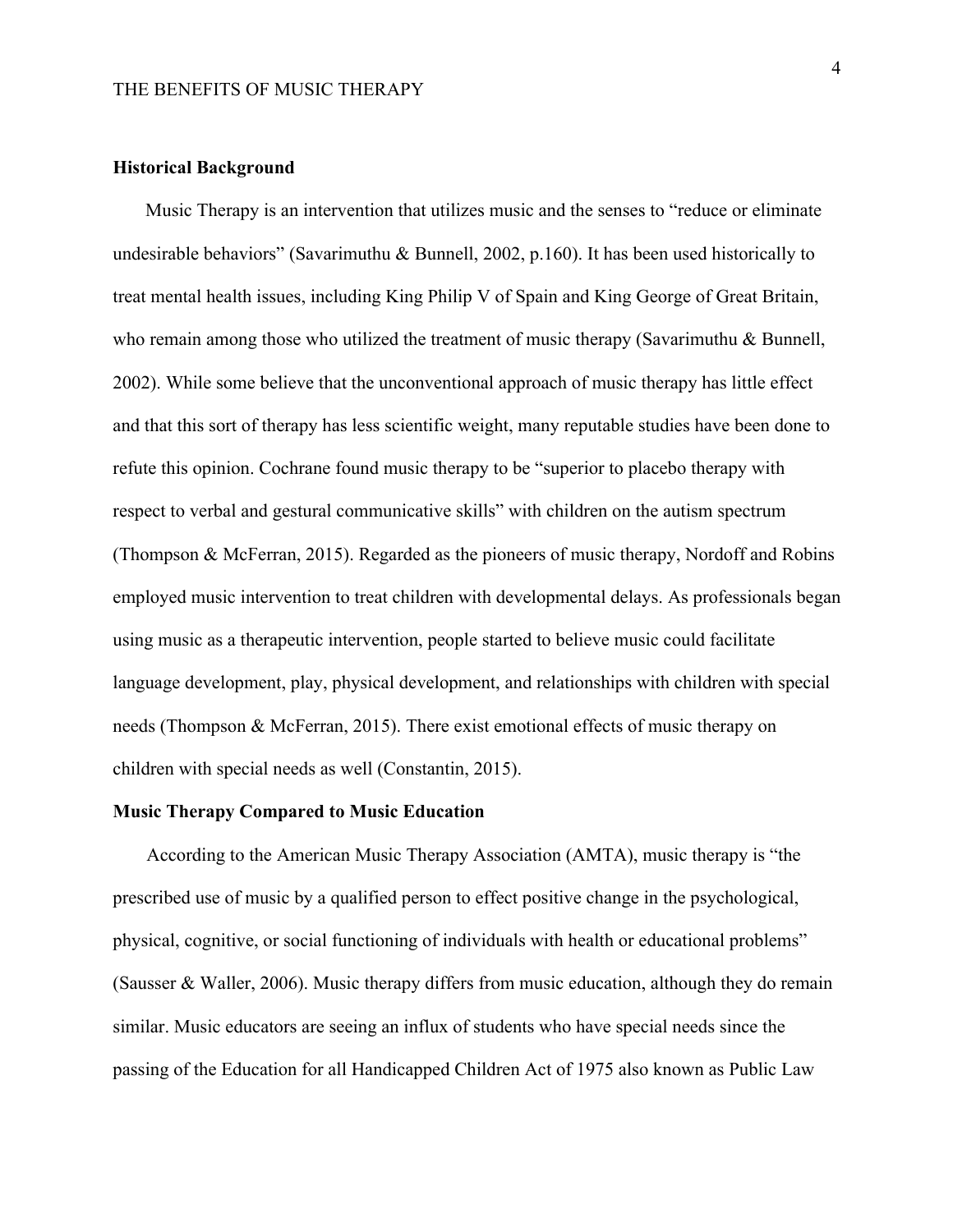94-142 (Patterson, 2003). In a sense, music educators serve as the bridge between music education and music therapy, and these educators have the ability to refer special needs students to other resources, like music therapy, if needed.

Children with disabilities have a variety of characteristics, in which music therapy adapts to their needs. In the case studies conducted by Grace Thompson and Katrina McFerran, music therapy sessions were conducted to meet the needs of each individual young person (Thompson & McFerran, 2015). Some children may have mild to severe cognitive delays, resulting in a difficulty in focusing and maintaining attention for an extended period. Through music therapy, children with special needs can learn to verbalize their emotions. The music therapist can target the main prominent emotions a child could endure, such as happiness, sadness, anger, and fear (Constantin, 2015). The structure environment of the music therapy relationship aims to provide a time of special attention to having the patient expel their feelings, in which anxiety, anger, sadness, and other emotions can be held and contained by the therapist. The containment of the patient's emotions becomes reflected in the therapist's music and verbal expressions, causing the patient to feel understood (Toolan & Coleman, 1994). Music possesses the ability to create a positive experience where the children can enhance their self-esteem with others. In addition, music therapy facilitates language skills, participation in group sessions, and the nonverbal expression. The rhythmic component of music is providing multi-sensory stimulation in the auditory, visual, and tactile forms (Constantin, 2015).

Designing curricula for public special education programs consists of many aspects that result in creating a specific curriculum for a Special Education program difficult. It is difficult because each student with exceptionalities varies from the other; they are not one of the same. It is also important to note that modifications may need to be applied to the curriculum, because

5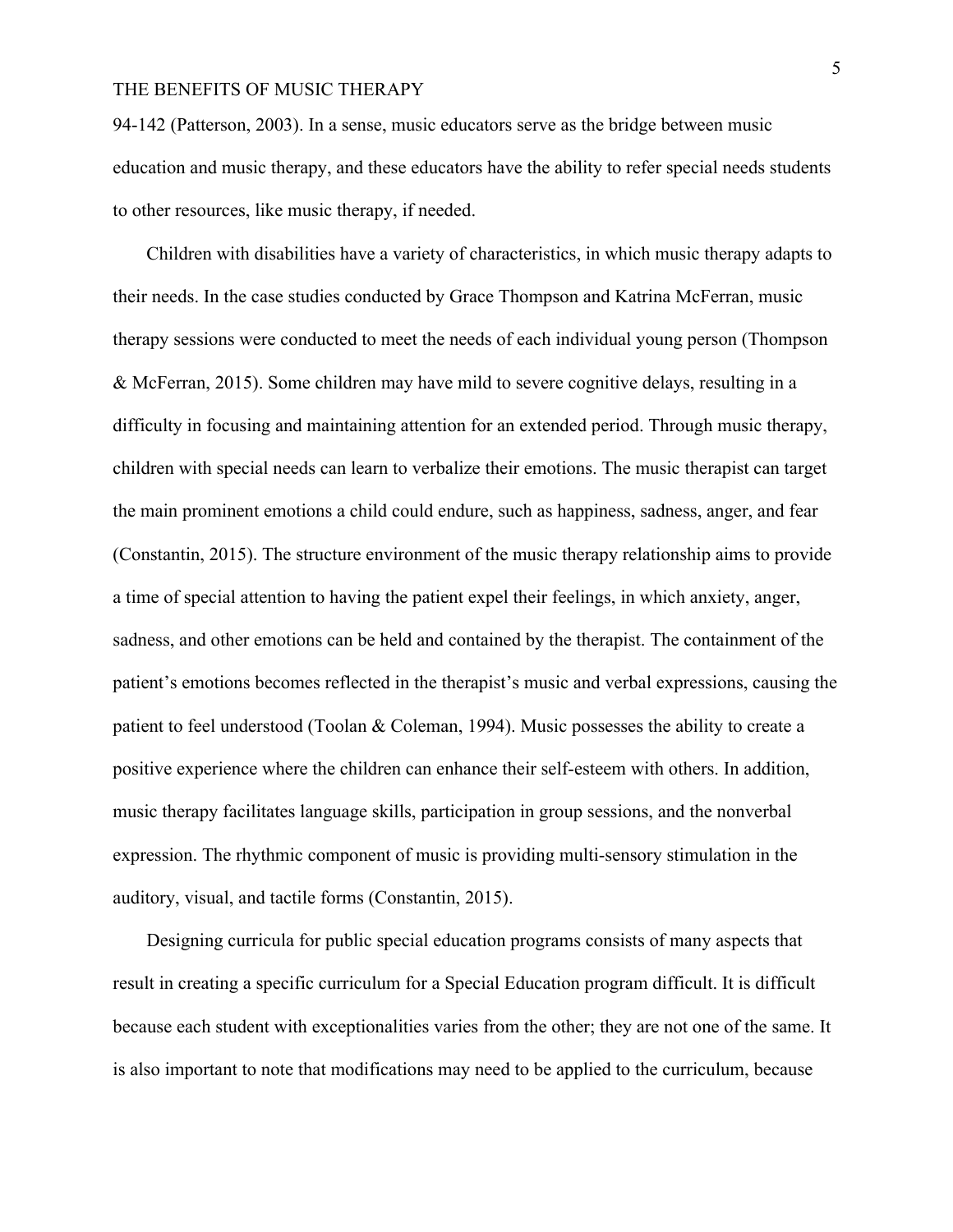designing a specific curriculum is often trial and error to see what works and what does not. For example, there is a student who has been diagnosed with several disabilities and struggles with expressive language (Hammel, 2017). In the instructor's lesson plan, the domain addressed consists of communication, listening, joint attention, and eye gaze. However, participating in instrument playing or singing may not help each individual student. For example, a certain modification could be if a child cannot verbalize the song, he or she can just tap the beat on his or her legs (Hammel, 2017). It is also important to note that lesson plans are generally targeting the "middle" child or average learner, which unfortunately leaves the learners on the low end and the high end of the learning curve left out, and they do not receive the instruction best fit for their needs (Hammel, 2017).

#### **Music Therapy for Emotional and Behavioral Disorders (EBD)**

Students who are classified with an emotional and behavioral disorders usually express the following characteristics of short attention spans, difficulty relating to people, low self-esteem, familial struggles, and tend to be easily frustrated (Sausser & Waller, 2006). As a general rule, EBD students have trouble in the general education classroom setting, specifically in the subject of math, where teachers see the most behavior and emotional challenges. Many students classified with this disability are pulled out into resource rooms and usually receive RTI (Response to Intervention) support. As a result of the distracting stimuli involved with teaching students with EBD, teachers and researchers have concluded that a hands-on approach is the best technique for getting EBD students to express their understanding. Music is a motivating medium to use with students with EBD and music therapy services can provide an outlet for variety of positive outcomes, including nonverbal communication, structures for socialization, and aspects of educational experiences that each student can be successful.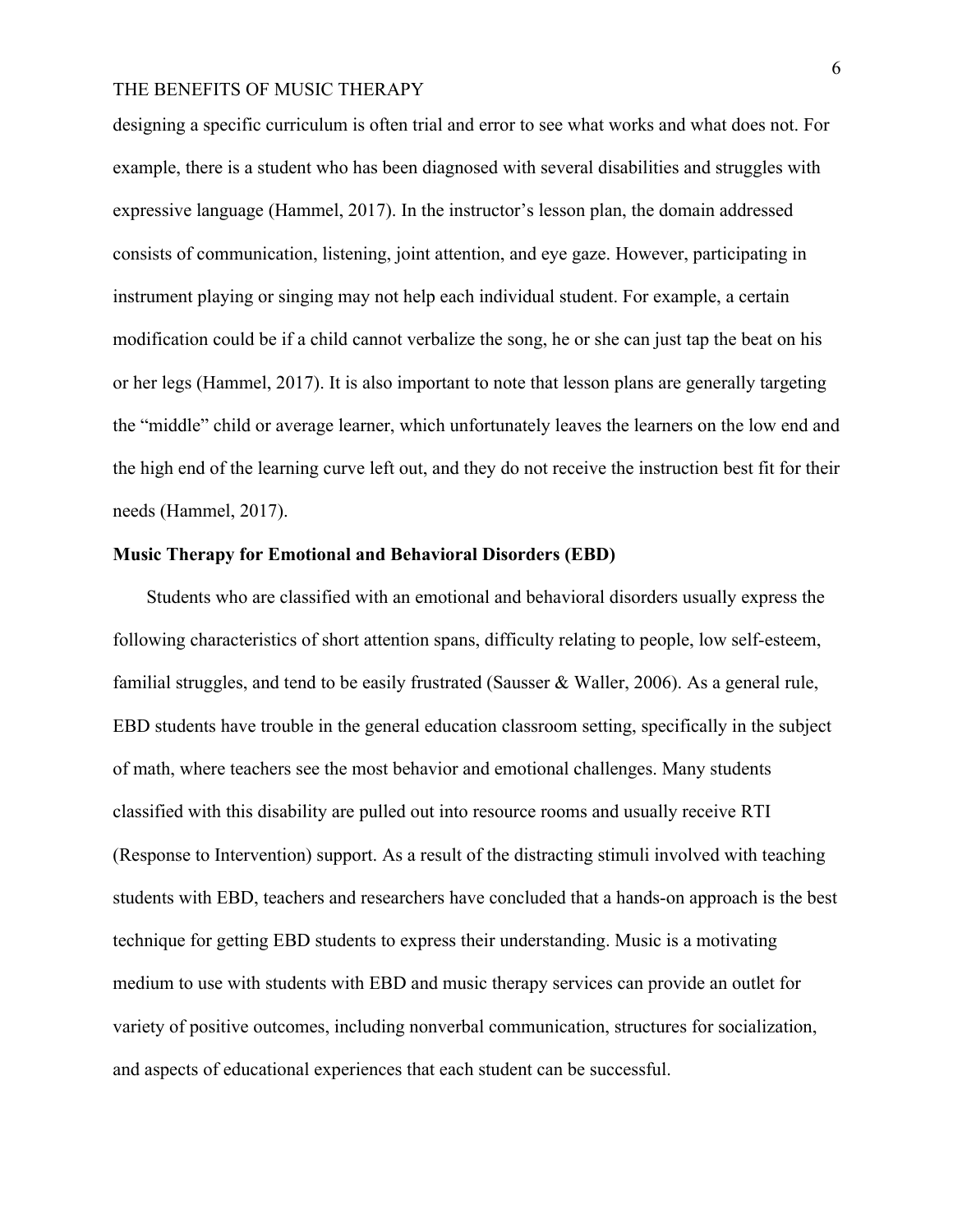Music therapy interventions combined with effective behavior management techniques may provide a structured but creative outlet for professionals to teach and interact with students with EBD. It can be an invaluable service to promote two of the main factors that students with EBD tend to fight against—positive self-expression and instilling self-worth (Sausser & Waller, 2006). Music therapist and psychologist, Gewirtz utilized music therapy as a form of supportive psychotherapy with children. His goals for his patients were separated into three categories. The first category was short-term goals, where music would be used to produce an immediate positive behavioral result and using the educational value of music; the second group of goals were long-term goals, which included aspects such as socialization, group interaction, and cooperation; the final collection of goals consisted of promoting positive growth and self-esteem with the option and ability to have a successful social experience (Sausser & Waller, 2006).

### **Music Therapy for Students with Autism Spectrum Disorder (ASD)**

Autism Spectrum Disorder (ASD) is a life-long intellectual and developmental disability characterized by challenges in social functioning, reciprocation, deficits in speech and language, and unusual behavioral manifestations such as habitual repetitive movements and "great distress from environmental changes" (Boso et al, 2007). As a result of the challenges in social behavior and social communication, it is imperative that part of their curriculum should incorporate an intervention that addresses these needs. Significant improvements in regard to communicative behavior and emotional responsiveness through music interventions has been repeatedly reported by several independent investigators (Boso et al, 2007). In a study conducted by several medical professionals, five doctors examined the long-term active music therapy program on the behavioral profile in a group of young adults with severe autism. They also investigated the effects of active music teaching on musical skills, including singing a melody, playing the C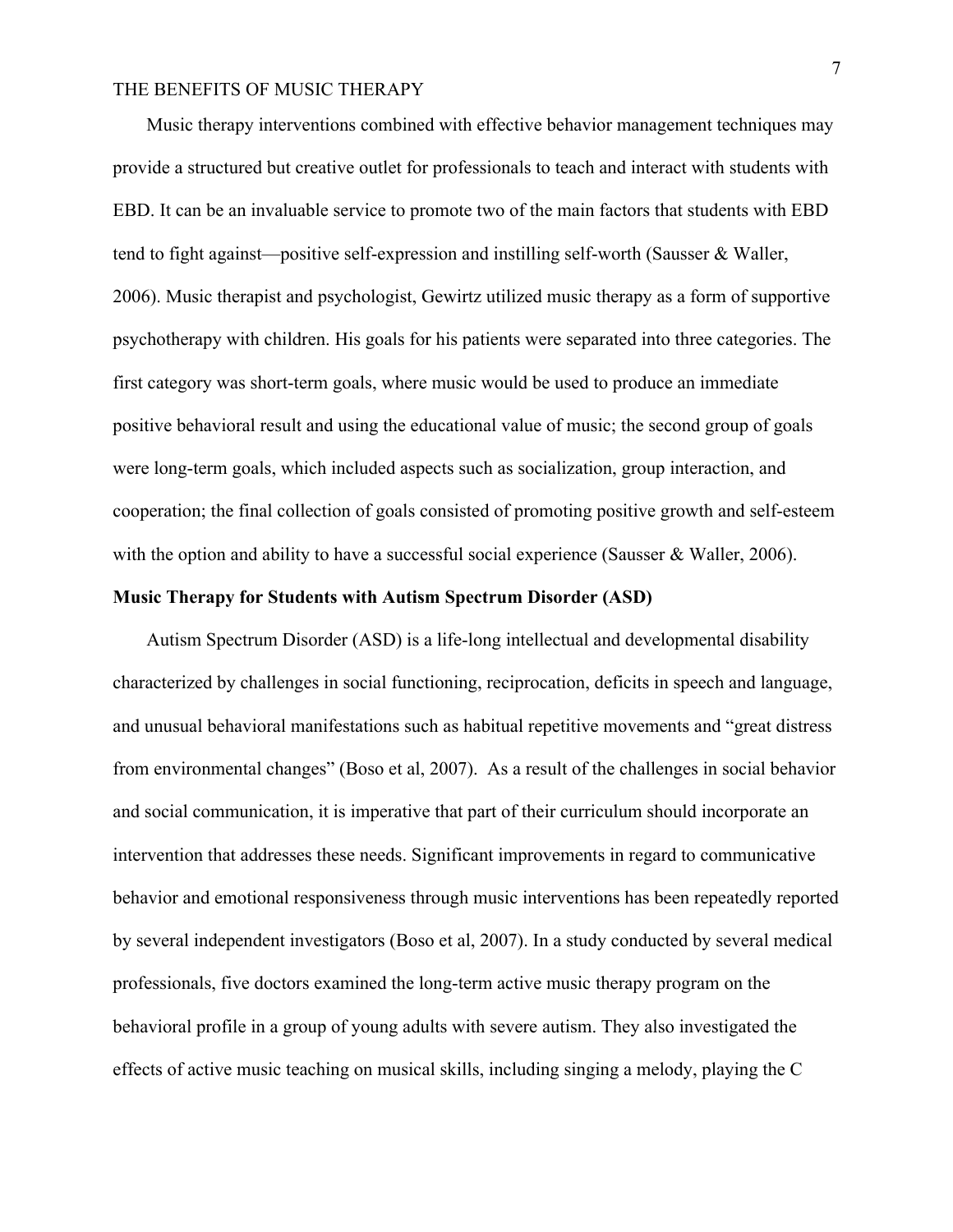scale on a keyboard, music absorption, rhythm reproduction, and execution of complex rhythmic patterns (Boso et al, 2007).

In this preliminary study, the data demonstrated in the table below illustrates that the patient's music skills, including singing a melody, playing the C scale on a keyboard, music absorption, rhythm reproduction, and execution of complex rhythmic patterns were all significantly improved compared to baseline ratings (Boso et al, 2007). The numbers represent results from the *post hoc* Newman-Keuls test and demonstrate that all music skills improved from T1 to T2, but none of the skills improved from t2 to t3, the only exception being the execution of complex rhythm patterns that did not illustrate any changes from t1 to t2, but did change significantly from T2 to T3 (Boso et al, 2007). Overall, this research proves that longterm music therapy serves as a recognized intervention tool that effectively works with ASD individuals with their communication and social skills, and their ability to express their feelings.

## **Music Therapy for Students with Learning Disabilities**

"Music is an indispensable element in a broad and balanced curriculum for our pupils with learning difficulties" stated a headteacher, quoted in the journal article "Music Education for pupils with severe or profound multiple difficulties—current provision and future need" published in the *British Journal of Special Education* (Ockelford et al, 2002). While all of the disabilities discussed in this literature review are common, learning disabilities are the most prevalent, and included diagnoses such as Attention Deficit Hyperactivity Disorder (ADHD), also known by its other shortened title, Attention Deficit Disorder (ADD), dyslexia, and several others that frequent the general education classroom.

There is a close correlation between music and brain cognition (Zhang, 2018). Neuroscience studies have revealed that music education "may have a catalytic effect on brain cognition and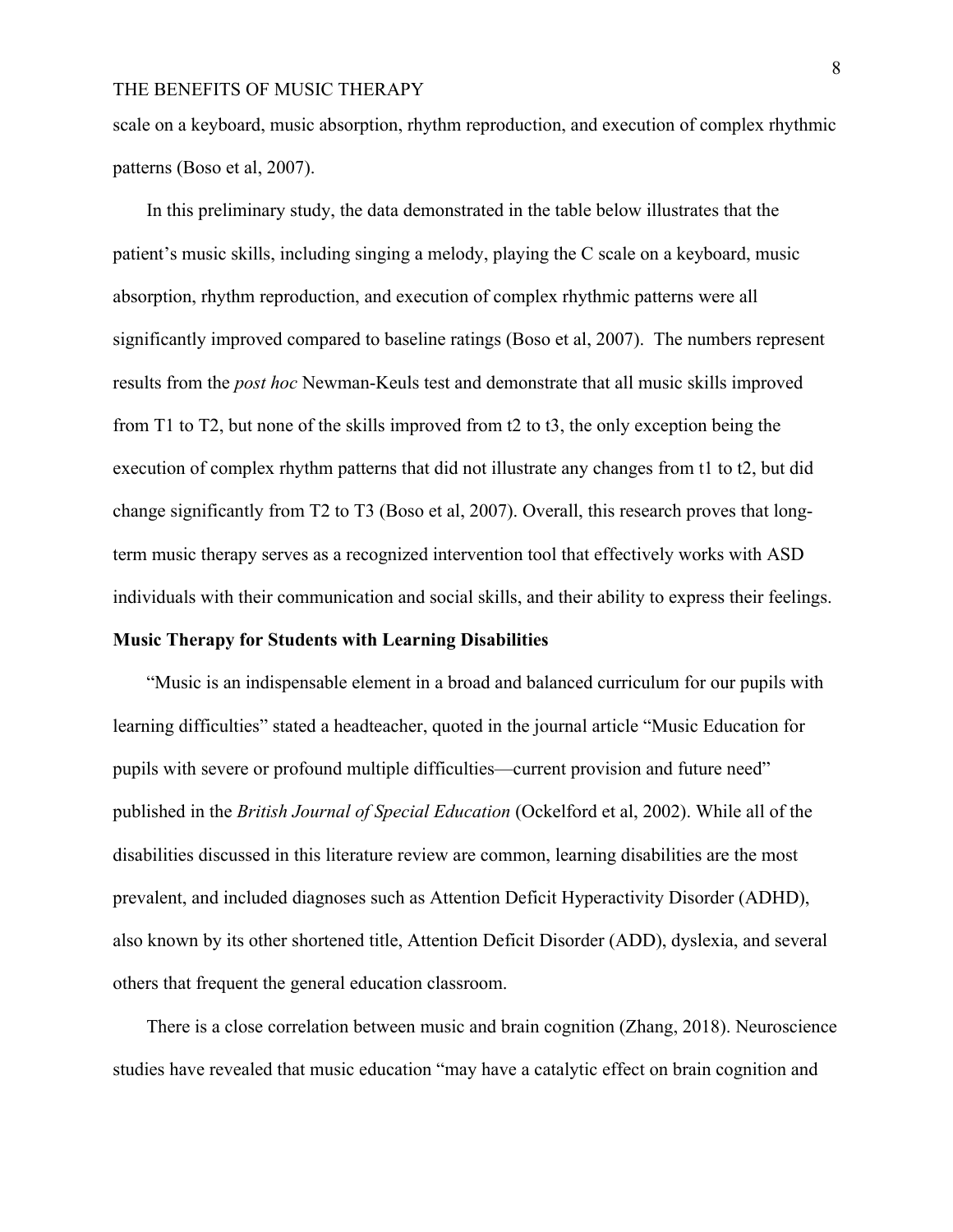development (Zhang, 2018). As shown in the chart from the journal *Education Sciences: Theory and Practice,* under exposure to music, patients can awaken a wide range of activities in the cerebral cortex and subcortex tissues, which can, in turn, change human cognition (Zhang, 2018). Music can significantly improve a learner's listening and language skills, as well as auditory perception and increase listening skills represented by sound discernment (Zhang, 2018). During music therapy for individuals with learning disabilities, musical activities can be implemented in three different ways, as Savarimuthu and Bunnell state, through records or cassettes, live music, or vibrational sensations. Background music is another form of musical intervention and is found through studies that it is useful in creating an environment where patients can relax and feel better (Savarimuthu & Bunnell, 2002).

In a study published by the *Journal of Intellectual and Developmental Disability,*  researchers studied the impact of toy therapy versus music therapy, neither of which are conventional intervention tools. The results of the study demonstrated that music therapy was no more effective in increasing the communicativeness of the four participants in the case study than the same participants with the same therapist playing with a favorite toy, both however, were effective with the four participants with the disability (Thompson & McFerran, 2015).

### **Conclusion**

Based off of the literature review discussing music therapy and its use as an intervention with various disabilities, all of the literature has pointed toward the fact that music therapy should become a conventional approach because of its proven effectiveness. Unlike some other more common approaches to working with students with special needs, music therapy is an inclusive practice that does not discriminate against any type of disability, no matter what challenges the disability presents in playing or listening to music. Following this review is a 9-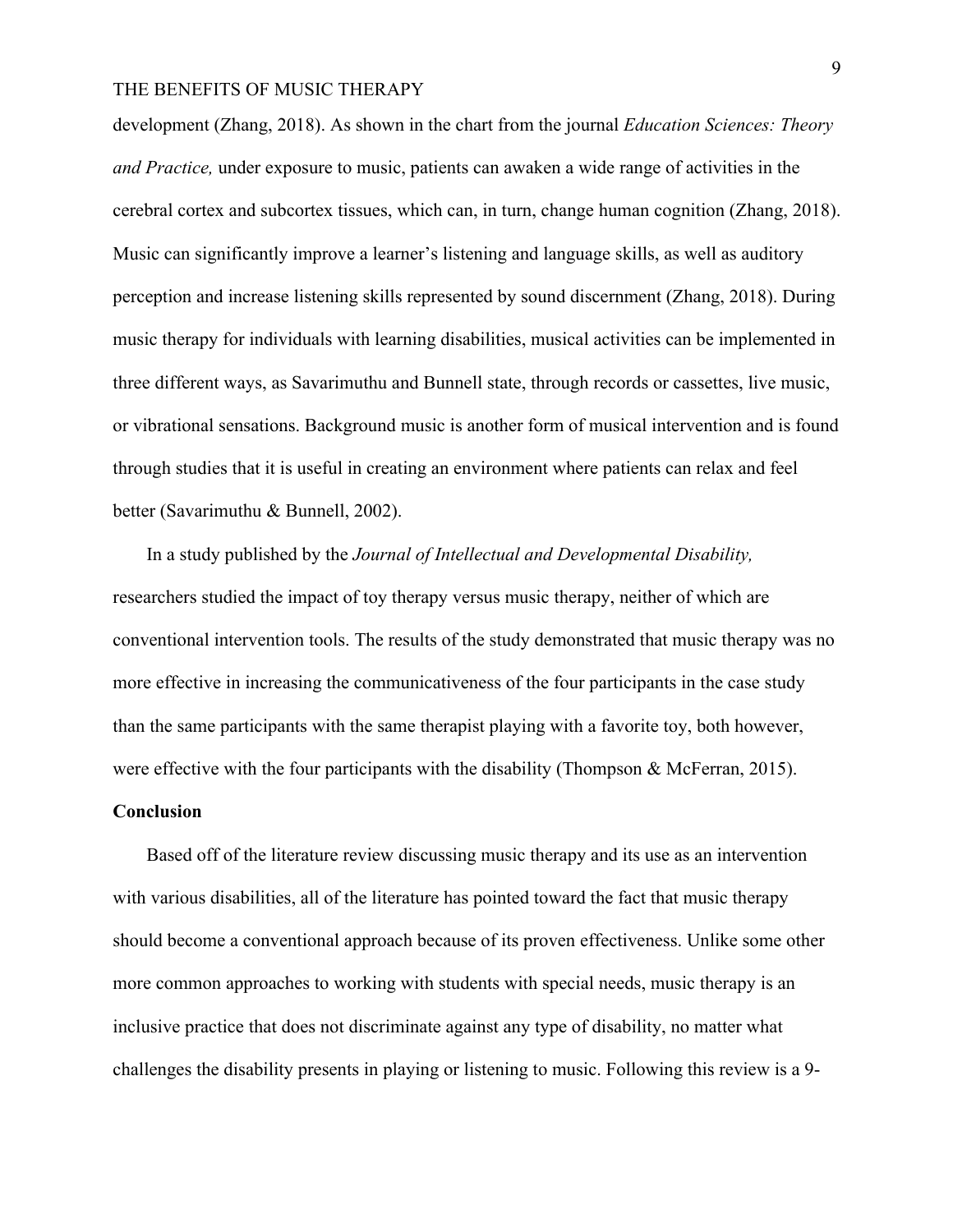week curriculum for 5<sup>th</sup> through 8<sup>th</sup> grade that incorporates music therapy practices into the

general curriculum.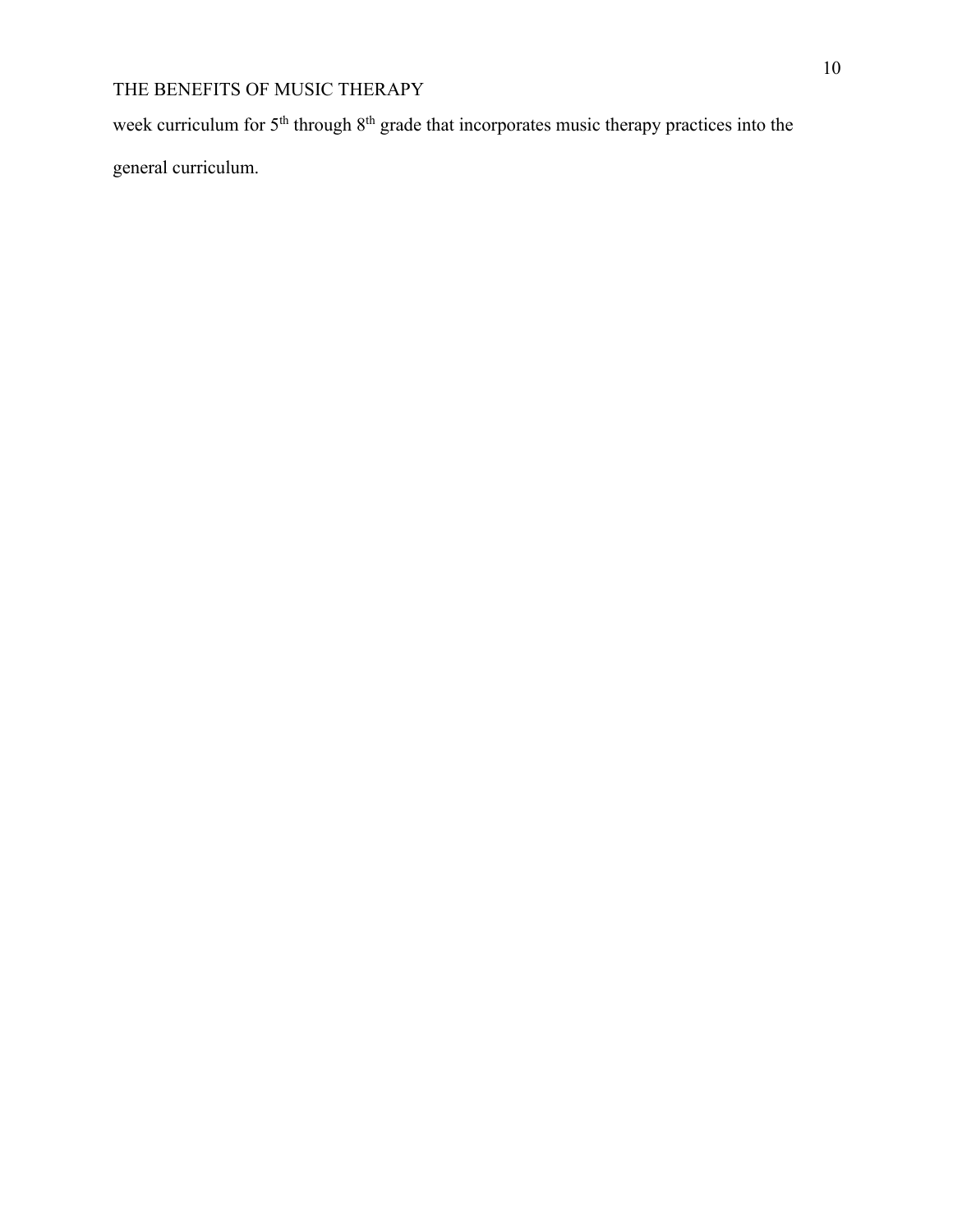# **Standard Curriculum Framework Lesson Plans (for a 9-week period)**

# **Lesson Plan 1**

| <b>Lesson Title</b>                                                                                                                                                                                                                                                                                                                                                                                                                                                                                                                                                                                   | <b>Lesson Goal</b> |                                                                                                                                    | Week 1 (twice a week) |  |  |
|-------------------------------------------------------------------------------------------------------------------------------------------------------------------------------------------------------------------------------------------------------------------------------------------------------------------------------------------------------------------------------------------------------------------------------------------------------------------------------------------------------------------------------------------------------------------------------------------------------|--------------------|------------------------------------------------------------------------------------------------------------------------------------|-----------------------|--|--|
| Feeling the Music                                                                                                                                                                                                                                                                                                                                                                                                                                                                                                                                                                                     |                    | The students convey by writing or verbally<br>explaining how the music makes them feel<br>cognitively, emotionally, and physically |                       |  |  |
| <b>Domain Addressed</b>                                                                                                                                                                                                                                                                                                                                                                                                                                                                                                                                                                               |                    | <b>Targeted Disability</b>                                                                                                         |                       |  |  |
| Emotional, Communication                                                                                                                                                                                                                                                                                                                                                                                                                                                                                                                                                                              |                    | Any variation/combination of ASD, EDBD, Learning<br><b>Disabilities</b>                                                            |                       |  |  |
| <b>Massachusetts Curriculum Framework Standard</b>                                                                                                                                                                                                                                                                                                                                                                                                                                                                                                                                                    |                    |                                                                                                                                    |                       |  |  |
| MR 0.8 Music Response                                                                                                                                                                                                                                                                                                                                                                                                                                                                                                                                                                                 |                    |                                                                                                                                    |                       |  |  |
| Responding                                                                                                                                                                                                                                                                                                                                                                                                                                                                                                                                                                                            |                    |                                                                                                                                    |                       |  |  |
| 8. Interpret intent and meaning in artistic work<br>a. use specific vocabulary to identify details about a music work                                                                                                                                                                                                                                                                                                                                                                                                                                                                                 |                    |                                                                                                                                    |                       |  |  |
| <b>Learning Outcome (Objectives)</b><br>That students will be able to demonstrate any emotion (angry, sad, happy, etc.) they are feeling through the<br>$\bullet$<br>music they are listening to<br>That students will be able to write, verbally explain, or act out how the music makes them feel (they are<br>٠<br>able to convey 2 out of the 3 facets—cognitive, emotional, physical--that are essential to learning)<br>That students will be able to demonstrate respectful behavior towards their peers, while their peers are<br>٠<br>performing, explaining, or writing how/what they feel. |                    |                                                                                                                                    |                       |  |  |
| <b>Access to Learning (Pre-requisite Knowledge)</b>                                                                                                                                                                                                                                                                                                                                                                                                                                                                                                                                                   |                    |                                                                                                                                    |                       |  |  |
| No pre-teaching needed                                                                                                                                                                                                                                                                                                                                                                                                                                                                                                                                                                                |                    |                                                                                                                                    |                       |  |  |
| <b>Barriers to Learning*</b>                                                                                                                                                                                                                                                                                                                                                                                                                                                                                                                                                                          |                    |                                                                                                                                    |                       |  |  |
| ASD: Some challenges these students may face is possible noise aversion and/or having trouble moving on with the<br>lesson if something is proving challenging for them, they may also have trouble processing the information/<br>directions                                                                                                                                                                                                                                                                                                                                                         |                    |                                                                                                                                    |                       |  |  |
| EDBD: Some challenges these students may face is if they become frustrated with the tasks asked of them, or if their<br>emotions cause undesirable behaviors that prevent them from learning, following instructions, sitting still                                                                                                                                                                                                                                                                                                                                                                   |                    |                                                                                                                                    |                       |  |  |
| Learning Disabilities: Some challenges these students may face are processing the information/directions that is<br>being told to them, they may have trouble focusing and/or paying attention to a certain task<br>for an extended amount of time                                                                                                                                                                                                                                                                                                                                                    |                    |                                                                                                                                    |                       |  |  |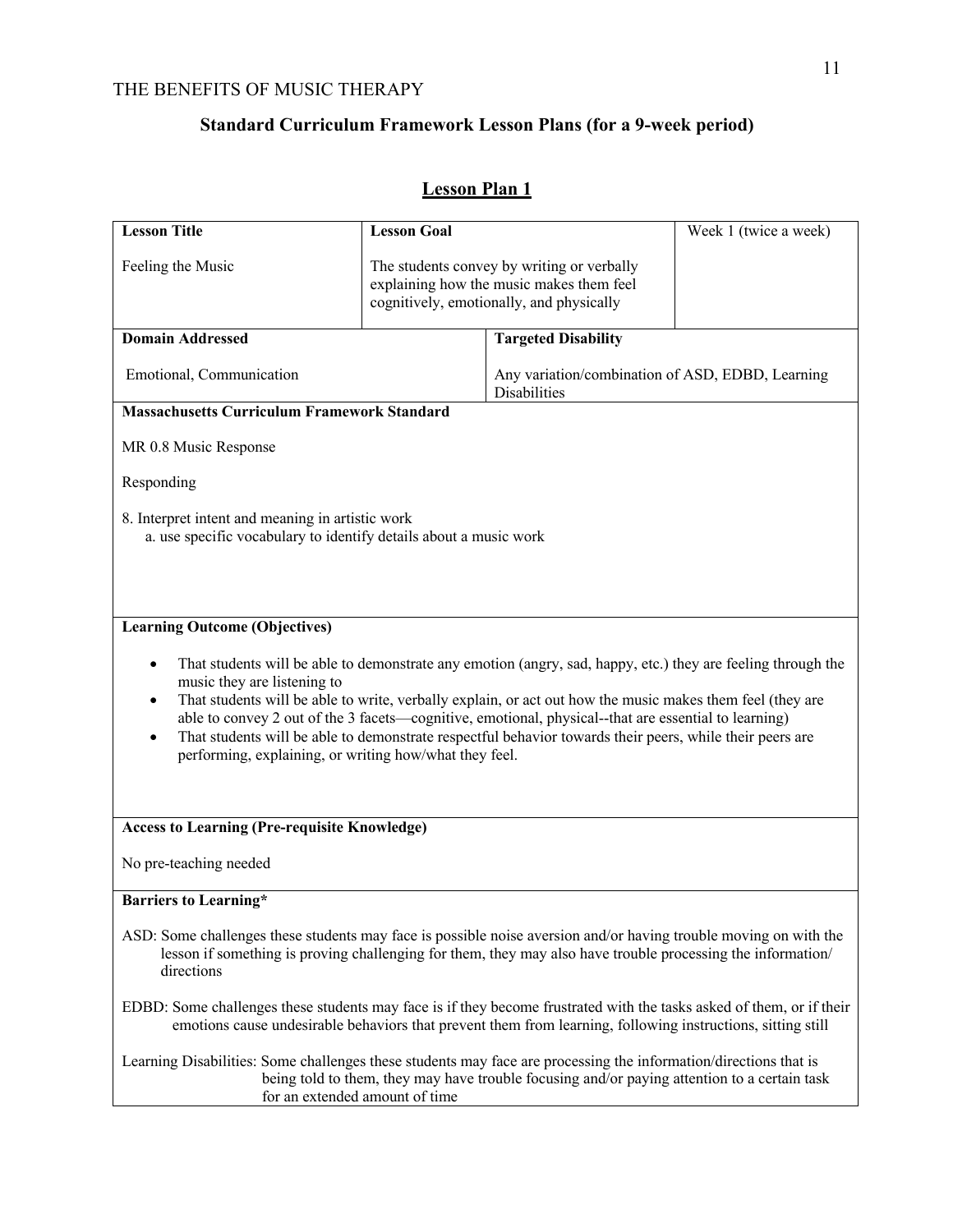\*RTI/Individual Instruction may need to be employed to remove identified barriers based on the students' IEPs

| <b>Emotional and Behavioral Disorder</b><br>Autism Spectrum Disorder<br>Specific Learning Disabilities<br>General Performance Levels<br>General Performance Levels<br>General Performance Levels<br>the student(s) tends to seek<br>the student(s) tend to have<br>the student(s) tend to have<br>$\bullet$<br>$\bullet$<br>$\bullet$<br>social isolation<br>difficulty following<br>trouble focusing for an<br>directions<br>extended point in time<br>the student $(s)$ is behind his<br>$\bullet$<br>the student(s) are easily<br>the student(s) tends to act<br>peers in the general<br>$\bullet$<br>$\bullet$<br>education classroom,<br>out aggressively or<br>distracted<br>particular in Mathematics<br>emotionally when a task<br>the student(s) have reading<br>$\bullet$<br>becomes challenging<br>and ELA<br>and writing challenges<br>the student $(s)$ tends to<br>the student(s) tend to seek<br>the student(s) have<br>$\bullet$<br>$\bullet$<br>$\bullet$<br>exhibit unusual sensory<br>social isolation<br>difficulty with<br>behavior<br>the student(s) exhibits<br>organization and struggle<br>$\bullet$<br>Performance Levels for Feeling the<br>some learning difficulties<br>with organizational skills<br>Music Lesson<br>and tend to be behind<br>Performance Levels for Feeling the<br>Music Lesson<br>the student(s) usually has<br>typical peers<br>$\bullet$<br>an absence/challenge with<br>Performance Levels for Feeling the<br>the student $(s)$ tends to<br>$\bullet$<br>imagination and social<br>Music Lesson<br>have difficulty with hand-<br>play<br>eye coordination<br>the student $(s)$ is generally<br>if the environment<br>hyperactive and generally<br>the student(s) generally<br>$\bullet$<br>$\bullet$<br>learns best when<br>becomes too agitated or<br>have trouble following<br>energized, the student will<br>he/she/they can physically<br>directions<br>usually yell "fire!"<br>interact with the task<br>the student(s) tend to have<br>$\bullet$<br>logical/mathematical<br>the student(s) may have<br>trouble remembering<br>$\bullet$<br>$\bullet$<br>learner<br>difficulty working<br>things<br>partnering up and/or<br>the student(s) tend to have<br>$\bullet$<br>forming groups with peers<br>difficulty with sequencing<br>to work on a given task<br>written language is<br>$\bullet$<br>bodily/kinesthetic learner<br>difficult to read<br>visual/spatial learner | <b>Current Performance Levels of Learners for Identified Lesson</b> |  |  |  |  |  |
|-------------------------------------------------------------------------------------------------------------------------------------------------------------------------------------------------------------------------------------------------------------------------------------------------------------------------------------------------------------------------------------------------------------------------------------------------------------------------------------------------------------------------------------------------------------------------------------------------------------------------------------------------------------------------------------------------------------------------------------------------------------------------------------------------------------------------------------------------------------------------------------------------------------------------------------------------------------------------------------------------------------------------------------------------------------------------------------------------------------------------------------------------------------------------------------------------------------------------------------------------------------------------------------------------------------------------------------------------------------------------------------------------------------------------------------------------------------------------------------------------------------------------------------------------------------------------------------------------------------------------------------------------------------------------------------------------------------------------------------------------------------------------------------------------------------------------------------------------------------------------------------------------------------------------------------------------------------------------------------------------------------------------------------------------------------------------------------------------------------------------------------------------------------------------------------------------------------------------------------------------------------------------------------------------------------------------------------------------------------------------------------------------------------------------------------|---------------------------------------------------------------------|--|--|--|--|--|
|                                                                                                                                                                                                                                                                                                                                                                                                                                                                                                                                                                                                                                                                                                                                                                                                                                                                                                                                                                                                                                                                                                                                                                                                                                                                                                                                                                                                                                                                                                                                                                                                                                                                                                                                                                                                                                                                                                                                                                                                                                                                                                                                                                                                                                                                                                                                                                                                                                     |                                                                     |  |  |  |  |  |
|                                                                                                                                                                                                                                                                                                                                                                                                                                                                                                                                                                                                                                                                                                                                                                                                                                                                                                                                                                                                                                                                                                                                                                                                                                                                                                                                                                                                                                                                                                                                                                                                                                                                                                                                                                                                                                                                                                                                                                                                                                                                                                                                                                                                                                                                                                                                                                                                                                     |                                                                     |  |  |  |  |  |

### **Materials**

- Smartboard with a computer a sound system
- Lined or any specific paper needed for a certain student(s)
- Pencils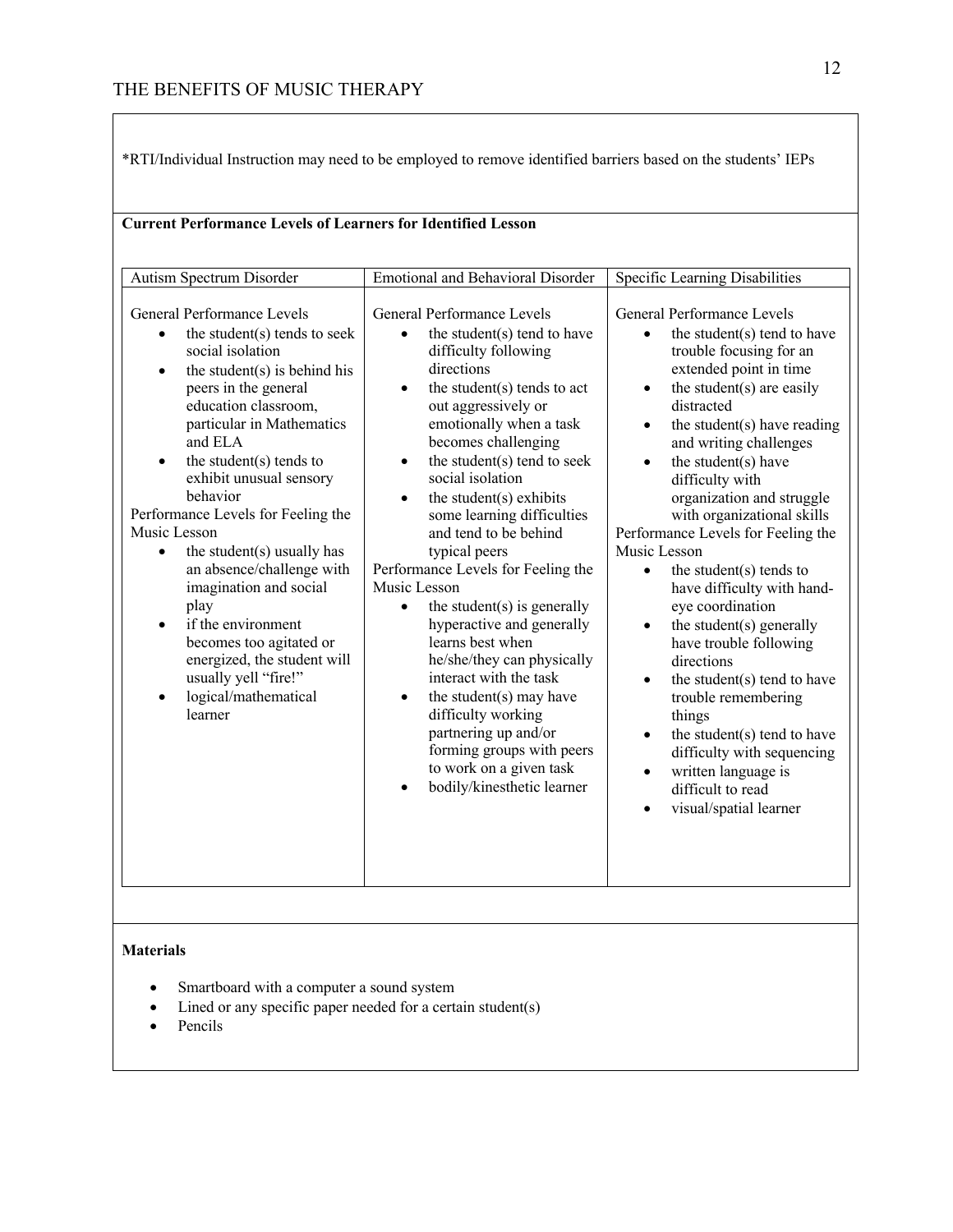| Content                                                                                                                                                                                                                                                                                                                                                                                                                                                                                                                                                                                                                                                                                                                                                                                |  |                                                                                   |                                                                                                                                                                                                                               |                                                                                                                                                                                                                                                                                                                           |                                                                                                                                                                                                                                  |
|----------------------------------------------------------------------------------------------------------------------------------------------------------------------------------------------------------------------------------------------------------------------------------------------------------------------------------------------------------------------------------------------------------------------------------------------------------------------------------------------------------------------------------------------------------------------------------------------------------------------------------------------------------------------------------------------------------------------------------------------------------------------------------------|--|-----------------------------------------------------------------------------------|-------------------------------------------------------------------------------------------------------------------------------------------------------------------------------------------------------------------------------|---------------------------------------------------------------------------------------------------------------------------------------------------------------------------------------------------------------------------------------------------------------------------------------------------------------------------|----------------------------------------------------------------------------------------------------------------------------------------------------------------------------------------------------------------------------------|
| Autism Spectrum Disorder                                                                                                                                                                                                                                                                                                                                                                                                                                                                                                                                                                                                                                                                                                                                                               |  |                                                                                   |                                                                                                                                                                                                                               |                                                                                                                                                                                                                                                                                                                           | Specific Learning Disability                                                                                                                                                                                                     |
| <b>Emotional and Behavioral Disorder</b><br>Introduction of what the<br>Introduction of what the<br>$\bullet$<br>class will be like<br>class will be like<br>Verbally explain, while<br>Verbally explain, while<br>$\bullet$<br>$\bullet$<br>$\bullet$<br>pointing to the large<br>pointing to the large<br>printout of directions on<br>printout of directions on the<br>the Smartboard, what the<br>Smartboard, what the<br>lesson will be and what<br>lesson will be and what the<br>the students will do<br>students will do<br>Paper, pencil<br>Paper, pencil<br>٠<br>$\bullet$<br>Show an example of what<br>Show an example of what<br>$\bullet$<br>$\bullet$<br>the students could write<br>the students could write<br>with a song they all know<br>with a song they all know |  |                                                                                   |                                                                                                                                                                                                                               | Introduction of what the<br>class will be like<br>Verbally explain, while<br>pointing to the large<br>printout of directions on<br>the Smartboard, what<br>the lesson will be and<br>what the students will<br>do<br>Paper, pencil<br>Show an example of<br>what the students could<br>write with a song they<br>all know |                                                                                                                                                                                                                                  |
| <b>Instructional Process</b>                                                                                                                                                                                                                                                                                                                                                                                                                                                                                                                                                                                                                                                                                                                                                           |  |                                                                                   |                                                                                                                                                                                                                               |                                                                                                                                                                                                                                                                                                                           |                                                                                                                                                                                                                                  |
| Format/Arrangement:<br>Introduction of the class                                                                                                                                                                                                                                                                                                                                                                                                                                                                                                                                                                                                                                                                                                                                       |  | <b>Instruct. Strategies:</b>                                                      | Social & Physical<br><b>Environment:</b>                                                                                                                                                                                      |                                                                                                                                                                                                                                                                                                                           | <b>Co-Teaching</b><br>Approaches:                                                                                                                                                                                                |
| to the whole class before<br>students sit in assigned<br>desks arranged in a circle,<br>with two desks off to the<br>side for those who have<br>difficulty sitting with<br>other students                                                                                                                                                                                                                                                                                                                                                                                                                                                                                                                                                                                              |  | Verbally, visually, and<br>kinesthetically explain the<br>directions for the task | Desks will be in a circle,<br>with 2 desks (more can<br>be added) for those<br>students who are unable<br>to sit with their peers.<br>There are yoga balls that<br>can be put in place of a<br>chair for those who need<br>it |                                                                                                                                                                                                                                                                                                                           | Paraprofessional will<br>work with the teacher<br>simultaneously, and<br>working with group<br>questions as a while, so<br>the leading music<br>therapist can have more<br>one-to-one time with the<br>student if they need help |

### **Sequential Task Analysis of Lesson**

Class 1 (30min)

- 1. **2-3mins** Welcome the students in and have them sit on the carpet in a circle
- 2. **~5mins** Music Therapist will explain what the class is going to be like and goes over the "Respect" poster, pointing to each item on the numbered list
- 3. **~5mins** Music therapist asks the students, by having them raise their hands, what their favorite kind of music is
- 4. **2-3 mins** Seat the students in the desks, gauged by each of their IEPs
- 5. **3mins** Music therapist will explain the directions (students will write down, or explain, or act out how the musical piece made them feel cognitively, emotionally, and physically
- 6. **4mins** play "Canone" by Johann Pachelbel https://www.youtube.com/watch?v=8Af372EQLck
- 7. **7 mins** Have the students students will write down, or explain, or act out how the musical piece made them feel cognitively, emotionally, and physically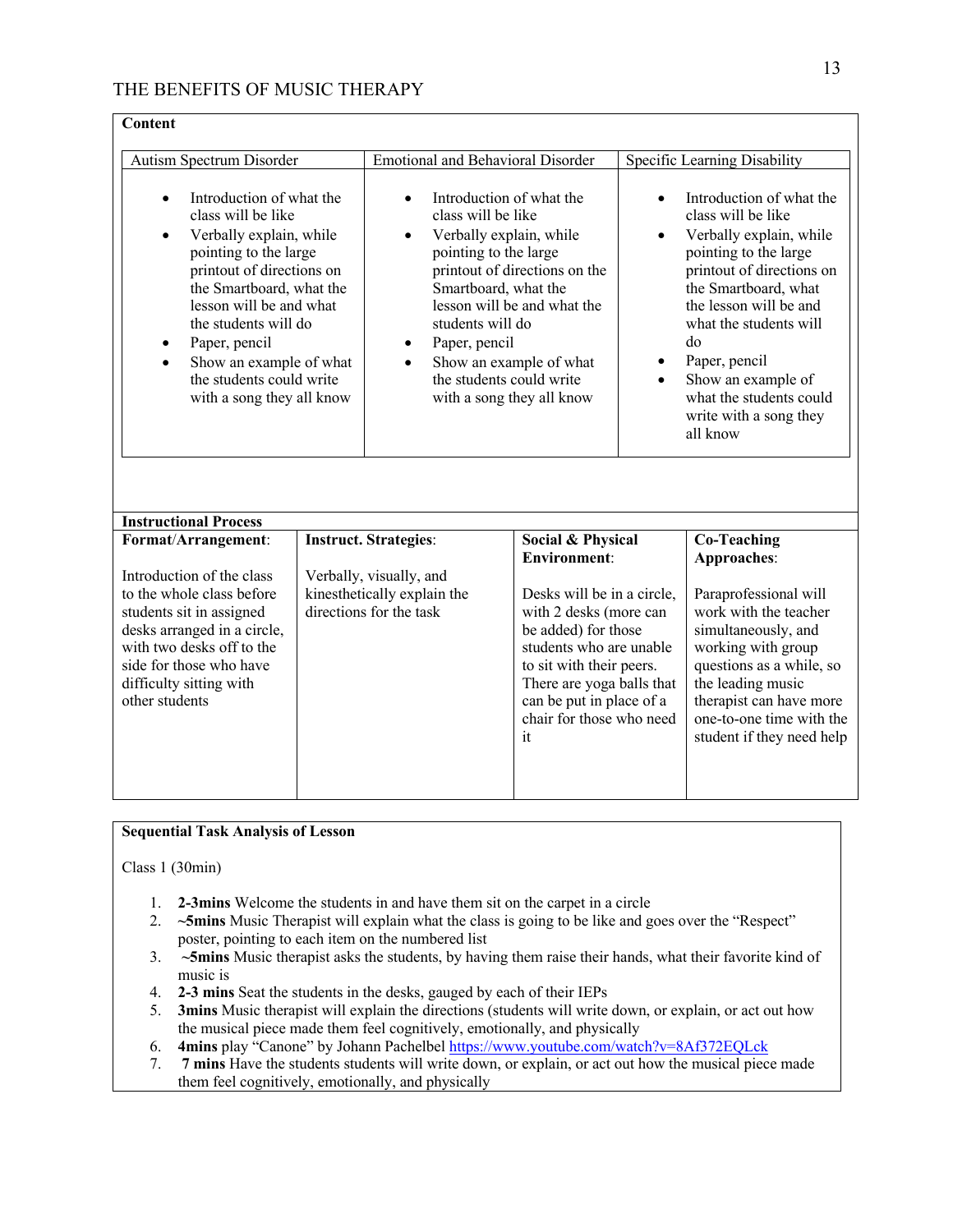8. **3mins** Close the lesson. Explain what will happen next class and collect the students' written responses (those who did the writing portion) and then line the students up to get ready to leave

### Class 2 (30mins)

- 9. **2-3mins** Welcome the students in and have them seat at their assigned desks
- 10. **2-3mins** Briefly go over what was covered the previous class (asks the class, with raised hand, who can tell what was covered/what happened?)
- 11. **4mins** Replay Pachelbel's Canon to refresh their memory
- 12. **7 mins** Have the students who wished to complete the assignment verbally and want to tell the class stand in the middle of the circle and complete their task
- 13. **7 mins** Have the students who wished to act out the assignment, stand in the middle of the circle and act it out
- 14. **5 mins** Ask the students who wrote their answers down if they want to share, and allow them to
- 15. **3mins** Close the lesson. Explain what will happen next class. Allow those who write their answers down to bring it home

### **Generalization of Skills**

Learning to express and even understand one's own emotions are a key part both inside and outside of the classroom. It helps the students with both interpersonal and intrapersonal connections, as well as academically, by learning to express the emotions in appropriate ways.

### **Assessment/Product**

There is no real assessment for this lesson, it is more of a "get to know you." However, to ensure that the students are participating, the writing, acting, and verbal expressions could act as an assessment.

| Autism Spectrum Disorder                                                                                                                                  | <b>Emotional and Behavioral</b><br>Disorder                                                                                                                                                                          | Specific Learning Disability                                                                                                                                                                       |
|-----------------------------------------------------------------------------------------------------------------------------------------------------------|----------------------------------------------------------------------------------------------------------------------------------------------------------------------------------------------------------------------|----------------------------------------------------------------------------------------------------------------------------------------------------------------------------------------------------|
| able to convey their<br>$\bullet$<br>emotions in healthy ways<br>successfully wrote or<br>$\bullet$<br>verbally explained how<br>the music made them feel | able to sit for the entire<br>$\bullet$<br>class period, with little to<br>no distraction<br>Be able to convey their<br>$\bullet$<br>emotions in healthy ways<br>Successfully acted out the<br>$\bullet$<br>emotions | Able to sit for the entire<br>class period on the yoga<br>balls<br>be able to convey their<br>emotions in healthy ways<br>Successfully either<br>verbally explained or<br>acted out their emotions |

**Sources**

Hammel Alice M. (2017) Teaching Music to Students with Special Needs. New York: Oxford University Press.

YouTube: "Johann Pachelbel Canone" https://www.youtube.com/watch?v=8Af372EQLck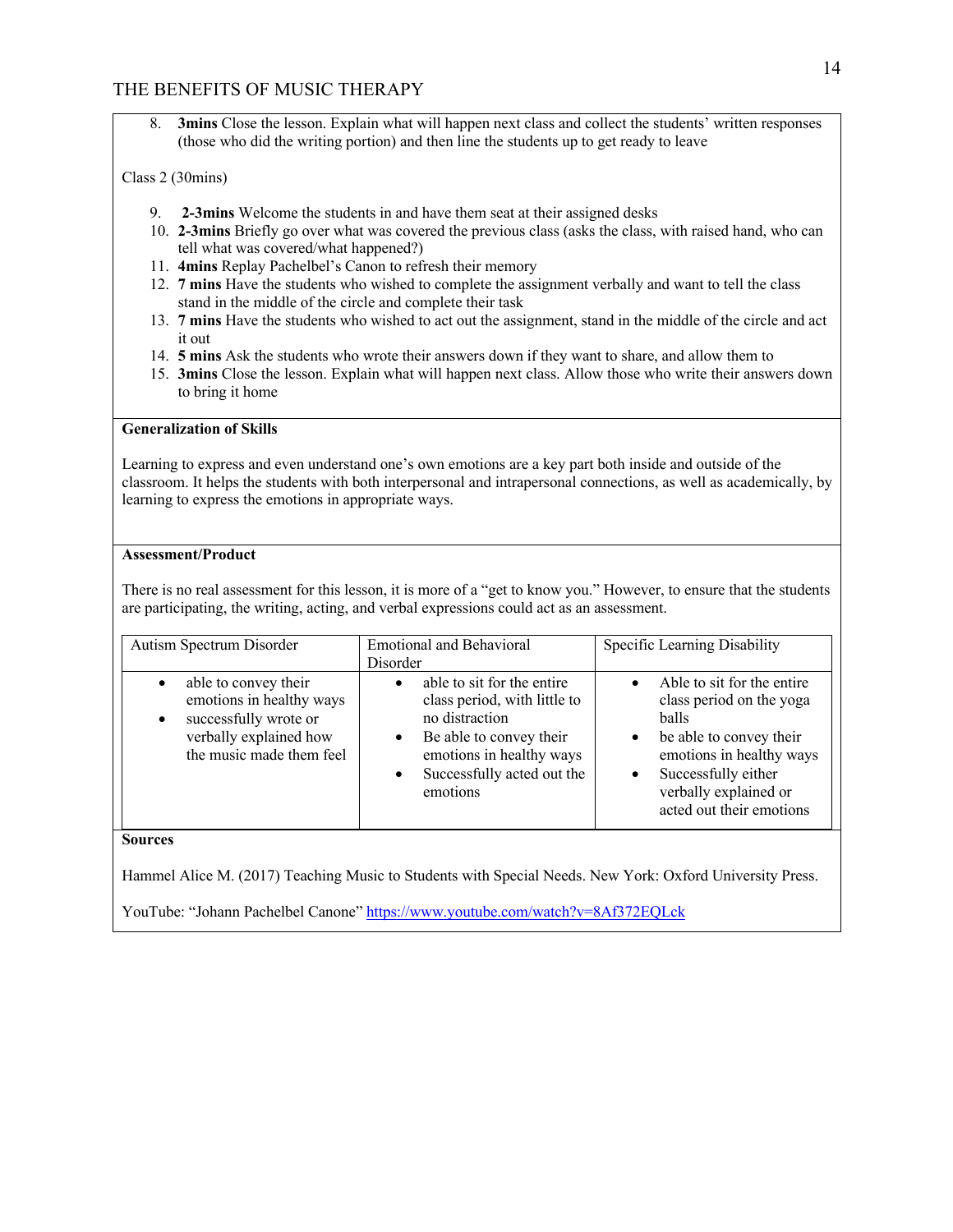| <b>Lesson Title</b>                                                                                                                                                                                                                                                                                                                                                                                                                                              | <b>Lesson Goal</b>  |                                                                                                             | Week 2 (twice a week) |  |  |
|------------------------------------------------------------------------------------------------------------------------------------------------------------------------------------------------------------------------------------------------------------------------------------------------------------------------------------------------------------------------------------------------------------------------------------------------------------------|---------------------|-------------------------------------------------------------------------------------------------------------|-----------------------|--|--|
| Physical Expression of Music                                                                                                                                                                                                                                                                                                                                                                                                                                     | physical movements. | The students demonstrate an ability to follow<br>directions and to manifest the directions into             |                       |  |  |
| <b>Domain Addressed</b>                                                                                                                                                                                                                                                                                                                                                                                                                                          |                     | <b>Targeted Disability</b>                                                                                  |                       |  |  |
| Physical, Behavior                                                                                                                                                                                                                                                                                                                                                                                                                                               |                     | Any variation/combination of ASD, EDBD, Learning<br>Disabilities                                            |                       |  |  |
| <b>Massachusetts Curriculum Framework Standard</b>                                                                                                                                                                                                                                                                                                                                                                                                               |                     |                                                                                                             |                       |  |  |
| MR 0.7 Music Response<br>Responding<br>7. Perceive an analyze artistic work<br>a. analyze how an artwork's form supports the composer's intention                                                                                                                                                                                                                                                                                                                |                     |                                                                                                             |                       |  |  |
| <b>Learning Outcome (Objectives)</b>                                                                                                                                                                                                                                                                                                                                                                                                                             |                     |                                                                                                             |                       |  |  |
| That students will be able to demonstrate any emotion (angry, sad, happy, etc.) they are feeling through the<br>music they are listening to<br>That students will be able to demonstrate respectful behavior towards their peers, while their peers are<br>performing, explaining, or writing how/what they feel.<br>Students will be able to convey 2 out of the 3 facets of learning (cognitive, emotional, physical) in some<br>sort of active physical sense |                     |                                                                                                             |                       |  |  |
| <b>Access to Learning (Pre-requisite Knowledge)</b>                                                                                                                                                                                                                                                                                                                                                                                                              |                     |                                                                                                             |                       |  |  |
| No pre-teaching needed                                                                                                                                                                                                                                                                                                                                                                                                                                           |                     |                                                                                                             |                       |  |  |
| <b>Barriers to Learning</b>                                                                                                                                                                                                                                                                                                                                                                                                                                      |                     |                                                                                                             |                       |  |  |
| ASD: Some challenges these students may face is possible noise aversion and/or having trouble moving on with the<br>directions                                                                                                                                                                                                                                                                                                                                   |                     | lesson if something is proving challenging for them, they may also have trouble processing the information/ |                       |  |  |
| EDBD: Some challenges these students may face is if they become frustrated with the tasks asked of them, or if their<br>emotions cause undesirable behaviors that prevent them from learning, following instructions, sitting still                                                                                                                                                                                                                              |                     |                                                                                                             |                       |  |  |
| Learning Disabilities: Some challenges these students may face are processing the information/directions that is<br>being told to them, they may have trouble focusing and/or paying attention to a certain task<br>for an extended amount of time                                                                                                                                                                                                               |                     |                                                                                                             |                       |  |  |
| *RTI/Individual Instruction may need to be employed to remove identified barriers based on the students' IEPs                                                                                                                                                                                                                                                                                                                                                    |                     |                                                                                                             |                       |  |  |
| <b>Current Performance Levels of Learners for Identified Lesson</b>                                                                                                                                                                                                                                                                                                                                                                                              |                     |                                                                                                             |                       |  |  |
|                                                                                                                                                                                                                                                                                                                                                                                                                                                                  |                     |                                                                                                             |                       |  |  |

# **Lesson Plan 2**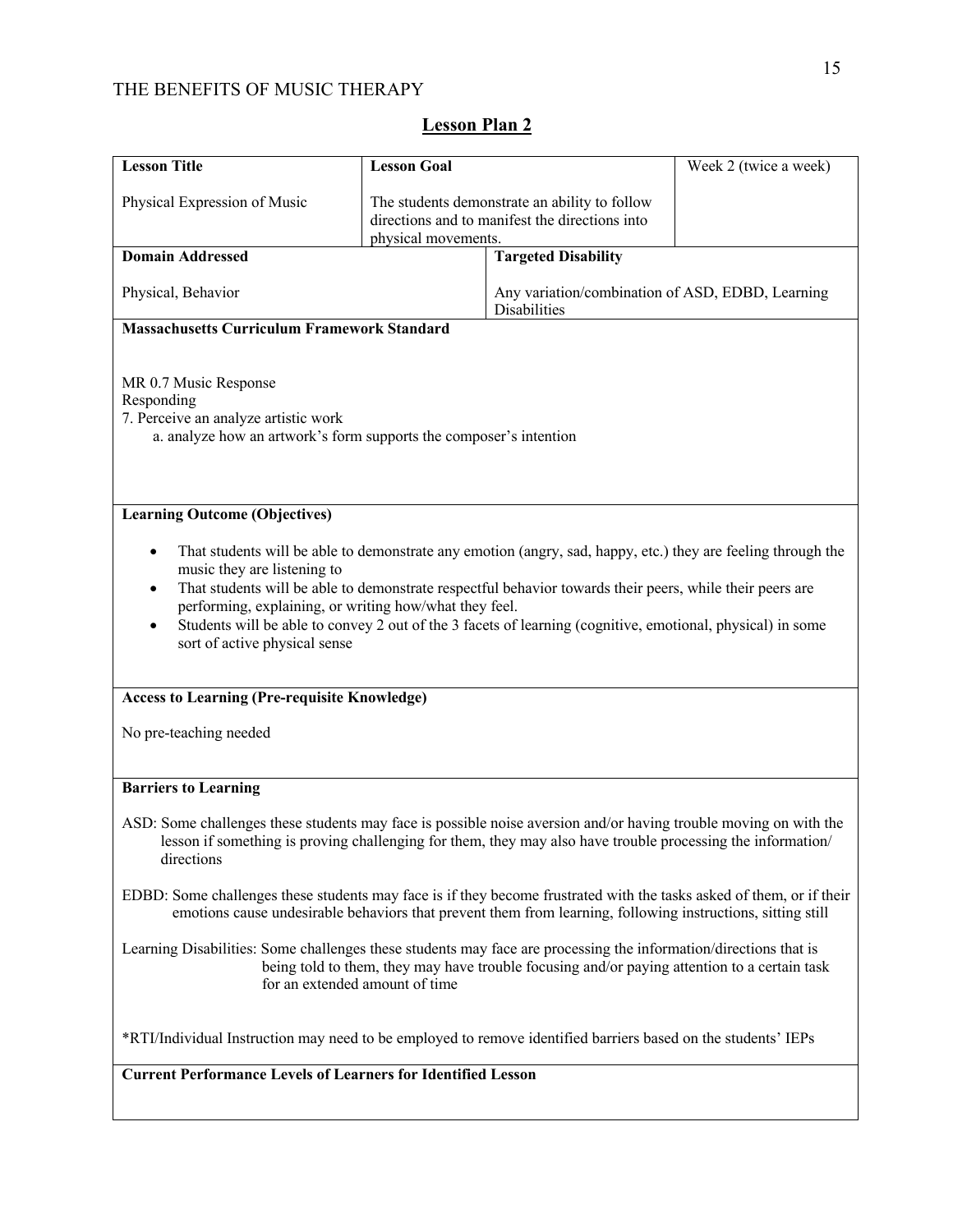| <b>Autism Spectrum Disorder</b>                                                                                                                                                                                                                                                                                                                                                                                                                                                                                                                                                                                | Emotional and Behavioral Disorder                                                                                                                                                                                                                                                                                                                                                                                                                                                                                                                                                                                                                                                                                                                                                            | Specific Learning Disabilities                                                                                                                                                                                                                                                                                                                                                                                                                                                                                                                                                                                                                                                                                          |  |  |  |
|----------------------------------------------------------------------------------------------------------------------------------------------------------------------------------------------------------------------------------------------------------------------------------------------------------------------------------------------------------------------------------------------------------------------------------------------------------------------------------------------------------------------------------------------------------------------------------------------------------------|----------------------------------------------------------------------------------------------------------------------------------------------------------------------------------------------------------------------------------------------------------------------------------------------------------------------------------------------------------------------------------------------------------------------------------------------------------------------------------------------------------------------------------------------------------------------------------------------------------------------------------------------------------------------------------------------------------------------------------------------------------------------------------------------|-------------------------------------------------------------------------------------------------------------------------------------------------------------------------------------------------------------------------------------------------------------------------------------------------------------------------------------------------------------------------------------------------------------------------------------------------------------------------------------------------------------------------------------------------------------------------------------------------------------------------------------------------------------------------------------------------------------------------|--|--|--|
| General Performance Levels<br>the student(s) tends to seek<br>$\bullet$<br>social isolation<br>the student $(s)$ is behind his<br>$\bullet$<br>peers in the general<br>education classroom,<br>particular in Mathematics<br>and ELA<br>the student $(s)$ tends to<br>$\bullet$<br>exhibit unusual sensory<br>behavior<br>Performance Levels for Physical<br><b>Expression of Music</b><br>the student(s) usually has<br>trouble expressing<br>emotions<br>if the environment<br>becomes too agitated or<br>energized, the student will<br>usually yell "fire!"<br>logical/mathematical<br>$\bullet$<br>learner | General Performance Levels<br>the student(s) tend to have<br>$\bullet$<br>difficulty following<br>directions<br>the student(s) tends to act<br>$\bullet$<br>out aggressively or<br>emotionally when a task<br>becomes challenging<br>the student(s) tend to seek<br>$\bullet$<br>social isolation<br>the student(s) exhibits<br>$\bullet$<br>some learning difficulties<br>and tend to be behind<br>typical peers<br>Performance Levels for Physical<br><b>Expression of Music</b><br>the student $(s)$ is generally<br>hyperactive and generally<br>learns best when<br>he/she/they can physically<br>interact with the task<br>the student(s) may have<br>difficulty working<br>partnering up and/or<br>forming groups with peers<br>to work on a given task<br>bodily/kinesthetic learner | General Performance Levels<br>the student(s) tend to have<br>$\bullet$<br>trouble focusing for an<br>extended point in time<br>the student(s) are easily<br>$\bullet$<br>distracted<br>the student $(s)$ have reading<br>$\bullet$<br>and writing challenges<br>the student(s) have<br>$\bullet$<br>difficulty with<br>organization and struggle<br>with organizational skills<br>Performance Levels for Physical<br><b>Expression of Music</b><br>the student $(s)$ tends to<br>have difficulty with hand-<br>eye coordination<br>the student(s) generally<br>$\bullet$<br>have trouble following<br>directions<br>the student(s) tend to have<br>$\bullet$<br>trouble remembering<br>things<br>visual/spatial learner |  |  |  |
| <b>Materials</b>                                                                                                                                                                                                                                                                                                                                                                                                                                                                                                                                                                                               |                                                                                                                                                                                                                                                                                                                                                                                                                                                                                                                                                                                                                                                                                                                                                                                              |                                                                                                                                                                                                                                                                                                                                                                                                                                                                                                                                                                                                                                                                                                                         |  |  |  |
| Yoga balls (one for each pair)<br>Smartboard with computer for sound system<br>iPads or tablets with headphones<br>٠                                                                                                                                                                                                                                                                                                                                                                                                                                                                                           |                                                                                                                                                                                                                                                                                                                                                                                                                                                                                                                                                                                                                                                                                                                                                                                              |                                                                                                                                                                                                                                                                                                                                                                                                                                                                                                                                                                                                                                                                                                                         |  |  |  |
| Content                                                                                                                                                                                                                                                                                                                                                                                                                                                                                                                                                                                                        |                                                                                                                                                                                                                                                                                                                                                                                                                                                                                                                                                                                                                                                                                                                                                                                              |                                                                                                                                                                                                                                                                                                                                                                                                                                                                                                                                                                                                                                                                                                                         |  |  |  |
| <b>Autism Spectrum Disorder</b>                                                                                                                                                                                                                                                                                                                                                                                                                                                                                                                                                                                | <b>Emotional and Behavioral Disorder</b>                                                                                                                                                                                                                                                                                                                                                                                                                                                                                                                                                                                                                                                                                                                                                     | Specific Learning Disability                                                                                                                                                                                                                                                                                                                                                                                                                                                                                                                                                                                                                                                                                            |  |  |  |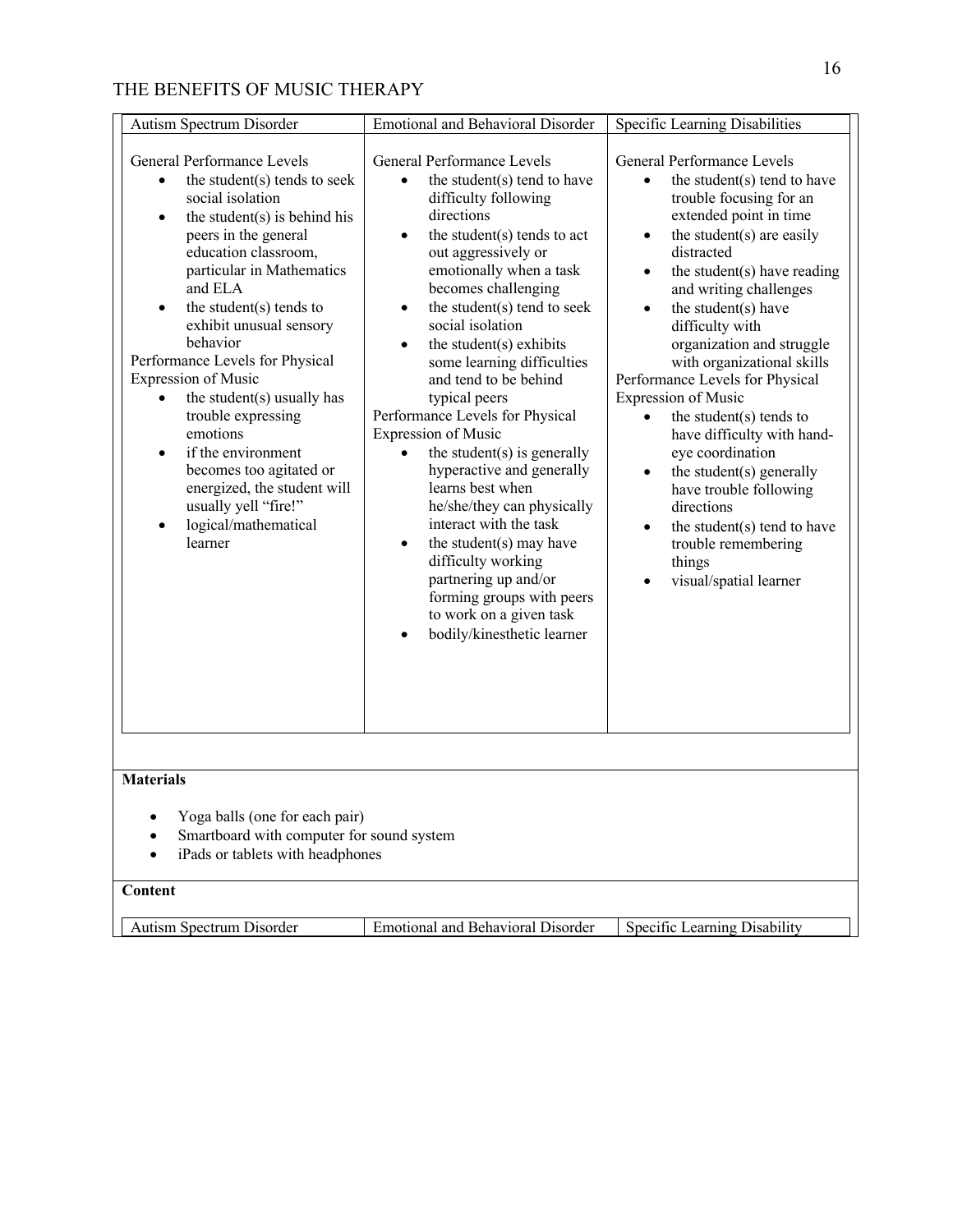| Introduction of what will<br>happen today<br>Welcome activity<br>Verbally explain, while<br>$\bullet$<br>pointing to the large<br>printout of directions on<br>the Smartboard, what the<br>lesson will be and what<br>the students will do<br>Yoga balls<br>Show an example of what<br>$\bullet$<br>the students will do $-$ pair<br>up with the co-teacher and<br>demonstrate<br><b>Instructional Process</b> | Introduction of what will<br>happen today<br>Welcome Activity<br>٠<br>Verbally explain, while<br>$\bullet$<br>pointing to the large<br>Smartboard, what the<br>students will do<br>Yoga balls<br>٠<br>Show an example of what<br>$\bullet$<br>the students will do $-$ pair<br>demonstrate | printout of directions on the<br>lesson will be and what the<br>up with the co-teacher and                                                                                                                                                                                                | $\bullet$<br>$\bullet$<br>٠ | Introduction of what<br>will happen today<br>Welcome Activity<br>Verbally explain, while<br>pointing to the large<br>printout of directions on<br>the Smartboard, what<br>the lesson will be and<br>what the students will<br>do<br>Yoga balls<br>Show an example of<br>what the students will<br>$do$ – pair up with the co-<br>teacher and demonstrate |
|----------------------------------------------------------------------------------------------------------------------------------------------------------------------------------------------------------------------------------------------------------------------------------------------------------------------------------------------------------------------------------------------------------------|--------------------------------------------------------------------------------------------------------------------------------------------------------------------------------------------------------------------------------------------------------------------------------------------|-------------------------------------------------------------------------------------------------------------------------------------------------------------------------------------------------------------------------------------------------------------------------------------------|-----------------------------|----------------------------------------------------------------------------------------------------------------------------------------------------------------------------------------------------------------------------------------------------------------------------------------------------------------------------------------------------------|
| Format/Arrangement:                                                                                                                                                                                                                                                                                                                                                                                            | <b>Instruct. Strategies:</b>                                                                                                                                                                                                                                                               | Social & Physical                                                                                                                                                                                                                                                                         |                             | <b>Co-Teaching</b>                                                                                                                                                                                                                                                                                                                                       |
| Students will be seated in<br>a circle on the carpet<br>during the introduction<br>after the Welcome<br>Activity. Students will<br>then be paired up<br>according around the<br>room                                                                                                                                                                                                                           | Verbally, visually, and<br>kinesthetically explain the<br>directions for the task                                                                                                                                                                                                          | <b>Environment:</b><br>Desks will be pushed<br>against the wall so there<br>is a large empty space in<br>the middle of the room.<br>Squares made of tape of<br>6ftx6ft (depends on the<br>size of the room) are<br>spread throughout the<br>room for each pair of<br>students to stand in |                             | Approaches:<br>Paraprofessional will<br>work with the teacher<br>simultaneously, and<br>working with group<br>questions as a while, so<br>the leading music<br>therapist can have more<br>one-to-one time with the<br>student if they need help                                                                                                          |

### **Sequential Task Analysis of Lesson**

Class 1 (30mins)

- 1. **2 mins** Welcome Activity: Have the GoNoodle ready to play, and as soon as the students have put their bags away, they stand on the carpet and follow the dancing directions https://www.youtube.com/watch?v=fpD9kRyBn8o
- 2. **~4 mins** Have the students sit on the carpet in a circle and explain the directions
- 3. **~3 mins** Pair up the students accordingly and give each pair a number. The pair will go in that number square (ex. Square 1 will be for the pair with the number 1)
- 4. **~5mins** Play "Counting Stars" by One Republic and ask the students to think about how the music makes them feel, what it makes them think about, and how it makes them want to move https://www.youtube.com/watch?v=hT\_nvWreIhg&list=PLFwhUkU59Z5vFpB4mMNhj8vvu05b60Vn K
- 5. **~5 mins** Play the song again. Now have them throw the ball back and forth to each other, with the catcher having to guess what emotion their partner is feeling based on how they throw the ball
- 6. **~7 mins** Pause the music and take away the balls. Now have each pair talk to one another and explain what emotions they were feeling, what it made them think about, and how it made them want to move
- 7. **4 mins** Close the lesson. Explain what will happen next class

П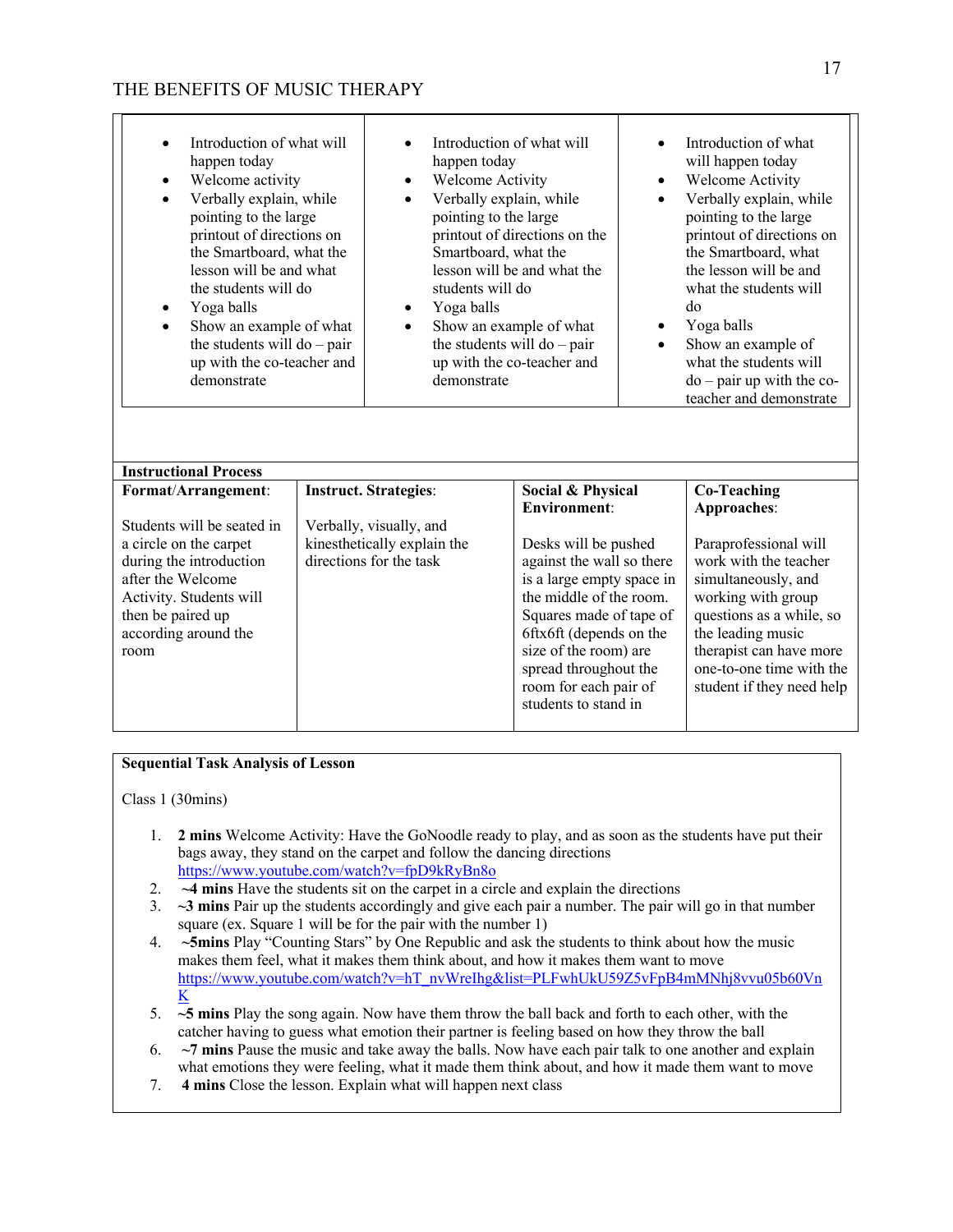Class 2 (30mins)

- 8. **2 mins** Welcome Activity: Have the GoNoodle ready to play, and as soon as the students have put their bags away, they stand on the carpet and follow the dancing directions https://www.youtube.com/watch?v=QfzRP6V5rE4
- 9. **~4 mins** Have the students sit on the carpet in a circle and explain the directions (have them pick their favorite song and compose a short dance routine to the song according to how it makes them feel)
- 10. **~7 mins** Have the students spread throughout the room. Handout the iPads and headphones to each student and have them start composing
- 11. ~**10 mins** Pair up the students have them perform their dances to each other. They will have to explain each other's dance to the class
- 12. **~6 mins** Share out
- 13. ~**1 min** Close the lesson. Explain what will happen next class

#### **Generalization of Skills**

Learning to express and even understand one's own emotions are a key part both inside and outside of the classroom. It helps the students with both interpersonal and intrapersonal connections, as well as academically, by learning to express the emotions in appropriate ways.

### **Assessment/Product**

There is no real assessment for this lesson, it is more of a "get to know you." However, to ensure that the students are participating, the writing, acting, and verbal expressions could act as an assessment.

| Autism Spectrum Disorder                                                                                                                                          | <b>Emotional and Behavioral</b><br>Disorder                                                                                                                                                                                 | Specific Learning Disability                                                                                                                                                                                                                  |  |  |  |  |
|-------------------------------------------------------------------------------------------------------------------------------------------------------------------|-----------------------------------------------------------------------------------------------------------------------------------------------------------------------------------------------------------------------------|-----------------------------------------------------------------------------------------------------------------------------------------------------------------------------------------------------------------------------------------------|--|--|--|--|
| able to convey their<br>$\bullet$<br>emotions in healthy ways<br>successfully verbally<br>$\bullet$<br>explained and acted out<br>how the music made them<br>feel | appropriately throwing<br>the yoga ball, and it not<br>being a distraction<br>Be able to convey their<br>$\bullet$<br>emotions in healthy ways<br>Successfully acted out the<br>$\bullet$<br>emotions and explained<br>them | Able to throw the yoga<br>$\bullet$<br>ball without it becoming a<br>distraction<br>be able to convey their<br>$\bullet$<br>emotions in healthy ways<br>Successfully either<br>$\bullet$<br>verbally explained or<br>acted out their emotions |  |  |  |  |
| <b>Sources</b>                                                                                                                                                    |                                                                                                                                                                                                                             |                                                                                                                                                                                                                                               |  |  |  |  |
| GoNoodle <sup>™</sup> https://www.youtube.com/watch?v=fpD9kRyBn8o<br>https://www.youtube.com/watch?v=QfzRP6V5rE4                                                  |                                                                                                                                                                                                                             |                                                                                                                                                                                                                                               |  |  |  |  |
| YouTube: "Counting Stars by One Republic"                                                                                                                         |                                                                                                                                                                                                                             |                                                                                                                                                                                                                                               |  |  |  |  |
| https://www.youtube.com/watch?v=hT_nvWreIhg&list=PLFwhUkU59Z5vFpB4mMNhj8vvu05b60VnK                                                                               |                                                                                                                                                                                                                             |                                                                                                                                                                                                                                               |  |  |  |  |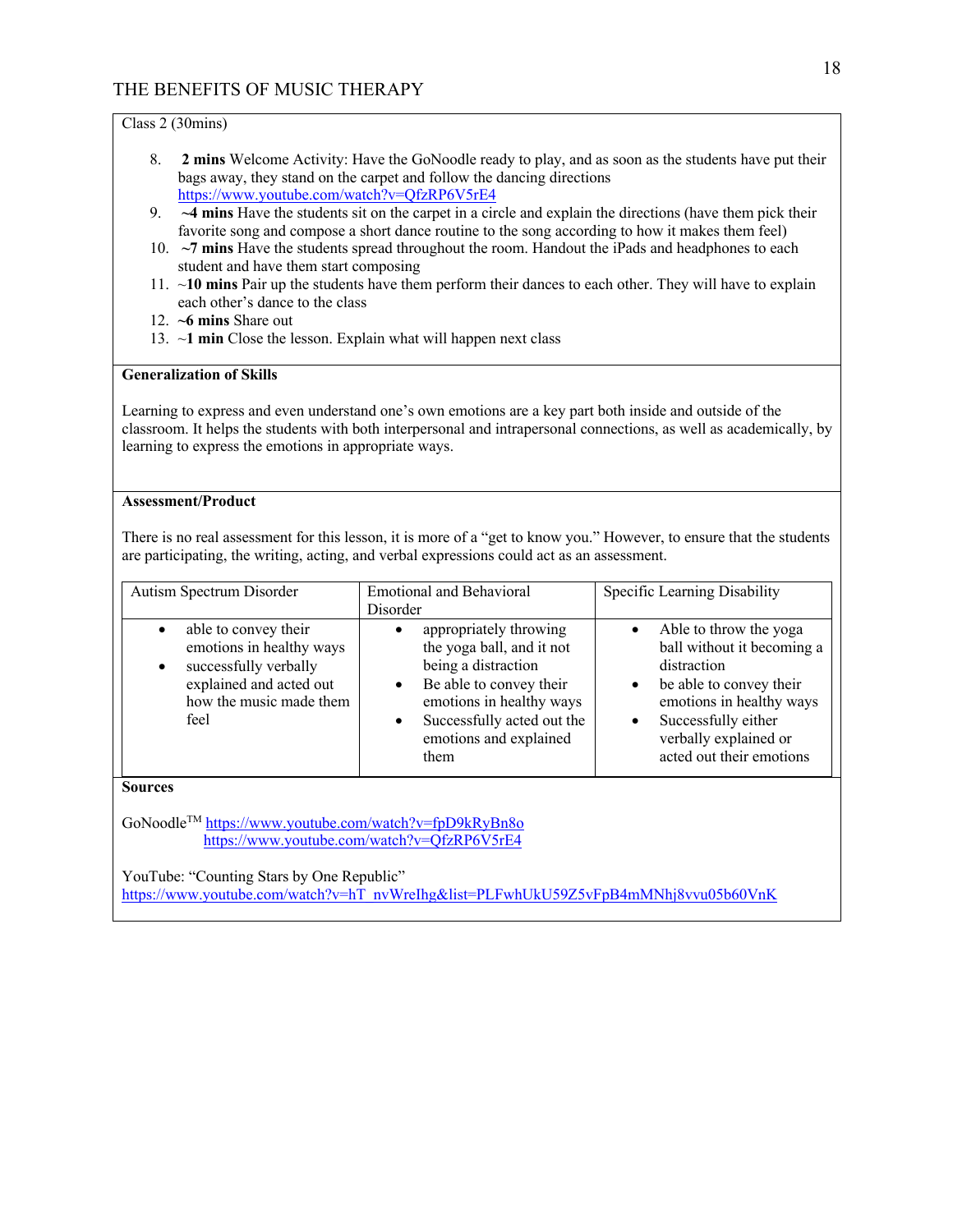| <b>Lesson Title</b>                                                                                                                                                                                                                                                                                                                        | <b>Lesson Goal</b> |                                                                                                                                             | Week 3 (twice a week)                                                                                                                                                                                                           |  |  |
|--------------------------------------------------------------------------------------------------------------------------------------------------------------------------------------------------------------------------------------------------------------------------------------------------------------------------------------------|--------------------|---------------------------------------------------------------------------------------------------------------------------------------------|---------------------------------------------------------------------------------------------------------------------------------------------------------------------------------------------------------------------------------|--|--|
| <b>Beats</b>                                                                                                                                                                                                                                                                                                                               |                    | The students demonstrate an ability to clap or<br>tap to a beat, beginning with just simple beat<br>patterns, then shifting to a basic song |                                                                                                                                                                                                                                 |  |  |
| <b>Domain Addressed</b>                                                                                                                                                                                                                                                                                                                    |                    | <b>Targeted Disability</b>                                                                                                                  |                                                                                                                                                                                                                                 |  |  |
| Physical, Cognitive                                                                                                                                                                                                                                                                                                                        |                    | Disabilities                                                                                                                                | Any variation/combination of ASD, EDBD, Learning                                                                                                                                                                                |  |  |
| <b>Massachusetts Curriculum Framework Standard</b>                                                                                                                                                                                                                                                                                         |                    |                                                                                                                                             |                                                                                                                                                                                                                                 |  |  |
| MR 0.7 Music Response<br>Responding<br>7. Perceive an analyze artistic work<br>a. analyze how an artwork's form supports the composer's intention                                                                                                                                                                                          |                    |                                                                                                                                             |                                                                                                                                                                                                                                 |  |  |
| <b>Learning Outcome (Objectives)</b>                                                                                                                                                                                                                                                                                                       |                    |                                                                                                                                             |                                                                                                                                                                                                                                 |  |  |
| Given 5 simple beat patterns, students will clap with 98% accuracy to 4 out of the 5 beat patterns<br>That students will be able to demonstrate respectful behavior towards their peers, while their peers are<br>clapping<br>Given 3 simple songs, students will be able to clap to the beat with 95% accuracy to 2 out of 3 of the songs |                    |                                                                                                                                             |                                                                                                                                                                                                                                 |  |  |
| <b>Access to Learning (Pre-requisite Knowledge)</b>                                                                                                                                                                                                                                                                                        |                    |                                                                                                                                             |                                                                                                                                                                                                                                 |  |  |
| No pre-teaching needed                                                                                                                                                                                                                                                                                                                     |                    |                                                                                                                                             |                                                                                                                                                                                                                                 |  |  |
| <b>Barriers to Learning</b>                                                                                                                                                                                                                                                                                                                |                    |                                                                                                                                             |                                                                                                                                                                                                                                 |  |  |
| directions                                                                                                                                                                                                                                                                                                                                 |                    |                                                                                                                                             | ASD: Some challenges these students may face is possible noise aversion and/or having trouble moving on with the<br>lesson if something is proving challenging for them, they may also have trouble processing the information/ |  |  |
| EDBD: Some challenges these students may face is if they become frustrated with the tasks asked of them, or if their<br>emotions cause undesirable behaviors that prevent them from learning, following instructions, sitting still                                                                                                        |                    |                                                                                                                                             |                                                                                                                                                                                                                                 |  |  |
| Learning Disabilities: Some challenges these students may face are processing the information/directions that is<br>being told to them, they may have trouble focusing and/or paying attention to a certain task<br>for an extended amount of time                                                                                         |                    |                                                                                                                                             |                                                                                                                                                                                                                                 |  |  |
| *RTI/Individual Instruction may need to be employed to remove identified barriers based on the students' IEPs                                                                                                                                                                                                                              |                    |                                                                                                                                             |                                                                                                                                                                                                                                 |  |  |
| <b>Current Performance Levels of Learners for Identified Lesson</b>                                                                                                                                                                                                                                                                        |                    |                                                                                                                                             |                                                                                                                                                                                                                                 |  |  |
|                                                                                                                                                                                                                                                                                                                                            |                    |                                                                                                                                             |                                                                                                                                                                                                                                 |  |  |
| Autism Spectrum Disorder                                                                                                                                                                                                                                                                                                                   |                    | Emotional and Behavioral Disorder                                                                                                           | Specific Learning Disabilities                                                                                                                                                                                                  |  |  |

# **Lesson Plan 3**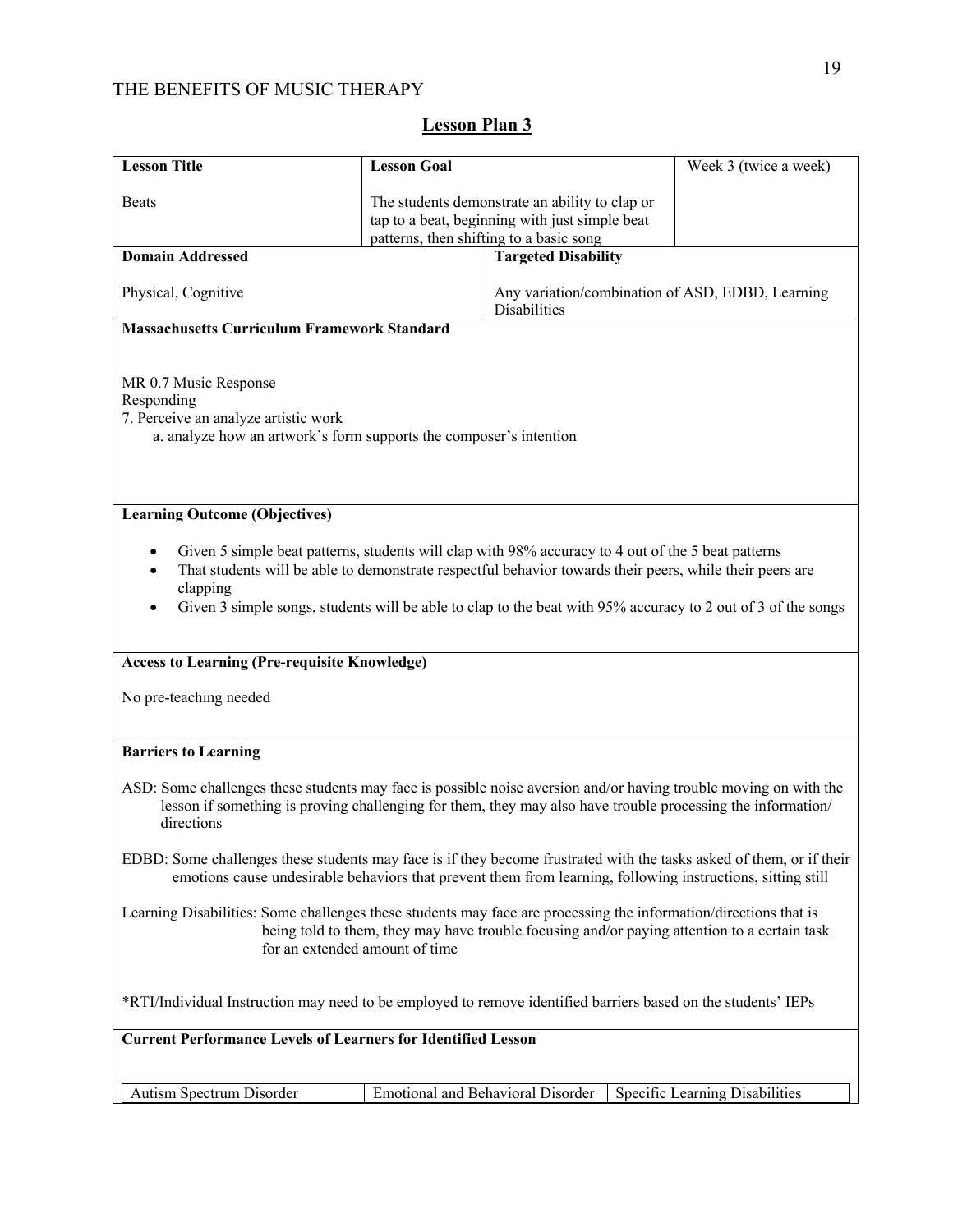| General Performance Levels<br>the student(s) tends to seek<br>$\bullet$<br>social isolation<br>the student(s) is behind his<br>$\bullet$<br>peers in the general<br>education classroom,<br>particular in Mathematics<br>and ELA<br>the student $(s)$ tends to<br>$\bullet$<br>exhibit unusual sensory<br>behavior<br>Performance Levels for Beats<br>Lesson<br>the student(s) usually has<br>$\bullet$<br>trouble following direction<br>if the environment<br>$\bullet$<br>becomes too agitated or<br>energized, the student will<br>usually yell "fire!"<br>logical/mathematical<br>learner | General Performance Levels<br>the student(s) tend to have<br>difficulty following<br>directions<br>the student $(s)$ tends to act<br>out aggressively or<br>emotionally when a task<br>becomes challenging<br>the student(s) tend to seek<br>$\bullet$<br>social isolation<br>the student $(s)$ exhibits<br>some learning difficulties<br>and tend to be behind<br>typical peers<br>Performance Levels for Beats<br>Lesson<br>the student(s) is generally<br>$\bullet$<br>hyperactive and generally<br>learns best when<br>he/she/they can physically<br>interact with the task<br>the student(s) may have<br>difficulty working<br>partnering up and/or<br>forming groups with peers<br>to work on a given task<br>bodily/kinesthetic learner | General Performance Levels<br>the student(s) tend to have<br>$\bullet$<br>trouble focusing for an<br>extended point in time<br>the student(s) are easily<br>$\bullet$<br>distracted<br>the student $(s)$ have reading<br>$\bullet$<br>and writing challenges<br>the student(s) have<br>$\bullet$<br>difficulty with<br>organization and struggle<br>with organizational skills<br>Performance Levels for Beats<br>Lesson<br>the student $(s)$ tends to<br>$\bullet$<br>have difficulty with hand-<br>eye coordination<br>the student(s) generally<br>$\bullet$<br>have trouble following<br>directions<br>the student(s) tend to have<br>$\bullet$<br>trouble remembering<br>things<br>visual/spatial learner |
|------------------------------------------------------------------------------------------------------------------------------------------------------------------------------------------------------------------------------------------------------------------------------------------------------------------------------------------------------------------------------------------------------------------------------------------------------------------------------------------------------------------------------------------------------------------------------------------------|------------------------------------------------------------------------------------------------------------------------------------------------------------------------------------------------------------------------------------------------------------------------------------------------------------------------------------------------------------------------------------------------------------------------------------------------------------------------------------------------------------------------------------------------------------------------------------------------------------------------------------------------------------------------------------------------------------------------------------------------|---------------------------------------------------------------------------------------------------------------------------------------------------------------------------------------------------------------------------------------------------------------------------------------------------------------------------------------------------------------------------------------------------------------------------------------------------------------------------------------------------------------------------------------------------------------------------------------------------------------------------------------------------------------------------------------------------------------|
| <b>Materials</b><br>Smartboard with computer for sound system<br>bongos                                                                                                                                                                                                                                                                                                                                                                                                                                                                                                                        |                                                                                                                                                                                                                                                                                                                                                                                                                                                                                                                                                                                                                                                                                                                                                |                                                                                                                                                                                                                                                                                                                                                                                                                                                                                                                                                                                                                                                                                                               |
| Content                                                                                                                                                                                                                                                                                                                                                                                                                                                                                                                                                                                        |                                                                                                                                                                                                                                                                                                                                                                                                                                                                                                                                                                                                                                                                                                                                                |                                                                                                                                                                                                                                                                                                                                                                                                                                                                                                                                                                                                                                                                                                               |
| Autism Spectrum Disorder                                                                                                                                                                                                                                                                                                                                                                                                                                                                                                                                                                       | <b>Emotional and Behavioral Disorder</b>                                                                                                                                                                                                                                                                                                                                                                                                                                                                                                                                                                                                                                                                                                       | Specific Learning Disability                                                                                                                                                                                                                                                                                                                                                                                                                                                                                                                                                                                                                                                                                  |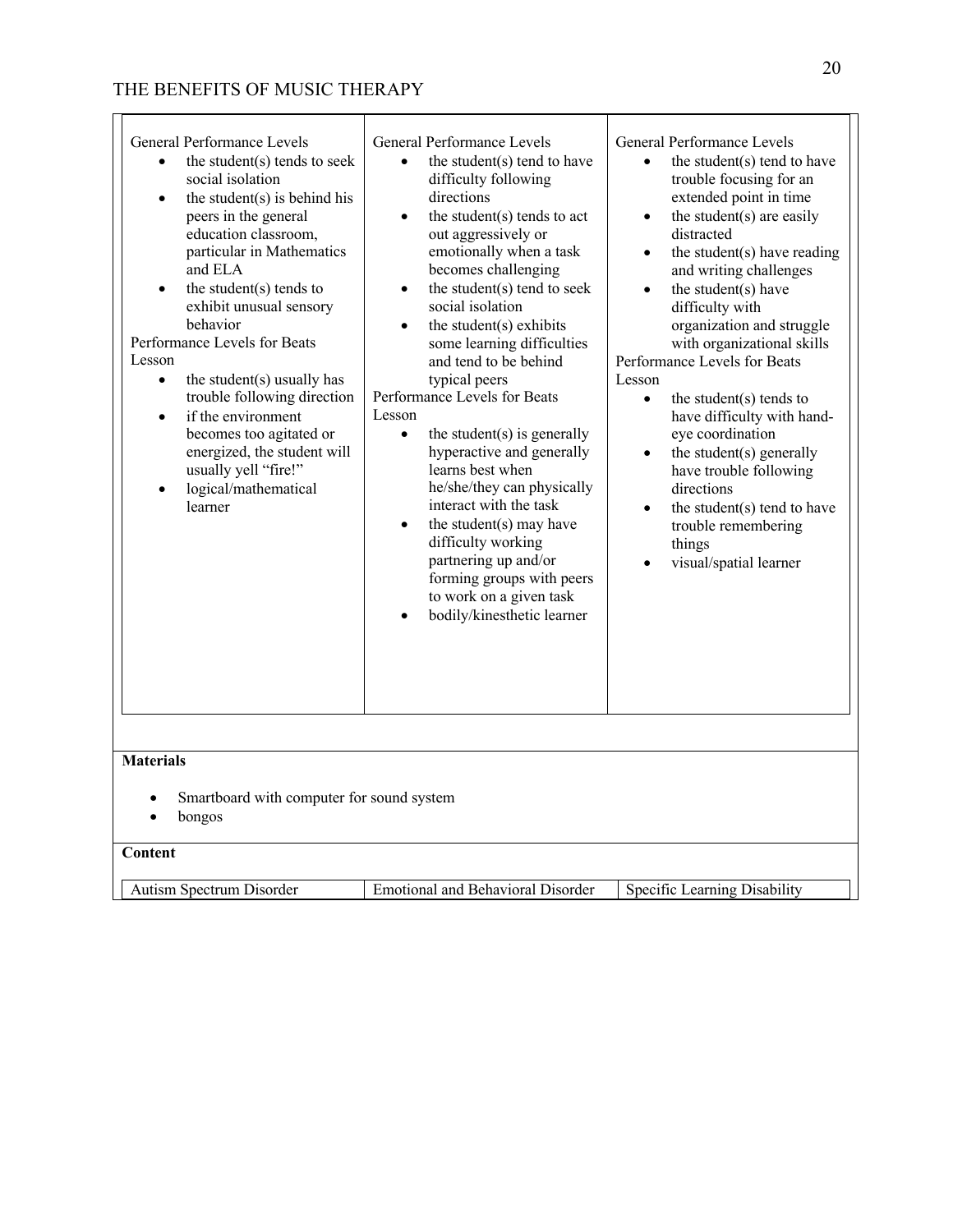| Introduction of what will<br>$\bullet$<br>happen today<br>Welcome activity<br>$\bullet$<br>Verbally explain, while<br>$\bullet$<br>pointing to the large<br>printout of directions on<br>the Smartboard, what the<br>lesson will be and what<br>the students will do<br>Show an example of what<br>$\bullet$<br>the students will $do - play$<br>an example of beat pattern<br>$(\text{day 1})$ , then a simple<br>song (day 2) and show the<br>students what they will do | Introduction of what will<br>$\bullet$<br>happen today<br>Welcome Activity<br>$\bullet$<br>Verbally explain, while<br>$\bullet$<br>pointing to the large<br>Smartboard, what the<br>students will do<br>Show an example of what<br>$\bullet$<br>(day 2) and show the | printout of directions on the<br>lesson will be and what the<br>the students will do $-$ play<br>an example of beat pattern<br>$(\text{day 1})$ , then a simple song<br>students what they will do | $\bullet$<br>$\bullet$<br>$\bullet$<br>$\bullet$ | Introduction of what<br>will happen today<br>Welcome Activity<br>Verbally explain, while<br>pointing to the large<br>printout of directions on<br>the Smartboard, what<br>the lesson will be and<br>what the students will<br>do<br>Show an example of<br>what the students will<br>$do$ – play an example of<br>beat pattern (day 1),<br>then a simple song (day<br>2) and show the students<br>what they will do |
|----------------------------------------------------------------------------------------------------------------------------------------------------------------------------------------------------------------------------------------------------------------------------------------------------------------------------------------------------------------------------------------------------------------------------------------------------------------------------|----------------------------------------------------------------------------------------------------------------------------------------------------------------------------------------------------------------------------------------------------------------------|----------------------------------------------------------------------------------------------------------------------------------------------------------------------------------------------------|--------------------------------------------------|--------------------------------------------------------------------------------------------------------------------------------------------------------------------------------------------------------------------------------------------------------------------------------------------------------------------------------------------------------------------------------------------------------------------|
| <b>Instructional Process</b>                                                                                                                                                                                                                                                                                                                                                                                                                                               |                                                                                                                                                                                                                                                                      |                                                                                                                                                                                                    |                                                  |                                                                                                                                                                                                                                                                                                                                                                                                                    |
| Format/Arrangement:                                                                                                                                                                                                                                                                                                                                                                                                                                                        | <b>Instruct. Strategies:</b>                                                                                                                                                                                                                                         | Social & Physical                                                                                                                                                                                  |                                                  | <b>Co-Teaching</b>                                                                                                                                                                                                                                                                                                                                                                                                 |
|                                                                                                                                                                                                                                                                                                                                                                                                                                                                            |                                                                                                                                                                                                                                                                      | <b>Environment:</b>                                                                                                                                                                                |                                                  | Approaches:                                                                                                                                                                                                                                                                                                                                                                                                        |
| Students will be seated in                                                                                                                                                                                                                                                                                                                                                                                                                                                 | Verbally, visually, and                                                                                                                                                                                                                                              |                                                                                                                                                                                                    |                                                  |                                                                                                                                                                                                                                                                                                                                                                                                                    |
| a circle on the carpet                                                                                                                                                                                                                                                                                                                                                                                                                                                     | kinesthetically explain the                                                                                                                                                                                                                                          | Desks will be in a circle,                                                                                                                                                                         |                                                  | Paraprofessional will                                                                                                                                                                                                                                                                                                                                                                                              |
| during the introduction                                                                                                                                                                                                                                                                                                                                                                                                                                                    | directions for the task                                                                                                                                                                                                                                              | with 2 desks (more can                                                                                                                                                                             |                                                  | work with the teacher                                                                                                                                                                                                                                                                                                                                                                                              |
| after the Welcome                                                                                                                                                                                                                                                                                                                                                                                                                                                          |                                                                                                                                                                                                                                                                      | be added) for those                                                                                                                                                                                |                                                  | simultaneously, and                                                                                                                                                                                                                                                                                                                                                                                                |
| Activity. Students will                                                                                                                                                                                                                                                                                                                                                                                                                                                    |                                                                                                                                                                                                                                                                      | students who are unable                                                                                                                                                                            |                                                  | working with group                                                                                                                                                                                                                                                                                                                                                                                                 |
| then sit at their desk at                                                                                                                                                                                                                                                                                                                                                                                                                                                  |                                                                                                                                                                                                                                                                      | to sit with their peers.                                                                                                                                                                           |                                                  | questions as a while, so                                                                                                                                                                                                                                                                                                                                                                                           |
| their assigned places                                                                                                                                                                                                                                                                                                                                                                                                                                                      |                                                                                                                                                                                                                                                                      | There are yoga balls that<br>can be put in place of a                                                                                                                                              |                                                  | the leading music<br>therapist can have more                                                                                                                                                                                                                                                                                                                                                                       |
|                                                                                                                                                                                                                                                                                                                                                                                                                                                                            |                                                                                                                                                                                                                                                                      | chair for those who need                                                                                                                                                                           |                                                  | one-to-one time with the                                                                                                                                                                                                                                                                                                                                                                                           |
|                                                                                                                                                                                                                                                                                                                                                                                                                                                                            |                                                                                                                                                                                                                                                                      | it                                                                                                                                                                                                 |                                                  | student if they need help                                                                                                                                                                                                                                                                                                                                                                                          |
|                                                                                                                                                                                                                                                                                                                                                                                                                                                                            |                                                                                                                                                                                                                                                                      |                                                                                                                                                                                                    |                                                  |                                                                                                                                                                                                                                                                                                                                                                                                                    |

### **Sequential Task Analysis of Lesson**

Class 1 (30mins)

- **1. ~2mins** Welcome Activity: Have the GoNoodle ready to play, and as soon as the students have put their bags away, they stand on the carpet and follow the dancing directions https://www.youtube.com/watch?v=SzERCIuaAoE
- **2. ~4 mins** Have the students sit on the carpet in a circle and explain the directions
- **3. ~5 mins** Explain what a beat is, start by counting a simple beat pattern and then after demonstrating, have the students copy what music therapist just did
- **4. ~7 mins** Take the bongos and play a simple beat on it. Then clap it out. After clapping it out, have the students clap with you
- **5. ~5 mins** Play the beat pattern again. Now have them clap along to the beats by themselves
- **6. ~4 mins** For the last few minutes of the lesson, have them turn to the person next to them and make up their own beat patterns
- **7. 3 mins** Close the lesson. Explain what will happen next class

### Class 2 (30mins)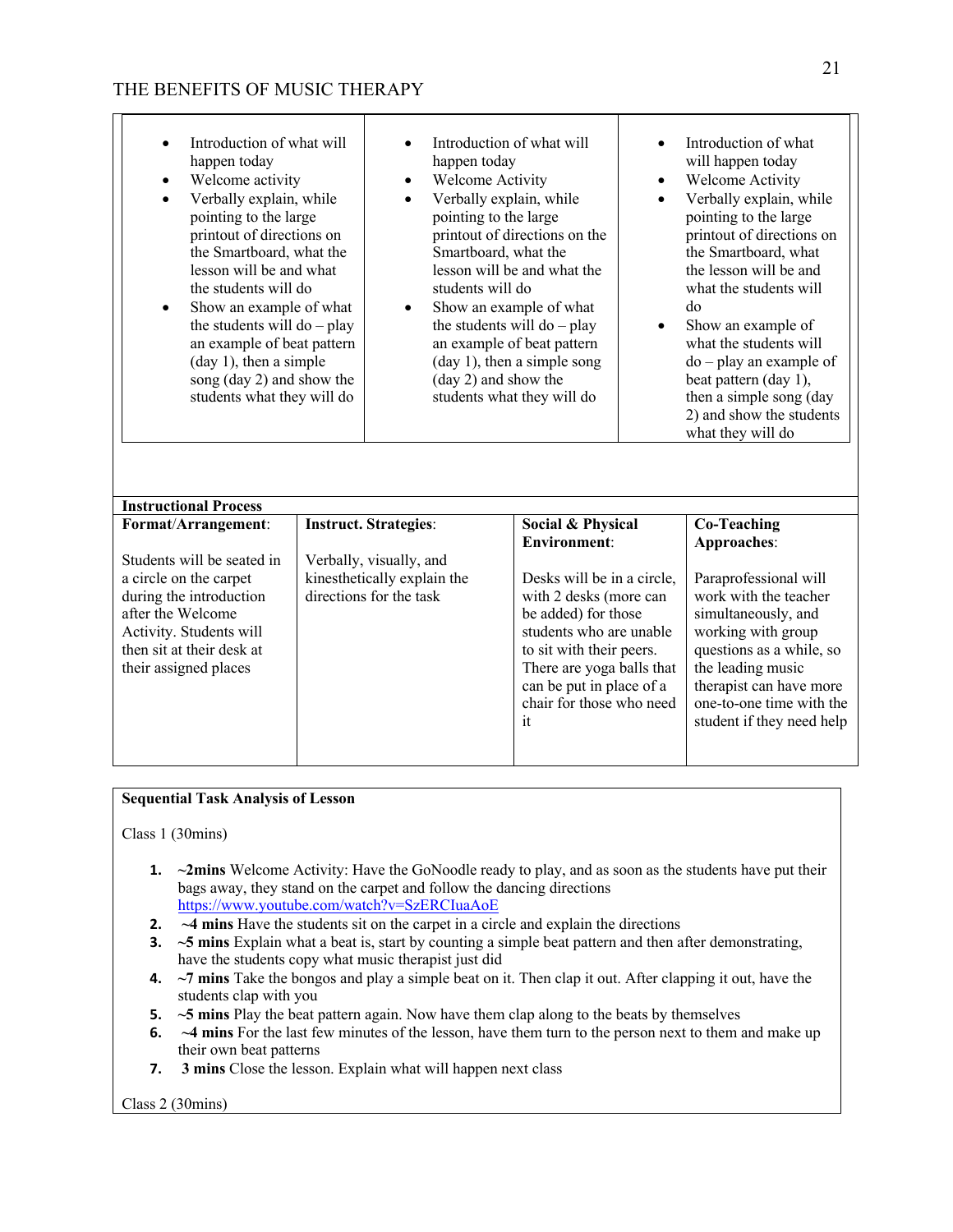- **8.** 3 **mins** Welcome Activity: Have the GoNoodle ready to play, and as soon as the students have put their bags away, they stand on the carpet and follow the dancing directions https://www.youtube.com/watch?v=lJPvEs8qpQc
- **9. ~4 mins** Have the students sit on the carpet in a circle and explain the directions
- **10. ~4 mins** Play the simple beat pattern song and have the students listen, and think about where the beat is https://www.youtube.com/watch?v=7IVE2JmsfbI
- **11. ~4 mins** Play the song again and this time tap along on the bongos. Have the students clap along with you
- **12. ~5 mins** Explain the beat pattern in the song. Then stand up and play the song again and clap and move the body to the beat
- **13. ~ 4 mins** Play the song once more and have the students do the same as the music therapist did in Step 13
- **14. 6 mins** Close out the lesson. Explain what will happen next class. For the rest of the time, allow them to take out the iPads and headphones and play music

### **Generalization of Skills**

Learning to feel the beat will help them explore patterns they see in other classes (like mathematics) and in everyday life.

### **Assessment/Product**

There is no real assessment for this lesson, it is more of a "get to know you." However, to ensure that the students are participating, the writing, acting, and verbal expressions could act as an assessment.

| Autism Spectrum Disorder                                                                                                                                          | <b>Emotional and Behavioral</b><br>Disorder                                                                                                                                                                                 | Specific Learning Disability                                                                                                                                                                                                                  |  |  |  |  |
|-------------------------------------------------------------------------------------------------------------------------------------------------------------------|-----------------------------------------------------------------------------------------------------------------------------------------------------------------------------------------------------------------------------|-----------------------------------------------------------------------------------------------------------------------------------------------------------------------------------------------------------------------------------------------|--|--|--|--|
| able to convey their<br>$\bullet$<br>emotions in healthy ways<br>successfully verbally<br>$\bullet$<br>explained and acted out<br>how the music made them<br>feel | appropriately throwing<br>the yoga ball, and it not<br>being a distraction<br>Be able to convey their<br>$\bullet$<br>emotions in healthy ways<br>Successfully acted out the<br>$\bullet$<br>emotions and explained<br>them | Able to throw the yoga<br>$\bullet$<br>ball without it becoming a<br>distraction<br>be able to convey their<br>$\bullet$<br>emotions in healthy ways<br>Successfully either<br>$\bullet$<br>verbally explained or<br>acted out their emotions |  |  |  |  |
| <b>Sources</b>                                                                                                                                                    |                                                                                                                                                                                                                             |                                                                                                                                                                                                                                               |  |  |  |  |
| GoNoodle <sup>TM</sup> https://www.youtube.com/watch?v=SzERCIuaAoE<br>https://www.youtube.com/watch?v=IJPvEs8qpQc                                                 |                                                                                                                                                                                                                             |                                                                                                                                                                                                                                               |  |  |  |  |
| YouTube: https://www.youtube.com/watch?v=7IVE2JmsfbI                                                                                                              |                                                                                                                                                                                                                             |                                                                                                                                                                                                                                               |  |  |  |  |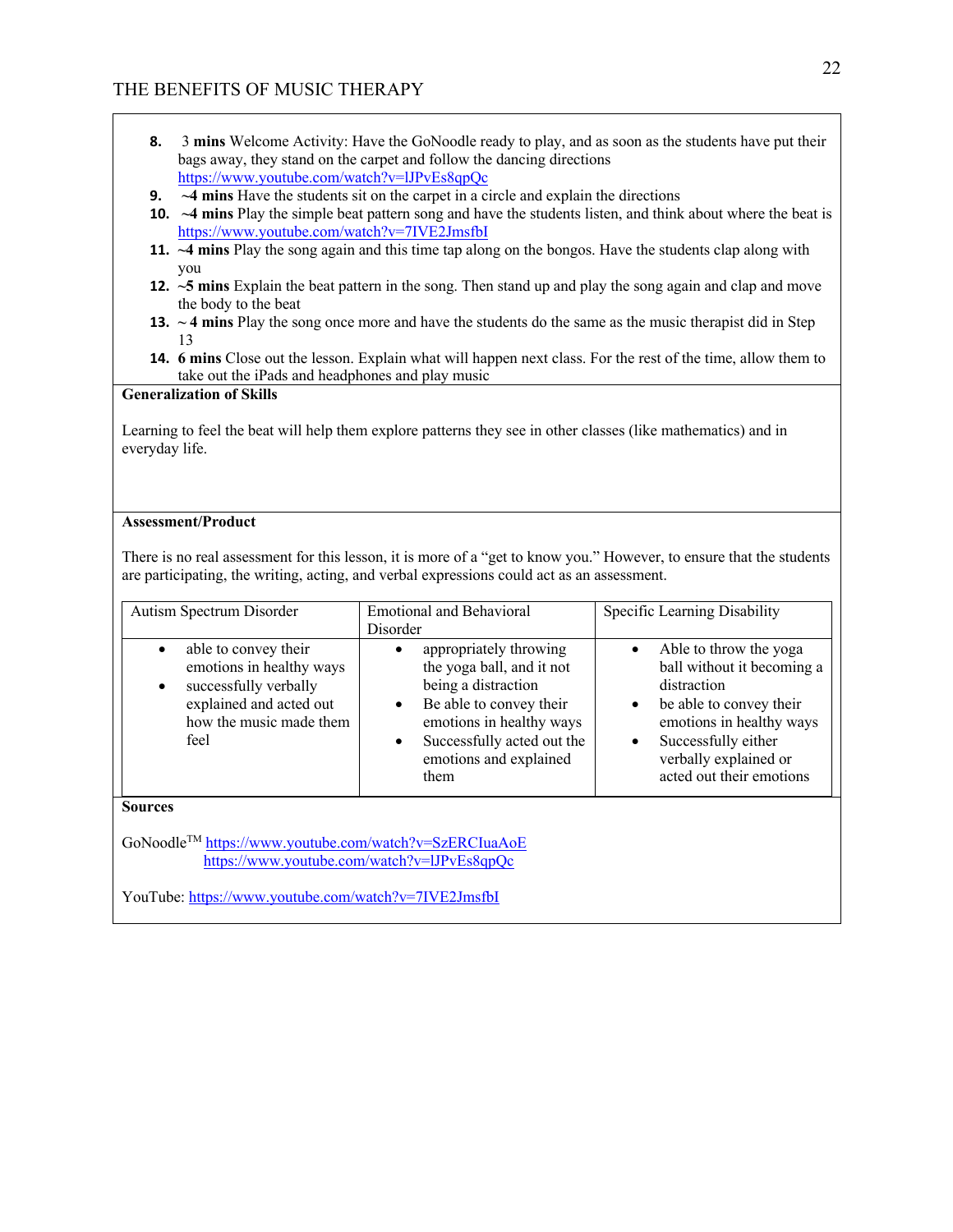| <b>Lesson Title</b>                                                                                                                                                                                                                                                                                                                                                       | <b>Lesson Goal</b>                                                                                                                             |                            | Week 4 (twice a week)                                                                                       |  |
|---------------------------------------------------------------------------------------------------------------------------------------------------------------------------------------------------------------------------------------------------------------------------------------------------------------------------------------------------------------------------|------------------------------------------------------------------------------------------------------------------------------------------------|----------------------------|-------------------------------------------------------------------------------------------------------------|--|
| Rhythm                                                                                                                                                                                                                                                                                                                                                                    | The students demonstrate an ability to clap or<br>tap to a beat of a rhythm and to demonstrate<br>their understanding of the different rhythms |                            |                                                                                                             |  |
| <b>Domain Addressed</b>                                                                                                                                                                                                                                                                                                                                                   |                                                                                                                                                | <b>Targeted Disability</b> |                                                                                                             |  |
| Physical, Cognitive                                                                                                                                                                                                                                                                                                                                                       |                                                                                                                                                | <b>Disabilities</b>        | Any variation/combination of ASD, EDBD, Learning                                                            |  |
| <b>Massachusetts Curriculum Framework Standard</b>                                                                                                                                                                                                                                                                                                                        |                                                                                                                                                |                            |                                                                                                             |  |
| MR 0.7 Music Response<br>Responding<br>7. Perceive an analyze artistic work<br>a. analyze how an artwork's form supports the composer's intention                                                                                                                                                                                                                         |                                                                                                                                                |                            |                                                                                                             |  |
| <b>Learning Outcome (Objectives)</b>                                                                                                                                                                                                                                                                                                                                      |                                                                                                                                                |                            |                                                                                                             |  |
| Given 5 simple rhythm patterns, students will be able to clap or tap to the beat to 4 of 5 rhythm patterns<br>٠<br>with 95% accuracy<br>That students will be able to demonstrate respectful behavior towards their peers, while their peers are<br>$\bullet$<br>clapping<br>Given 3 simple beat patterns, students will be able to create their own rhythms<br>$\bullet$ |                                                                                                                                                |                            |                                                                                                             |  |
| <b>Access to Learning (Pre-requisite Knowledge)</b>                                                                                                                                                                                                                                                                                                                       |                                                                                                                                                |                            |                                                                                                             |  |
| No pre-teaching needed                                                                                                                                                                                                                                                                                                                                                    |                                                                                                                                                |                            |                                                                                                             |  |
| <b>Barriers to Learning</b>                                                                                                                                                                                                                                                                                                                                               |                                                                                                                                                |                            |                                                                                                             |  |
| ASD: Some challenges these students may face is possible noise aversion and/or having trouble moving on with the<br>directions                                                                                                                                                                                                                                            |                                                                                                                                                |                            | lesson if something is proving challenging for them, they may also have trouble processing the information/ |  |
| EDBD: Some challenges these students may face is if they become frustrated with the tasks asked of them, or if their<br>emotions cause undesirable behaviors that prevent them from learning, following instructions, sitting still                                                                                                                                       |                                                                                                                                                |                            |                                                                                                             |  |
| Learning Disabilities: Some challenges these students may face are processing the information/directions that is<br>being told to them, they may have trouble focusing and/or paying attention to a certain task<br>for an extended amount of time                                                                                                                        |                                                                                                                                                |                            |                                                                                                             |  |
| *RTI/Individual Instruction may need to be employed to remove identified barriers based on the students' IEPs                                                                                                                                                                                                                                                             |                                                                                                                                                |                            |                                                                                                             |  |
| <b>Current Performance Levels of Learners for Identified Lesson</b>                                                                                                                                                                                                                                                                                                       |                                                                                                                                                |                            |                                                                                                             |  |
|                                                                                                                                                                                                                                                                                                                                                                           |                                                                                                                                                |                            |                                                                                                             |  |
| Autism Spectrum Disorder                                                                                                                                                                                                                                                                                                                                                  | <b>Emotional and Behavioral Disorder</b>                                                                                                       |                            | Specific Learning Disabilities                                                                              |  |

**Lesson 4**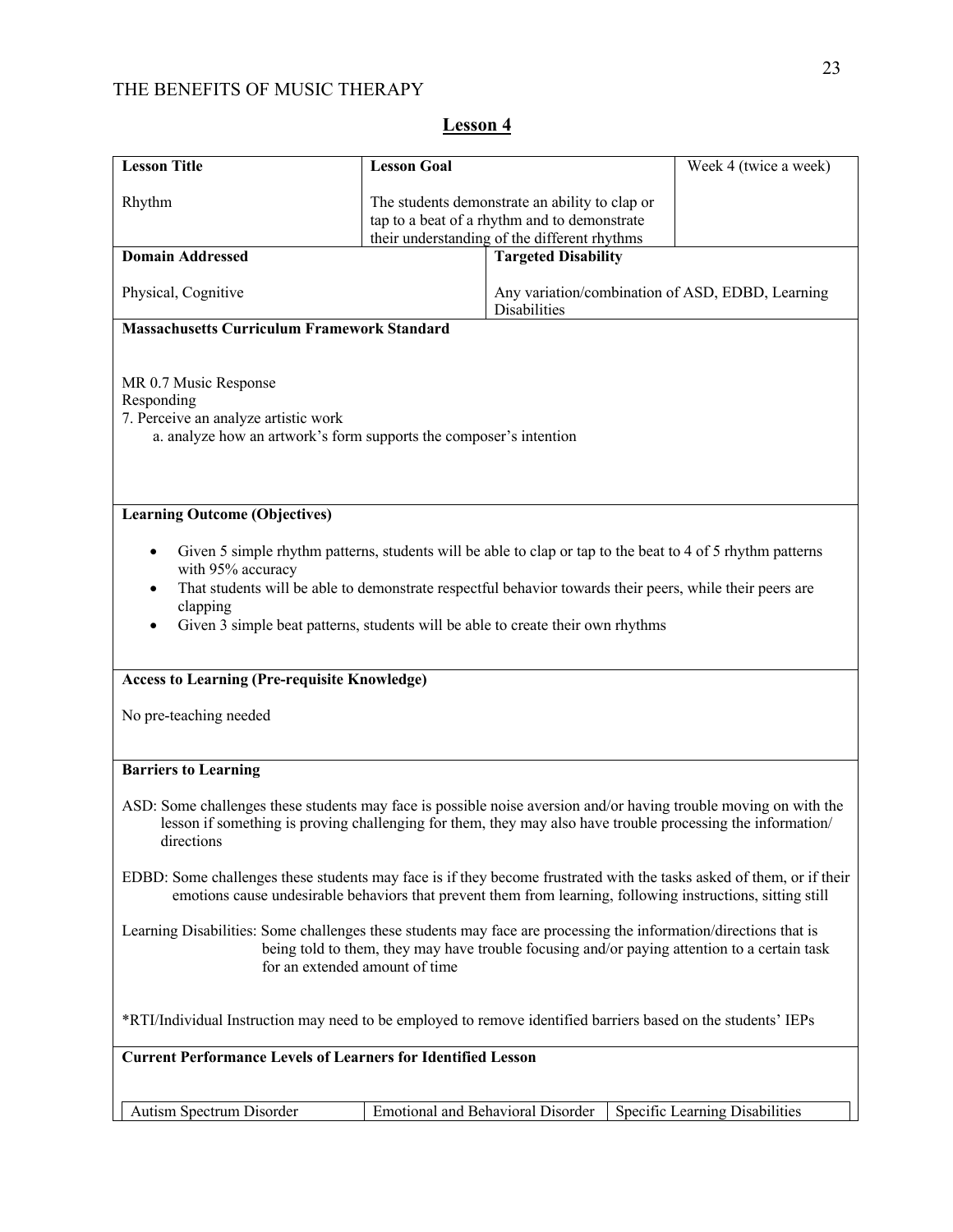| General Performance Levels<br>the student(s) tends to seek<br>$\bullet$<br>social isolation<br>the student $(s)$ is behind his<br>$\bullet$<br>peers in the general<br>education classroom,<br>particular in Mathematics<br>and ELA<br>the student $(s)$ tends to<br>$\bullet$<br>exhibit unusual sensory<br>behavior<br>Performance Levels for Rhythm<br>Lesson<br>the student(s) usually has<br>$\bullet$<br>trouble following direction<br>if the environment<br>$\bullet$<br>becomes too agitated or<br>energized, the student will<br>usually yell "fire!"<br>logical/mathematical<br>$\bullet$<br>learner | General Performance Levels<br>the student(s) tend to have<br>$\bullet$<br>difficulty following<br>directions<br>the student(s) tends to act<br>$\bullet$<br>out aggressively or<br>emotionally when a task<br>becomes challenging<br>the student(s) tend to seek<br>$\bullet$<br>social isolation<br>the student(s) exhibits<br>$\bullet$<br>some learning difficulties<br>and tend to be behind<br>typical peers<br>Performance Levels for Rhythm<br>Lesson<br>the student $(s)$ is generally<br>$\bullet$<br>hyperactive and generally<br>learns best when<br>he/she/they can physically<br>interact with the task<br>the student(s) may have<br>$\bullet$<br>difficulty working<br>partnering up and/or<br>forming groups with peers<br>to work on a given task<br>bodily/kinesthetic learner | General Performance Levels<br>the student(s) tend to have<br>$\bullet$<br>trouble focusing for an<br>extended point in time<br>the student(s) are easily<br>$\bullet$<br>distracted<br>the student $(s)$ have reading<br>$\bullet$<br>and writing challenges<br>the student(s) have<br>$\bullet$<br>difficulty with<br>organization and struggle<br>with organizational skills<br>Performance Levels for Rhythm<br>Lesson<br>the student(s) tends to<br>$\bullet$<br>have difficulty with hand-<br>eye coordination<br>the student(s) generally<br>$\bullet$<br>have trouble following<br>directions<br>the student(s) tend to have<br>$\bullet$<br>trouble remembering<br>things<br>visual/spatial learner |
|-----------------------------------------------------------------------------------------------------------------------------------------------------------------------------------------------------------------------------------------------------------------------------------------------------------------------------------------------------------------------------------------------------------------------------------------------------------------------------------------------------------------------------------------------------------------------------------------------------------------|--------------------------------------------------------------------------------------------------------------------------------------------------------------------------------------------------------------------------------------------------------------------------------------------------------------------------------------------------------------------------------------------------------------------------------------------------------------------------------------------------------------------------------------------------------------------------------------------------------------------------------------------------------------------------------------------------------------------------------------------------------------------------------------------------|-------------------------------------------------------------------------------------------------------------------------------------------------------------------------------------------------------------------------------------------------------------------------------------------------------------------------------------------------------------------------------------------------------------------------------------------------------------------------------------------------------------------------------------------------------------------------------------------------------------------------------------------------------------------------------------------------------------|
| <b>Materials</b>                                                                                                                                                                                                                                                                                                                                                                                                                                                                                                                                                                                                |                                                                                                                                                                                                                                                                                                                                                                                                                                                                                                                                                                                                                                                                                                                                                                                                  |                                                                                                                                                                                                                                                                                                                                                                                                                                                                                                                                                                                                                                                                                                             |
| Smartboard with computer for sound system<br>iPads with headphones                                                                                                                                                                                                                                                                                                                                                                                                                                                                                                                                              |                                                                                                                                                                                                                                                                                                                                                                                                                                                                                                                                                                                                                                                                                                                                                                                                  |                                                                                                                                                                                                                                                                                                                                                                                                                                                                                                                                                                                                                                                                                                             |
| <b>Bongos</b>                                                                                                                                                                                                                                                                                                                                                                                                                                                                                                                                                                                                   |                                                                                                                                                                                                                                                                                                                                                                                                                                                                                                                                                                                                                                                                                                                                                                                                  |                                                                                                                                                                                                                                                                                                                                                                                                                                                                                                                                                                                                                                                                                                             |
| Triangle<br>Xylophone                                                                                                                                                                                                                                                                                                                                                                                                                                                                                                                                                                                           |                                                                                                                                                                                                                                                                                                                                                                                                                                                                                                                                                                                                                                                                                                                                                                                                  |                                                                                                                                                                                                                                                                                                                                                                                                                                                                                                                                                                                                                                                                                                             |
| Smaller drums                                                                                                                                                                                                                                                                                                                                                                                                                                                                                                                                                                                                   |                                                                                                                                                                                                                                                                                                                                                                                                                                                                                                                                                                                                                                                                                                                                                                                                  |                                                                                                                                                                                                                                                                                                                                                                                                                                                                                                                                                                                                                                                                                                             |
| Drumsticks                                                                                                                                                                                                                                                                                                                                                                                                                                                                                                                                                                                                      |                                                                                                                                                                                                                                                                                                                                                                                                                                                                                                                                                                                                                                                                                                                                                                                                  |                                                                                                                                                                                                                                                                                                                                                                                                                                                                                                                                                                                                                                                                                                             |
| Content                                                                                                                                                                                                                                                                                                                                                                                                                                                                                                                                                                                                         |                                                                                                                                                                                                                                                                                                                                                                                                                                                                                                                                                                                                                                                                                                                                                                                                  |                                                                                                                                                                                                                                                                                                                                                                                                                                                                                                                                                                                                                                                                                                             |
|                                                                                                                                                                                                                                                                                                                                                                                                                                                                                                                                                                                                                 | <b>Emotional and Behavioral Disorder</b>                                                                                                                                                                                                                                                                                                                                                                                                                                                                                                                                                                                                                                                                                                                                                         |                                                                                                                                                                                                                                                                                                                                                                                                                                                                                                                                                                                                                                                                                                             |
| Autism Spectrum Disorder                                                                                                                                                                                                                                                                                                                                                                                                                                                                                                                                                                                        |                                                                                                                                                                                                                                                                                                                                                                                                                                                                                                                                                                                                                                                                                                                                                                                                  | Specific Learning Disability                                                                                                                                                                                                                                                                                                                                                                                                                                                                                                                                                                                                                                                                                |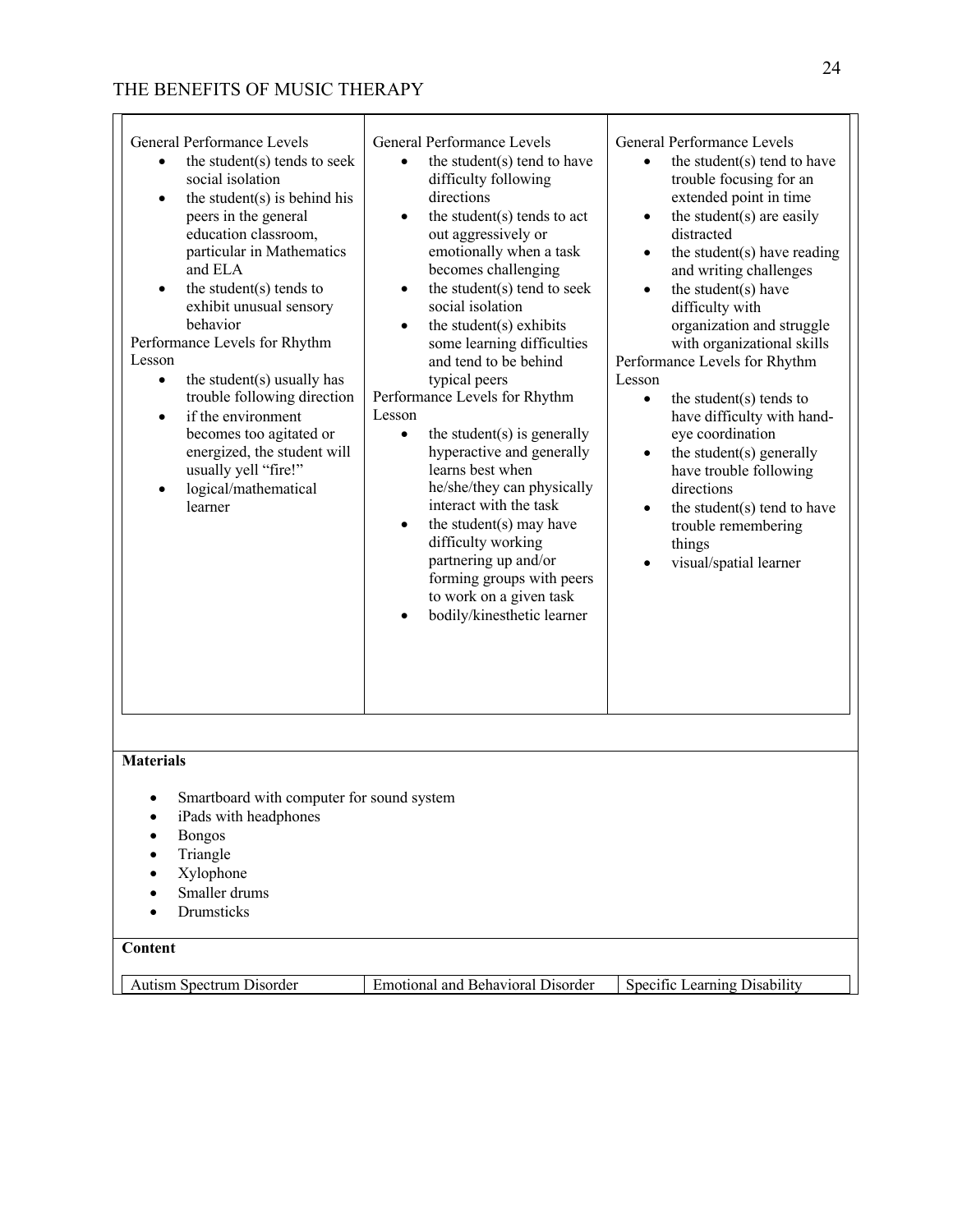П

| Introduction of what will<br>$\bullet$<br>happen today<br>Welcome activity<br>$\bullet$<br>Verbally explain, while<br>$\bullet$<br>pointing to the large<br>printout of directions on<br>the Smartboard, what the<br>lesson will be and what<br>the students will do<br>Show an example of what<br>٠<br>the students will $do - play$<br>an example of a rhythm<br>$(\text{day 1})$ , then some simple<br>beat patterns (day 2) and<br>show the students what<br>they will do | happen today<br>Welcome Activity<br>$\bullet$<br>Verbally explain, while<br>$\bullet$<br>pointing to the large<br>Smartboard, what the<br>students will do<br>an example of a rhythm<br>beat patterns (day 2) and<br>will do | Introduction of what will<br>printout of directions on the<br>lesson will be and what the<br>Show an example of what<br>the students will $do - play$<br>(day 1), then some simple<br>show the students what they                                                         | $\bullet$<br>$\bullet$<br>$\bullet$<br>٠ | Introduction of what<br>will happen today<br>Welcome Activity<br>Verbally explain, while<br>pointing to the large<br>printout of directions on<br>the Smartboard, what<br>the lesson will be and<br>what the students will<br>do<br>Show an example of<br>what the students will<br>$do$ – play an example of<br>a rhythm $(\text{day 1})$ , then<br>some simple beat<br>patterns (day 2) and<br>show the students what<br>they will do |
|-------------------------------------------------------------------------------------------------------------------------------------------------------------------------------------------------------------------------------------------------------------------------------------------------------------------------------------------------------------------------------------------------------------------------------------------------------------------------------|------------------------------------------------------------------------------------------------------------------------------------------------------------------------------------------------------------------------------|---------------------------------------------------------------------------------------------------------------------------------------------------------------------------------------------------------------------------------------------------------------------------|------------------------------------------|-----------------------------------------------------------------------------------------------------------------------------------------------------------------------------------------------------------------------------------------------------------------------------------------------------------------------------------------------------------------------------------------------------------------------------------------|
| <b>Instructional Process</b>                                                                                                                                                                                                                                                                                                                                                                                                                                                  |                                                                                                                                                                                                                              |                                                                                                                                                                                                                                                                           |                                          |                                                                                                                                                                                                                                                                                                                                                                                                                                         |
| Format/Arrangement:<br>Students will be seated in<br>a circle on the carpet<br>during the introduction<br>after the Welcome<br>Activity. Students will<br>then sit at their desk at<br>their assigned places                                                                                                                                                                                                                                                                  | <b>Instruct. Strategies:</b><br>Verbally, visually, and<br>kinesthetically explain the<br>directions for the task                                                                                                            | Social & Physical<br><b>Environment:</b><br>Desks will be in a circle,<br>with 2 desks (more can<br>be added) for those<br>students who are unable<br>to sit with their peers.<br>There are yoga balls that<br>can be put in place of a<br>chair for those who need<br>it |                                          | <b>Co-Teaching</b><br>Approaches:<br>Paraprofessional will<br>work with the teacher<br>simultaneously, and<br>working with group<br>questions as a while, so<br>the leading music<br>therapist can have more<br>one-to-one time with the<br>student if they need help                                                                                                                                                                   |

### **Sequential Task Analysis of Lesson**

Class 1 (30mins)

- **1. ~2mins** Welcome Activity: Have the GoNoodle ready to play, and as soon as the students have put their bags away, they stand on the carpet and follow the dancing directions https://www.youtube.com/watch?v=psUPYR235O8
- **2. ~4 mins** Have the students sit on the carpet in a circle and explain the directions
- **3. ~5 mins** Explain what a rhythm is and how it is made up of beat patterns. Explain how rhythm is music's emotion, its expression
- **4. ~2 mins** Show the "Beat and Rhythm" video https://www.youtube.com/watch?v=9DjoipqbkC8
- **5. ~5mins** Explain how rhythm is made up of long and short beats and draw quarter and eighth notes on the board. Explain how the notes with the stem are long and the notes with the flag are shorter
- **6. ~3 mins** Play video on rhythm https://www.youtube.com/watch?v=vRSJijhRIOs
- **7. 5 mins** Review the video. Play the video again and have them clap along this time
- **8. 3 mins** Close the lesson. Explain what will happen next week.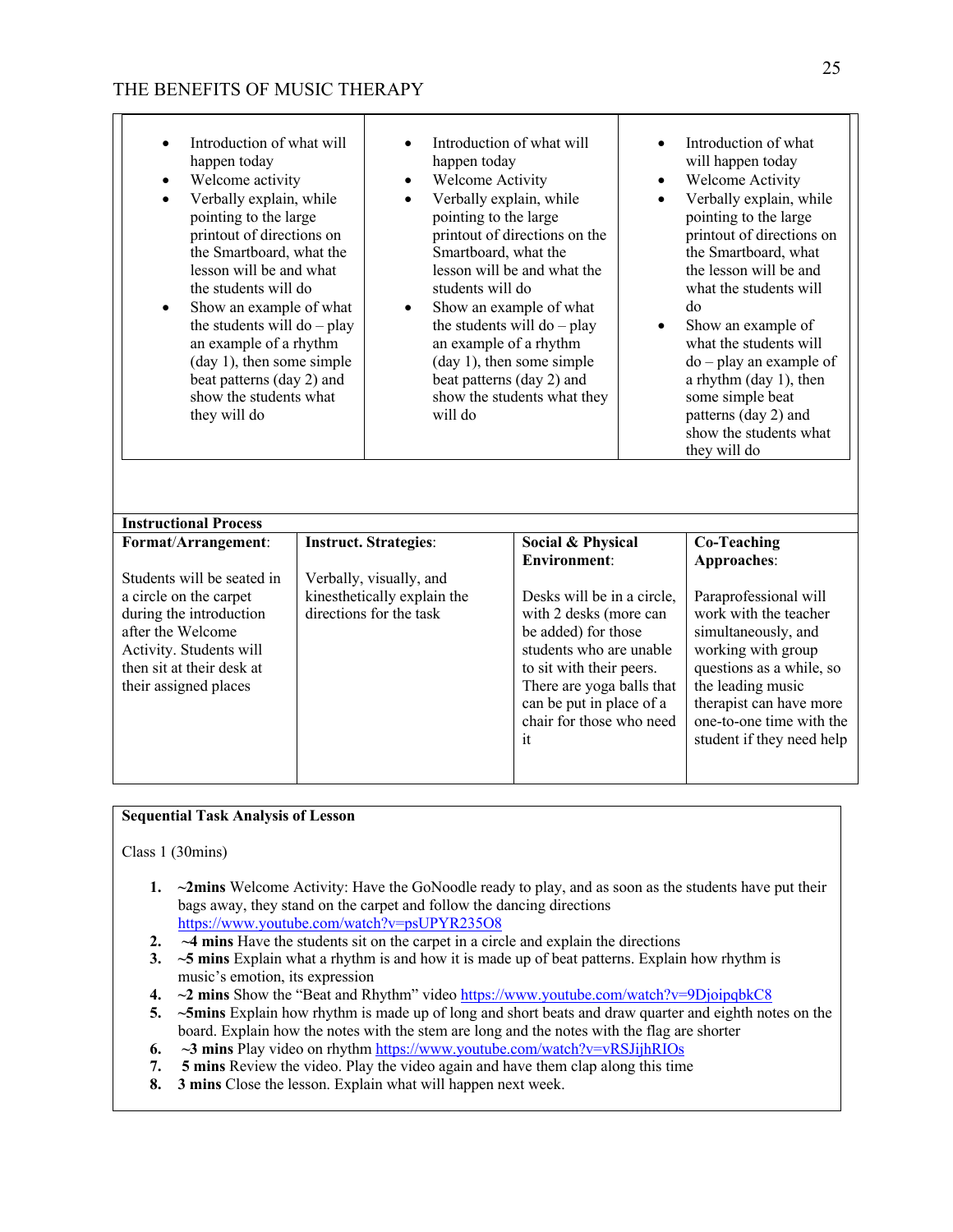Class 2 (30mins)

- **9.** 3 **mins** Welcome Activity: Have the GoNoodle ready to play, and as soon as the students have put their bags away, they stand on the carpet and follow the dancing directions https://www.youtube.com/watch?v=58B4TVE-dT8
- **10. ~4 mins** Have the students sit on the carpet in a circle and explain the directions
- **11. ~5 mins** Review what they learned last class. Start with reviewing the quarter and eighth notes (not by name, just by long note and short notes)
- **12. ~5 mins** Play a simple beat pattern on the bongos. Then play a series of beat patterns and explain how these make up one rhythm
- **13. ~7 mins** Now, have the students pick out their instrument of choice, or the iPad for Garage Band, and have them make up their own rhythms
- **14. ~ 5 mins** Have them show and tell their own rhythms for those who want to
- **15. 1 min** Close out the lesson. Explain what will happen next week

### **Generalization of Skills**

Learning to feel the rhythms in music will help them explore patterns they see in other classes (like mathematics) and in everyday life.

### **Assessment/Product**

Based off of the Learning Objectives:

| Autism Spectrum Disorder                                                                                                                                                                                                                                                                                                                                                                                                                                         | <b>Emotional and Behavioral</b>                                                                                                                                                                                                                                                                                                                                                                                                                                        | Specific Learning Disability                                                                                                                                                                                                                                                                                                                                                                                                                                                             |  |  |  |
|------------------------------------------------------------------------------------------------------------------------------------------------------------------------------------------------------------------------------------------------------------------------------------------------------------------------------------------------------------------------------------------------------------------------------------------------------------------|------------------------------------------------------------------------------------------------------------------------------------------------------------------------------------------------------------------------------------------------------------------------------------------------------------------------------------------------------------------------------------------------------------------------------------------------------------------------|------------------------------------------------------------------------------------------------------------------------------------------------------------------------------------------------------------------------------------------------------------------------------------------------------------------------------------------------------------------------------------------------------------------------------------------------------------------------------------------|--|--|--|
|                                                                                                                                                                                                                                                                                                                                                                                                                                                                  | Disorder                                                                                                                                                                                                                                                                                                                                                                                                                                                               |                                                                                                                                                                                                                                                                                                                                                                                                                                                                                          |  |  |  |
| able to convey their<br>$\bullet$<br>emotions in healthy ways<br>successfully verbally<br>$\bullet$<br>explained and acted out<br>how the music made them<br>feel<br>Given 5 simple rhythm<br>$\bullet$<br>patterns, students will be<br>able to clap or tap to the<br>beat to 4 of 5 rhythm<br>patterns with 95%<br>accuracy<br>Given 3 simple beat<br>$\bullet$<br>patterns, students will be<br>able to copy the beat<br>pattern on their medium<br>of choice | appropriately throwing<br>the yoga ball, and it not<br>being a distraction<br>Be able to convey their<br>$\bullet$<br>emotions in healthy ways<br>Successfully acted out the<br>$\bullet$<br>emotions and explained<br>them<br>Given 5 simple rhythm<br>patterns, students will be<br>able to clap or tap to the<br>beat to 4 of 5 rhythm<br>patterns with 95%<br>accuracy<br>Given 3 simple beat<br>patterns, students will be<br>able to create their own<br>rhythms | Able to throw the yoga<br>$\bullet$<br>ball without it becoming a<br>distraction<br>be able to convey their<br>$\bullet$<br>emotions in healthy ways<br>Successfully either<br>$\bullet$<br>verbally explained or<br>acted out their emotions<br>Given 5 simple rhythm<br>patterns, students will be<br>able to clap or tap to the<br>beat to 4 of 5 rhythm<br>patterns with 95%<br>accuracy<br>Given 3 simple beat<br>patterns, students will be<br>able to create their own<br>rhythms |  |  |  |
| <b>Sources</b>                                                                                                                                                                                                                                                                                                                                                                                                                                                   |                                                                                                                                                                                                                                                                                                                                                                                                                                                                        |                                                                                                                                                                                                                                                                                                                                                                                                                                                                                          |  |  |  |
| GoNoodle <sup>TM</sup> https://www.youtube.com/watch?v=psUPYR235O8<br>https://www.youtube.com/watch?v=58B4TVE-dT8                                                                                                                                                                                                                                                                                                                                                |                                                                                                                                                                                                                                                                                                                                                                                                                                                                        |                                                                                                                                                                                                                                                                                                                                                                                                                                                                                          |  |  |  |
| YouTube: https://www.youtube.com/watch?v=9DjoipqbkC8                                                                                                                                                                                                                                                                                                                                                                                                             |                                                                                                                                                                                                                                                                                                                                                                                                                                                                        |                                                                                                                                                                                                                                                                                                                                                                                                                                                                                          |  |  |  |

https://www.youtube.com/watch?v=vRSJijhRIOs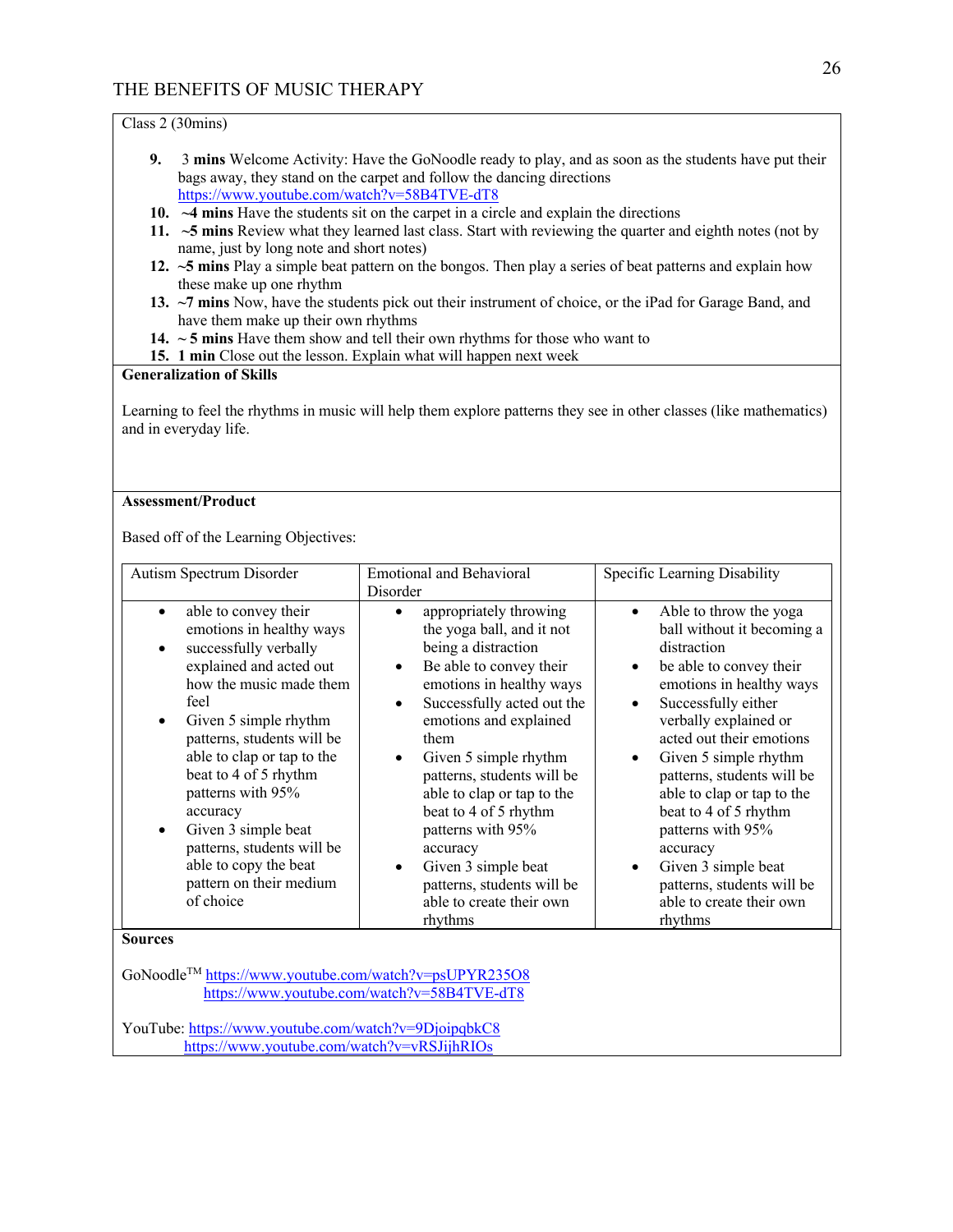| <b>Lesson Title</b>                                                                                                                                                                                                                                | <b>Lesson Goal</b>                                                                                                |                                   | Week 5 (twice a week)                                                                                                                                                                                                     |  |
|----------------------------------------------------------------------------------------------------------------------------------------------------------------------------------------------------------------------------------------------------|-------------------------------------------------------------------------------------------------------------------|-----------------------------------|---------------------------------------------------------------------------------------------------------------------------------------------------------------------------------------------------------------------------|--|
| Note Values                                                                                                                                                                                                                                        | The students demonstrate an understanding of<br>numerical note values and understand how it<br>applies to rhythms |                                   |                                                                                                                                                                                                                           |  |
| <b>Domain Addressed</b>                                                                                                                                                                                                                            |                                                                                                                   | <b>Targeted Disability</b>        |                                                                                                                                                                                                                           |  |
| Physical, Cognitive<br>Any variation/combination of ASD, EDBD, Learning<br>Disabilities                                                                                                                                                            |                                                                                                                   |                                   |                                                                                                                                                                                                                           |  |
| <b>Massachusetts Curriculum Framework Standard</b>                                                                                                                                                                                                 |                                                                                                                   |                                   |                                                                                                                                                                                                                           |  |
| MR 0.8 Music Response<br>Responding<br>8. Interpret intent and meaning in artistic work<br>a. use specific vocabulary to identify details about a musical work                                                                                     |                                                                                                                   |                                   |                                                                                                                                                                                                                           |  |
| <b>Learning Outcome (Objectives)</b>                                                                                                                                                                                                               |                                                                                                                   |                                   |                                                                                                                                                                                                                           |  |
| notes (80% accuracy)<br>That students will be able to demonstrate respectful behavior towards their peers<br>٠                                                                                                                                     |                                                                                                                   |                                   | Given a worksheet with 10 notes (whole, half, quarter, eighth, sixteenth), students are able to name 8 of 10<br>Given 3 simple beat note patterns, students will be able to label which notes are which with 95% accuracy |  |
| <b>Access to Learning (Pre-requisite Knowledge)</b>                                                                                                                                                                                                |                                                                                                                   |                                   |                                                                                                                                                                                                                           |  |
| No pre-teaching needed                                                                                                                                                                                                                             |                                                                                                                   |                                   |                                                                                                                                                                                                                           |  |
| <b>Barriers to Learning</b>                                                                                                                                                                                                                        |                                                                                                                   |                                   |                                                                                                                                                                                                                           |  |
| ASD: Some challenges these students may face is having trouble moving on with the<br>directions                                                                                                                                                    |                                                                                                                   |                                   | lesson if something is proving challenging for them, they may also have trouble processing the information/                                                                                                               |  |
| EDBD: Some challenges these students may face is if they become frustrated with the tasks asked of them, or if their<br>emotions cause undesirable behaviors that prevent them from learning, following instructions, sitting still                |                                                                                                                   |                                   |                                                                                                                                                                                                                           |  |
| Learning Disabilities: Some challenges these students may face are processing the information/directions that is<br>being told to them, they may have trouble focusing and/or paying attention to a certain task<br>for an extended amount of time |                                                                                                                   |                                   |                                                                                                                                                                                                                           |  |
| *RTI/Individual Instruction may need to be employed to remove identified barriers based on the students' IEPs                                                                                                                                      |                                                                                                                   |                                   |                                                                                                                                                                                                                           |  |
| <b>Current Performance Levels of Learners for Identified Lesson</b>                                                                                                                                                                                |                                                                                                                   |                                   |                                                                                                                                                                                                                           |  |
|                                                                                                                                                                                                                                                    |                                                                                                                   |                                   |                                                                                                                                                                                                                           |  |
| Autism Spectrum Disorder                                                                                                                                                                                                                           |                                                                                                                   | Emotional and Behavioral Disorder | Specific Learning Disabilities                                                                                                                                                                                            |  |

# **Lesson Plan 5**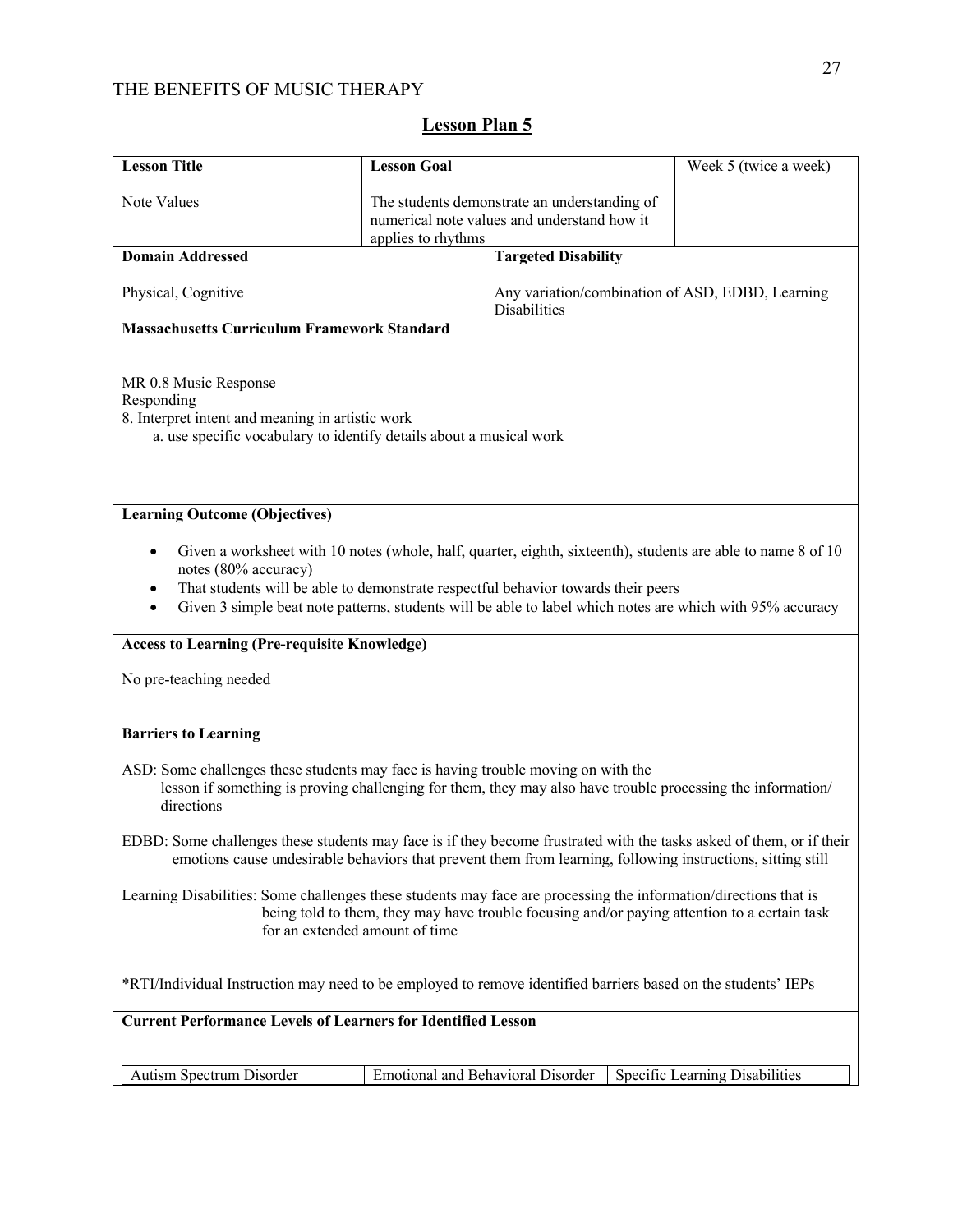| thinking<br>bodily/kinesthetic learner |
|----------------------------------------|
|----------------------------------------|

- Smartboard with computer for sound system
- Note worksheets
- Pencils
- Note ID cards
- Colorful magnetic Note Cards that stick to the Smartboard

## **Content**

| spectrum<br>. Disorder<br>Auusm | Disorder<br>Behavioral<br>and<br>amotional a | earning<br>Jisabi!<br>Specific |
|---------------------------------|----------------------------------------------|--------------------------------|

 $\blacksquare$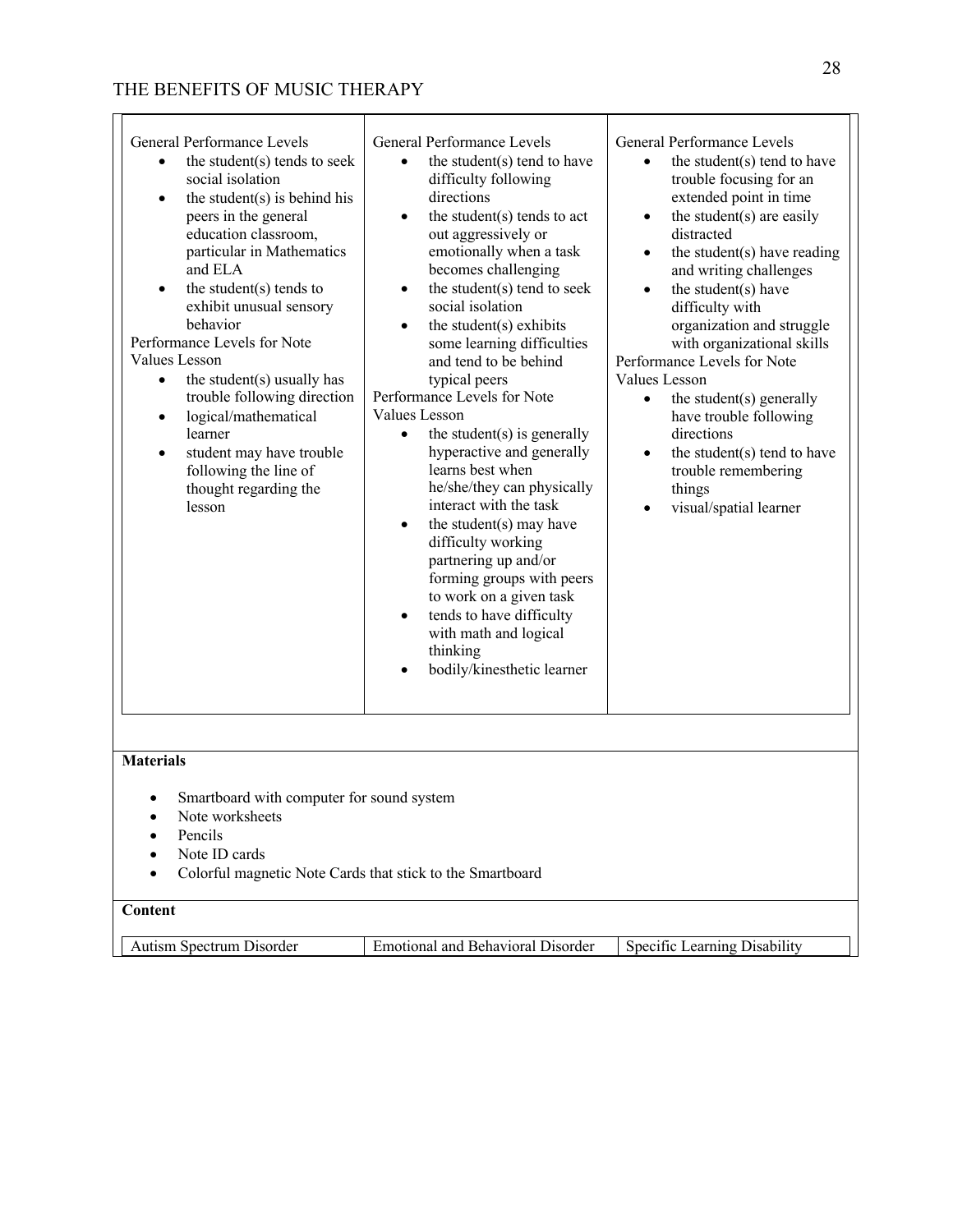| Introduction of what will<br>happen today<br>Welcome activity<br>$\bullet$<br>Verbally explain, while<br>$\bullet$<br>pointing to the large<br>printout of directions on<br>the Smartboard, what the<br>lesson will be and what<br>the students will do<br>Explanation of note<br>$\bullet$<br>values and note names<br>Pencil and worksheets | Introduction of what will<br>happen today<br>Welcome Activity<br>$\bullet$<br>Verbally explain, while<br>$\bullet$<br>pointing to the large<br>Smartboard, what the<br>students will do<br>$\bullet$<br>and note names<br>Magnetic note cards, note<br>$\bullet$<br>ID cards | printout of directions on the<br>lesson will be and what the<br>Explanation of note values                                                                                                                                    | $\bullet$<br>$\bullet$<br>$\bullet$<br>$\bullet$ | Introduction of what<br>will happen today<br>Welcome Activity<br>Verbally explain, while<br>pointing to the large<br>printout of directions on<br>the Smartboard, what<br>the lesson will be and<br>what the students will<br>do<br>Explanation of note<br>values and note names<br>Choice between<br>pencil/worksheet or<br>magnetic note<br>cards/note ID cards |
|-----------------------------------------------------------------------------------------------------------------------------------------------------------------------------------------------------------------------------------------------------------------------------------------------------------------------------------------------|------------------------------------------------------------------------------------------------------------------------------------------------------------------------------------------------------------------------------------------------------------------------------|-------------------------------------------------------------------------------------------------------------------------------------------------------------------------------------------------------------------------------|--------------------------------------------------|-------------------------------------------------------------------------------------------------------------------------------------------------------------------------------------------------------------------------------------------------------------------------------------------------------------------------------------------------------------------|
| <b>Instructional Process</b>                                                                                                                                                                                                                                                                                                                  |                                                                                                                                                                                                                                                                              |                                                                                                                                                                                                                               |                                                  |                                                                                                                                                                                                                                                                                                                                                                   |
| Format/Arrangement:                                                                                                                                                                                                                                                                                                                           | <b>Instruct. Strategies:</b>                                                                                                                                                                                                                                                 | Social & Physical                                                                                                                                                                                                             |                                                  | <b>Co-Teaching</b>                                                                                                                                                                                                                                                                                                                                                |
|                                                                                                                                                                                                                                                                                                                                               |                                                                                                                                                                                                                                                                              | <b>Environment:</b>                                                                                                                                                                                                           |                                                  | Approaches:                                                                                                                                                                                                                                                                                                                                                       |
| Students will be seated in<br>a circle on the carpet<br>during the introduction<br>after the Welcome<br>Activity. Students will<br>then sit at their desk at<br>their assigned places                                                                                                                                                         | Verbally, visually, and<br>kinesthetically explain the<br>directions for the task                                                                                                                                                                                            | Desks will be in a circle,<br>with 2 desks (more can<br>be added) for those<br>students who are unable<br>to sit with their peers.<br>There are yoga balls that<br>can be put in place of a<br>chair for those who need<br>it |                                                  | Paraprofessional will<br>work with the teacher<br>simultaneously, and<br>working with group<br>questions as a while, so<br>the leading music<br>therapist can have more<br>one-to-one time with the<br>student if they need help                                                                                                                                  |

### **Sequential Task Analysis of Lesson**

Class 1 (30mins)

- **1. ~2mins** Welcome Activity: Have the GoNoodle ready to play, and as soon as the students have put their bags away, they stand on the carpet and follow the dancing directions https://www.youtube.com/watch?v=RbzcLzMPyIg
- **2. ~4 mins** Have the students sit on the carpet in a circle and explain the directions
- **3. ~7mins** Explain note names using note ID cards. Give silly names to the notes like "hollow belly half note"
- **4. ~2 mins** Show the "Old Town Road Note Names" video https://www.youtube.com/watch?v=LgttI5Xho2A
- **5. ~6 mins** Pair up the students and have them quiz each other on the note names
- **6. 2 mins** Play "Intro to Rhythm Reading"
- https://www.youtube.com/watch?v=4vZ5mlfZlgk&list=PLBO6YrP9PcG9VLrQILBQ2QWwbpG1w8gv e&index=25
- **7. 6 mins** Close the lesson. Explain what will happen next week and let them continue to play with note ID cards until the end of class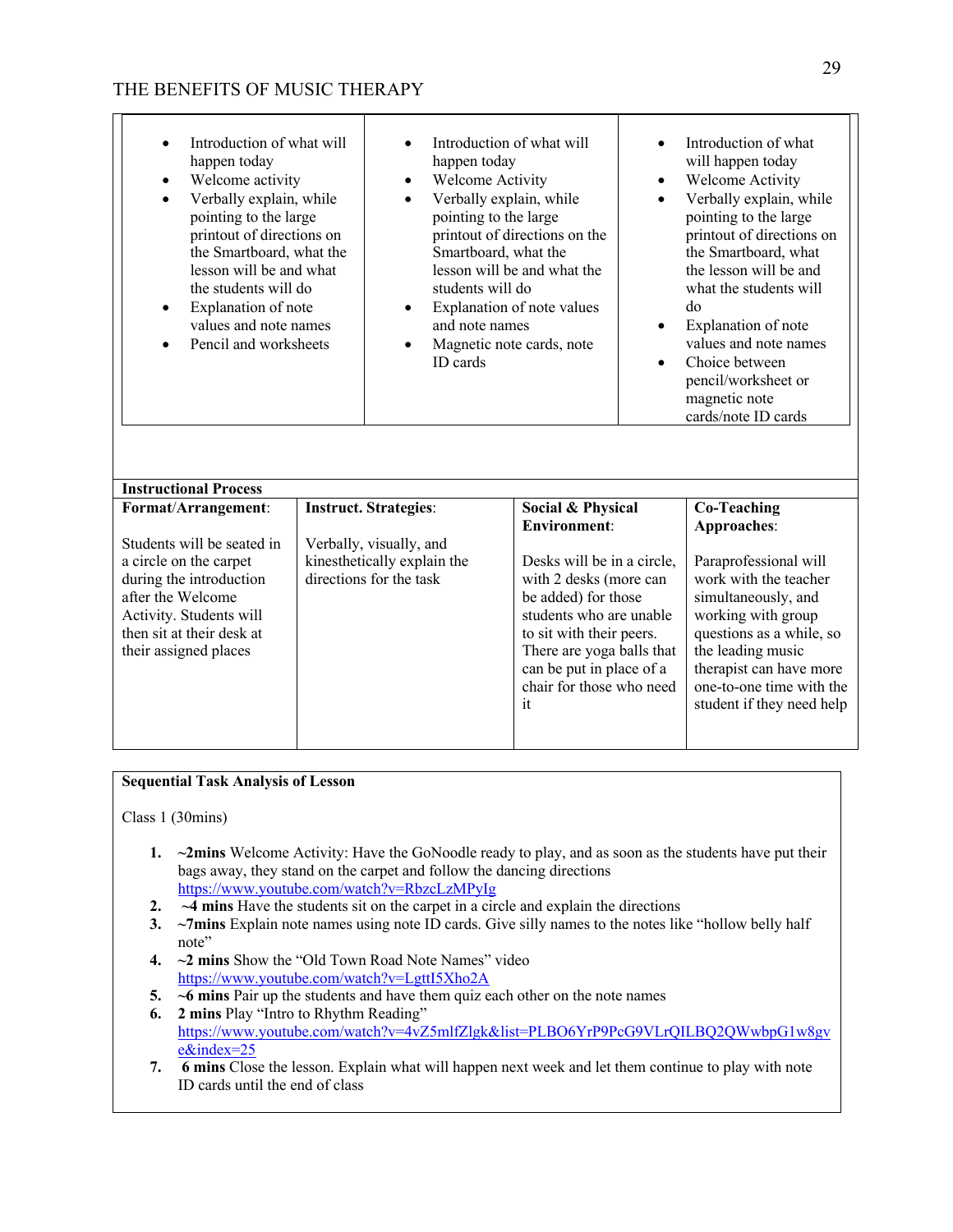### Class 2 (30mins)

- **8.** 3 **mins** Welcome Activity: Have the GoNoodle ready to play, and as soon as the students have put their bags away, they stand on the carpet and follow the dancing directions https://www.youtube.com/watch?v=psUPYR235O8
- **9. ~4 mins** Have the students sit on the carpet in a circle and explain the directions
- **10. ~6 mins** Review what they learned last class. Play Around the World, but with the Note ID cards
- **11. ~5 mins** Explain how each note name gives a clue to how much it is worth (like money)
- **12. ~3 mins** Play Note Value video https://www.youtube.com/watch?v=YjFIlLKjmkI
- **13. ~ 7mins** Pair up the students accordingly and have them work on the Note Value worksheets
- **14. 2 mins** Close out the lesson. Explain what will happen next week

#### **Generalization of Skills**

Learning the note names and note values will help them understand fraction worth (mathematics) and aid them in having a better understanding in music they hear in everyday life

### **Assessment/Product**

Based off of the Learning Objectives:

| Autism Spectrum Disorder                                                                                                                                                                                                                                                                                                                                                                                                                                    | <b>Emotional and Behavioral</b>                                                                                                                                                                                                                                                                                                                                                                                                                                                         |                                                                                                                                                                                                                                                                                                                                                                                                                                                                                                                                                                         |
|-------------------------------------------------------------------------------------------------------------------------------------------------------------------------------------------------------------------------------------------------------------------------------------------------------------------------------------------------------------------------------------------------------------------------------------------------------------|-----------------------------------------------------------------------------------------------------------------------------------------------------------------------------------------------------------------------------------------------------------------------------------------------------------------------------------------------------------------------------------------------------------------------------------------------------------------------------------------|-------------------------------------------------------------------------------------------------------------------------------------------------------------------------------------------------------------------------------------------------------------------------------------------------------------------------------------------------------------------------------------------------------------------------------------------------------------------------------------------------------------------------------------------------------------------------|
| able to convey their<br>$\bullet$<br>emotions in healthy ways<br>successfully verbally<br>$\bullet$<br>explained and acted out<br>how the music made them<br>feel<br>Given a worksheet with<br>10 notes (whole, half,<br>quarter, eighth, sixteenth),<br>students are able to name<br>8 of 10 notes (80%<br>accuracy)<br>Given 3 simple beat note<br>$\bullet$<br>patterns, students will be<br>able to label which notes<br>are which with 95%<br>accuracy | Disorder<br>appropriately throwing<br>the yoga ball, and it not<br>being a distraction<br>Be able to convey their<br>$\bullet$<br>emotions in healthy ways<br>Successfully acted out the<br>$\bullet$<br>emotions and explained<br>them<br>Given 3 simple beat note<br>patterns, students will be<br>able to label which notes<br>are which with 95%<br>accuracy<br>Given a note value,<br>$\bullet$<br>student will be able to<br>clap for that value of the<br>note with 98% accuracy | Specific Learning Disability<br>Able to throw the yoga<br>$\bullet$<br>ball without it becoming a<br>distraction<br>be able to convey their<br>$\bullet$<br>emotions in healthy ways<br>Successfully either<br>$\bullet$<br>verbally explained or<br>acted out their emotions<br>Given a worksheet with<br>10 notes (whole, half,<br>quarter, eighth, sixteenth),<br>students are able to name<br>8 of 10 notes (80%<br>accuracy)<br>Given 3 simple beat note<br>$\bullet$<br>patterns, students will be<br>able to label which notes<br>are which with 95%<br>accuracy |
| <b>Sources</b>                                                                                                                                                                                                                                                                                                                                                                                                                                              |                                                                                                                                                                                                                                                                                                                                                                                                                                                                                         |                                                                                                                                                                                                                                                                                                                                                                                                                                                                                                                                                                         |

GoNoodleTM https://www.youtube.com/watch?v=RbzcLzMPyIg https://www.youtube.com/watch?v=psUPYR235O8

YouTube: https://www.youtube.com/watch?v=LgttI5Xho2A https://www.youtube.com/watch?v=4vZ5mlfZlgk&list=PLBO6YrP9PcG9VLrQILBQ2QWwbpG1w8gve&index  $=25$ https://www.youtube.com/watch?v=YjFIlLKjmkI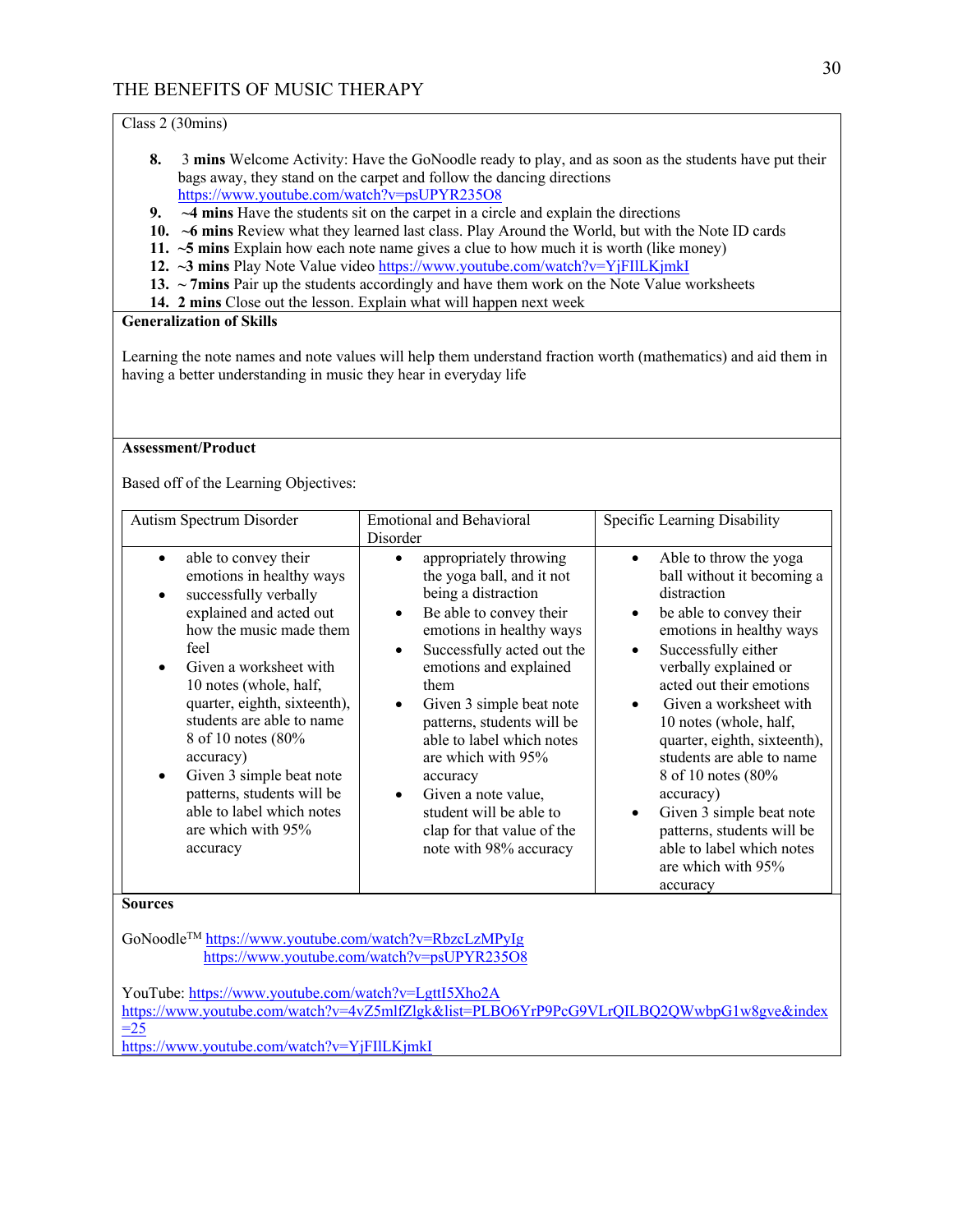| Note Pitch                                                                                                                                                                                                                                         | a note pitch | The students demonstrate an understanding of                                                                                                                             |                                |  |
|----------------------------------------------------------------------------------------------------------------------------------------------------------------------------------------------------------------------------------------------------|--------------|--------------------------------------------------------------------------------------------------------------------------------------------------------------------------|--------------------------------|--|
| <b>Domain Addressed</b>                                                                                                                                                                                                                            |              | <b>Targeted Disability</b>                                                                                                                                               |                                |  |
| Physical, Cognitive<br>Any variation/combination of ASD, EDBD, Learning<br>Disabilities                                                                                                                                                            |              |                                                                                                                                                                          |                                |  |
| <b>Massachusetts Curriculum Framework Standard</b>                                                                                                                                                                                                 |              |                                                                                                                                                                          |                                |  |
| MR 0.8 Music Response<br>Responding<br>8. Interpret intent and meaning in artistic work<br>a. use specific vocabulary to identify details about a musical work                                                                                     |              |                                                                                                                                                                          |                                |  |
| <b>Learning Outcome (Objectives)</b>                                                                                                                                                                                                               |              |                                                                                                                                                                          |                                |  |
|                                                                                                                                                                                                                                                    |              | Given a series of pitches, students can label "high or low pitch" with 98% accuracy<br>That students will be able to demonstrate respectful behavior towards their peers |                                |  |
| <b>Access to Learning (Pre-requisite Knowledge)</b>                                                                                                                                                                                                |              |                                                                                                                                                                          |                                |  |
| No pre-teaching needed                                                                                                                                                                                                                             |              |                                                                                                                                                                          |                                |  |
| <b>Barriers to Learning</b>                                                                                                                                                                                                                        |              |                                                                                                                                                                          |                                |  |
| ASD: Some challenges these students may face is having trouble moving on with the<br>lesson if something is proving challenging for them, they may also have trouble processing the information/<br>directions                                     |              |                                                                                                                                                                          |                                |  |
| EDBD: Some challenges these students may face is if they become frustrated with the tasks asked of them, or if their<br>emotions cause undesirable behaviors that prevent them from learning, following instructions, sitting still                |              |                                                                                                                                                                          |                                |  |
| Learning Disabilities: Some challenges these students may face are processing the information/directions that is<br>being told to them, they may have trouble focusing and/or paying attention to a certain task<br>for an extended amount of time |              |                                                                                                                                                                          |                                |  |
| *RTI/Individual Instruction may need to be employed to remove identified barriers based on the students' IEPs                                                                                                                                      |              |                                                                                                                                                                          |                                |  |
| <b>Current Performance Levels of Learners for Identified Lesson</b>                                                                                                                                                                                |              |                                                                                                                                                                          |                                |  |
| Autism Spectrum Disorder                                                                                                                                                                                                                           |              | <b>Emotional and Behavioral Disorder</b>                                                                                                                                 | Specific Learning Disabilities |  |

# **Lesson Plan 6**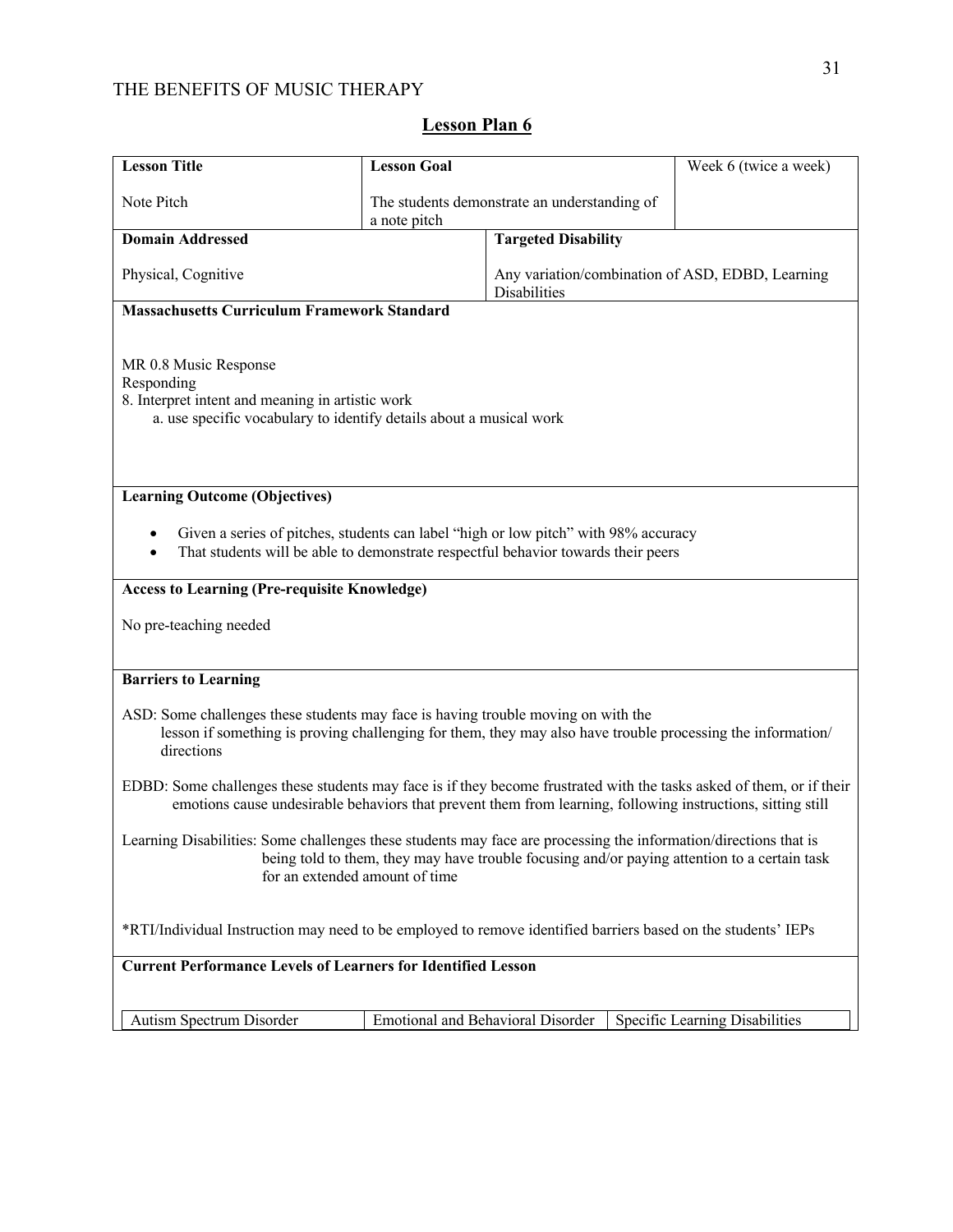| General Performance Levels<br>the student(s) tends to seek<br>social isolation<br>the student $(s)$ is behind his<br>$\bullet$<br>peers in the general<br>education classroom,<br>particular in Mathematics<br>and ELA<br>the student $(s)$ tends to<br>exhibit unusual sensory<br>behavior<br>Performance Levels for Note Pitch<br>Lesson<br>the student(s) usually has<br>$\bullet$<br>trouble following direction<br>logical/mathematical<br>$\bullet$<br>learner<br>student may have trouble<br>$\bullet$<br>following the line of<br>thought regarding the<br>lesson | General Performance Levels<br>the student(s) tend to have<br>difficulty following<br>directions<br>the student(s) tends to act<br>out aggressively or<br>emotionally when a task<br>becomes challenging<br>the student(s) tend to seek<br>$\bullet$<br>social isolation<br>the student $(s)$ exhibits<br>$\bullet$<br>some learning difficulties<br>and tend to be behind<br>typical peers<br>Performance Levels for Note Pitch<br>Lesson<br>the student $(s)$ is generally<br>$\bullet$<br>hyperactive and generally<br>learns best when<br>he/she/they can physically<br>interact with the task<br>the student(s) may have<br>difficulty working<br>partnering up and/or<br>forming groups with peers<br>to work on a given task<br>tends to have difficulty<br>with math and logical<br>thinking<br>bodily/kinesthetic learner | General Performance Levels<br>the student(s) tend to have<br>trouble focusing for an<br>extended point in time<br>the student(s) are easily<br>$\bullet$<br>distracted<br>the student(s) have reading<br>$\bullet$<br>and writing challenges<br>the student(s) have<br>$\bullet$<br>difficulty with<br>organization and struggle<br>with organizational skills<br>Performance Levels for Note Pitch<br>Lesson<br>the student(s) generally<br>$\bullet$<br>have trouble following<br>directions<br>the student(s) tend to have<br>$\bullet$<br>trouble remembering<br>things<br>visual/spatial learner |
|---------------------------------------------------------------------------------------------------------------------------------------------------------------------------------------------------------------------------------------------------------------------------------------------------------------------------------------------------------------------------------------------------------------------------------------------------------------------------------------------------------------------------------------------------------------------------|-----------------------------------------------------------------------------------------------------------------------------------------------------------------------------------------------------------------------------------------------------------------------------------------------------------------------------------------------------------------------------------------------------------------------------------------------------------------------------------------------------------------------------------------------------------------------------------------------------------------------------------------------------------------------------------------------------------------------------------------------------------------------------------------------------------------------------------|-------------------------------------------------------------------------------------------------------------------------------------------------------------------------------------------------------------------------------------------------------------------------------------------------------------------------------------------------------------------------------------------------------------------------------------------------------------------------------------------------------------------------------------------------------------------------------------------------------|
| <b>Materials</b><br>Smartboard with computer for sound system<br>iPads with headphones<br>$\bullet$                                                                                                                                                                                                                                                                                                                                                                                                                                                                       |                                                                                                                                                                                                                                                                                                                                                                                                                                                                                                                                                                                                                                                                                                                                                                                                                                   |                                                                                                                                                                                                                                                                                                                                                                                                                                                                                                                                                                                                       |
| Content                                                                                                                                                                                                                                                                                                                                                                                                                                                                                                                                                                   |                                                                                                                                                                                                                                                                                                                                                                                                                                                                                                                                                                                                                                                                                                                                                                                                                                   |                                                                                                                                                                                                                                                                                                                                                                                                                                                                                                                                                                                                       |
| Autism Spectrum Disorder                                                                                                                                                                                                                                                                                                                                                                                                                                                                                                                                                  | <b>Emotional and Behavioral Disorder</b>                                                                                                                                                                                                                                                                                                                                                                                                                                                                                                                                                                                                                                                                                                                                                                                          | Specific Learning Disability                                                                                                                                                                                                                                                                                                                                                                                                                                                                                                                                                                          |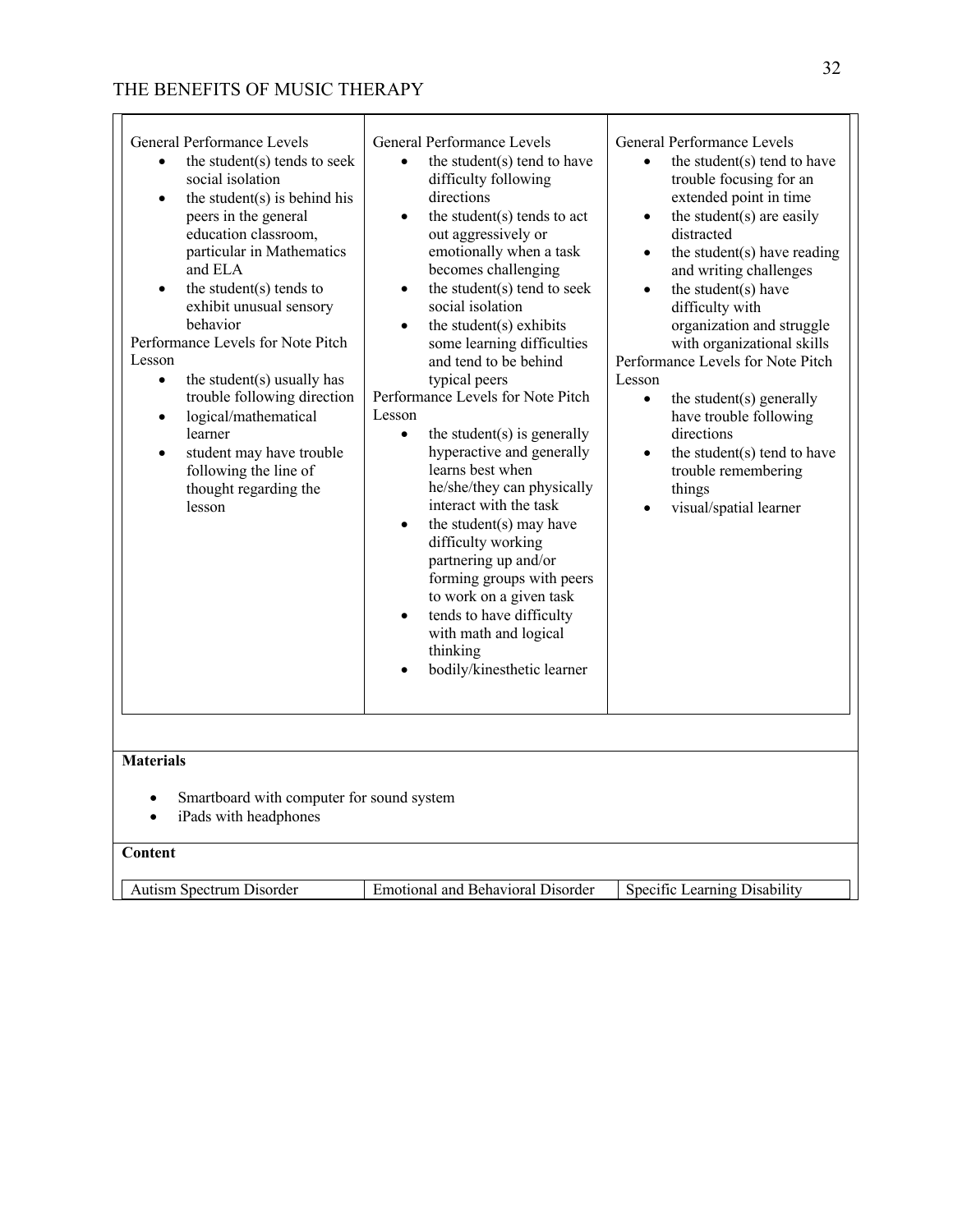| Introduction of what will<br>happen today<br>Welcome activity<br>$\bullet$<br>Verbally explain, while<br>$\bullet$<br>pointing to the large<br>printout of directions on<br>the Smartboard, what the<br>lesson will be and what<br>the students will do<br>Explanation of what a<br>pitch is<br>iPads and headphones | happen today<br>Welcome Activity<br>Verbally explain, while<br>$\bullet$<br>pointing to the large<br>Smartboard, what the<br>students will do<br>is<br>iPads and headphones | Introduction of what will<br>printout of directions on the<br>lesson will be and what the<br>Explanation of what a pitch                                                                                                                             | ٠<br>$\bullet$ | Introduction of what<br>will happen today<br>Welcome Activity<br>Verbally explain, while<br>pointing to the large<br>printout of directions on<br>the Smartboard, what<br>the lesson will be and<br>what the students will<br>do<br>Explanation what a pitch<br>is<br>iPads and headphones |
|----------------------------------------------------------------------------------------------------------------------------------------------------------------------------------------------------------------------------------------------------------------------------------------------------------------------|-----------------------------------------------------------------------------------------------------------------------------------------------------------------------------|------------------------------------------------------------------------------------------------------------------------------------------------------------------------------------------------------------------------------------------------------|----------------|--------------------------------------------------------------------------------------------------------------------------------------------------------------------------------------------------------------------------------------------------------------------------------------------|
| <b>Instructional Process</b>                                                                                                                                                                                                                                                                                         |                                                                                                                                                                             |                                                                                                                                                                                                                                                      |                |                                                                                                                                                                                                                                                                                            |
| Format/Arrangement:                                                                                                                                                                                                                                                                                                  | <b>Instruct. Strategies:</b>                                                                                                                                                | Social & Physical                                                                                                                                                                                                                                    |                | <b>Co-Teaching</b>                                                                                                                                                                                                                                                                         |
| Students will be seated in<br>a circle on the carpet<br>during the introduction<br>after the Welcome<br>Activity. Students will<br>then sit at their desk at<br>their assigned places                                                                                                                                | Verbally, visually, and<br>kinesthetically explain the<br>directions for the task                                                                                           | <b>Environment:</b><br>Desks will be in a circle,<br>with 2 desks (more can<br>be added) for those<br>students who are unable<br>to sit with their peers.<br>There are yoga balls that<br>can be put in place of a<br>chair for those who need<br>it |                | Approaches:<br>Paraprofessional will<br>work with the teacher<br>simultaneously, and<br>working with group<br>questions as a while, so<br>the leading music<br>therapist can have more<br>one-to-one time with the<br>student if they need help                                            |

### **Sequential Task Analysis of Lesson**

Class 1 (30mins)

- **1. ~2mins** Welcome Activity: Have the GoNoodle ready to play, and as soon as the students have put their bags away, they stand on the carpet and follow the dancing directions https://www.youtube.com/watch?v=sWH4fJ0pt-I&list=PLCePXhKDS9ypMvZpzggvHvPWO0IRYe\_0A&index=11
- **2. ~4 mins** Have the students sit on the carpet in a circle and explain the directions
- **3. ~5mins** Explain what a pitch is, outside of music (how high or low a sound is)
- **4. ~3 mins** Then explain how this relates to a musical pitch. Add that pitch also adds, like the rhythm and beat, to the emotion of a musical piece
- **5. ~5 mins** Teach "Do Re Mi Fa So La Ti Do" pitch
- **6. 2 mins** Play Sound of Music clip https://www.youtube.com/watch?v=drnBMAEA3AM
- **7. 6 mins** Have them pair up and play the  $DoSolFa^{TM}$  app game on their iPads
- **8. 3 mins** Close the lesson. Explain what will happen next class

Class 2 (30mins)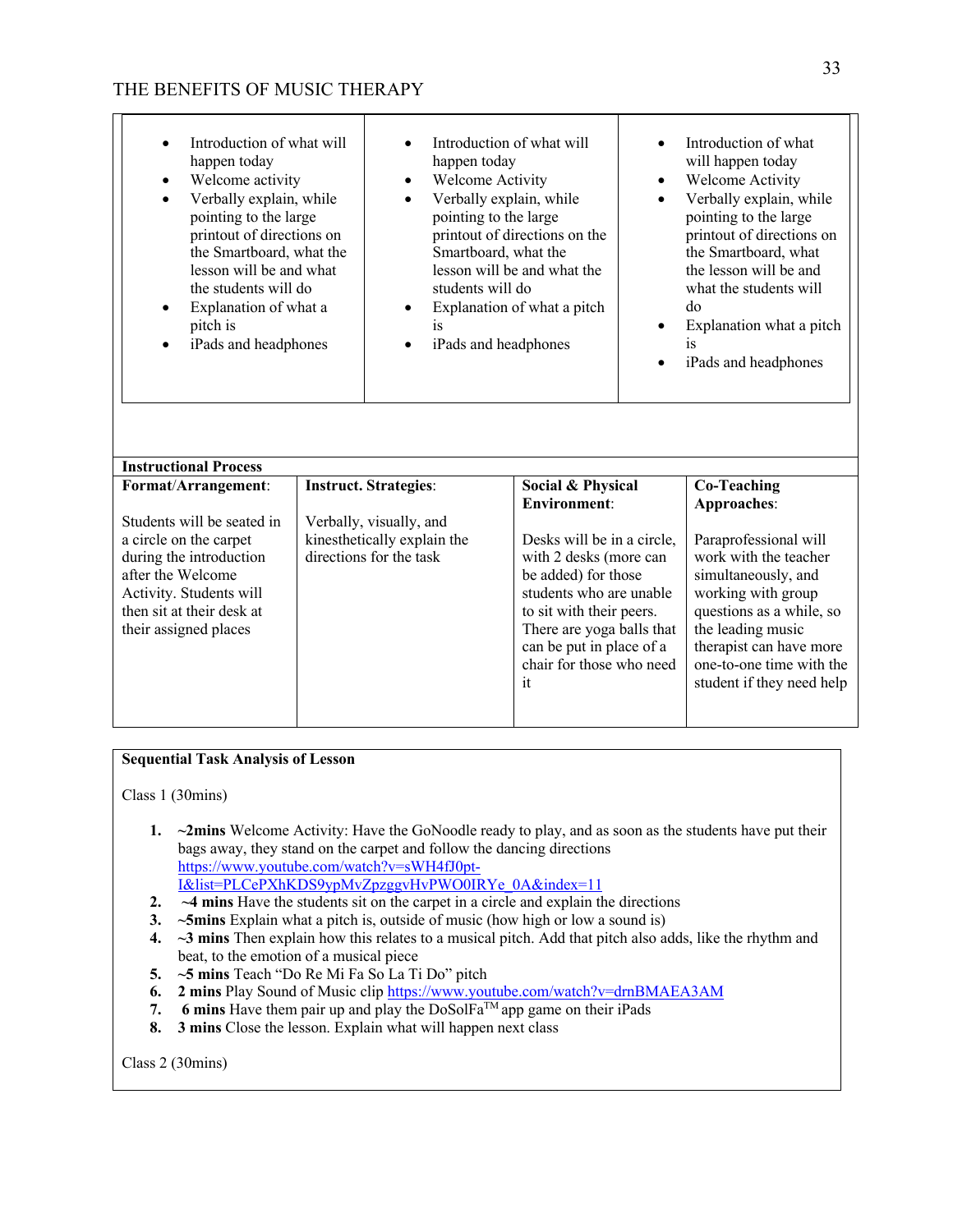|                                                                                                                                                                                                                                                                                                                                                                                                                                                                                                                                                                                                                                                                                          | bags away, they stand on the carpet and follow the dancing directions |                              |  |  |
|------------------------------------------------------------------------------------------------------------------------------------------------------------------------------------------------------------------------------------------------------------------------------------------------------------------------------------------------------------------------------------------------------------------------------------------------------------------------------------------------------------------------------------------------------------------------------------------------------------------------------------------------------------------------------------------|-----------------------------------------------------------------------|------------------------------|--|--|
| https://www.youtube.com/watch?v=MAsP7TYPYcc                                                                                                                                                                                                                                                                                                                                                                                                                                                                                                                                                                                                                                              |                                                                       |                              |  |  |
| 10. 26 mins Show part of Sing <sup>TM</sup>                                                                                                                                                                                                                                                                                                                                                                                                                                                                                                                                                                                                                                              |                                                                       |                              |  |  |
| 11. 1 min Close the lesson. Explain what will happen next week                                                                                                                                                                                                                                                                                                                                                                                                                                                                                                                                                                                                                           |                                                                       |                              |  |  |
| <b>Generalization of Skills</b>                                                                                                                                                                                                                                                                                                                                                                                                                                                                                                                                                                                                                                                          |                                                                       |                              |  |  |
| Learning about musical pitch will help them have a better understanding of music.                                                                                                                                                                                                                                                                                                                                                                                                                                                                                                                                                                                                        |                                                                       |                              |  |  |
| <b>Assessment/Product</b>                                                                                                                                                                                                                                                                                                                                                                                                                                                                                                                                                                                                                                                                |                                                                       |                              |  |  |
| Based off of the Learning Objectives:                                                                                                                                                                                                                                                                                                                                                                                                                                                                                                                                                                                                                                                    |                                                                       |                              |  |  |
| Autism Spectrum Disorder                                                                                                                                                                                                                                                                                                                                                                                                                                                                                                                                                                                                                                                                 | <b>Emotional and Behavioral</b><br>Disorder                           | Specific Learning Disability |  |  |
| Able to sit without<br>Able to sit without<br>able to convey their<br>$\bullet$<br>$\bullet$<br>$\bullet$<br>emotions in healthy ways<br>becoming distracted or<br>becoming distracted or<br>having to repeatedly get<br>Given a series of pitches,<br>having to repeatedly get<br>students can label "high<br>up<br>up<br>or low pitch" with 98%<br>Be able to convey their<br>be able to convey their<br>emotions in healthy ways<br>emotions in healthy ways<br>accuracy<br>Given a series of pitches,<br>Given a series of pitches,<br>$\bullet$<br>students can label "high<br>students can label "high<br>or low pitch" with 98%<br>or low pitch" with 98%<br>accuracy<br>accuracy |                                                                       |                              |  |  |
| <b>Sources</b><br>GoNoodle™ https://www.youtube.com/watch?v=sWH4fJ0pt-<br>I&list=PLCePXhKDS9ypMvZpzggvHvPWO0IRYe 0A&index=11                                                                                                                                                                                                                                                                                                                                                                                                                                                                                                                                                             |                                                                       |                              |  |  |
| https://www.youtube.com/watch?v=MAsP7TYPYcc                                                                                                                                                                                                                                                                                                                                                                                                                                                                                                                                                                                                                                              |                                                                       |                              |  |  |
| YouTube: https://www.youtube.com/watch?v=drnBMAEA3AM                                                                                                                                                                                                                                                                                                                                                                                                                                                                                                                                                                                                                                     |                                                                       |                              |  |  |

**9.** 3 **mins** Welcome Activity: Have the GoNoodle ready to play, and as soon as the students have put their

Movie: Sing<sup>TM</sup>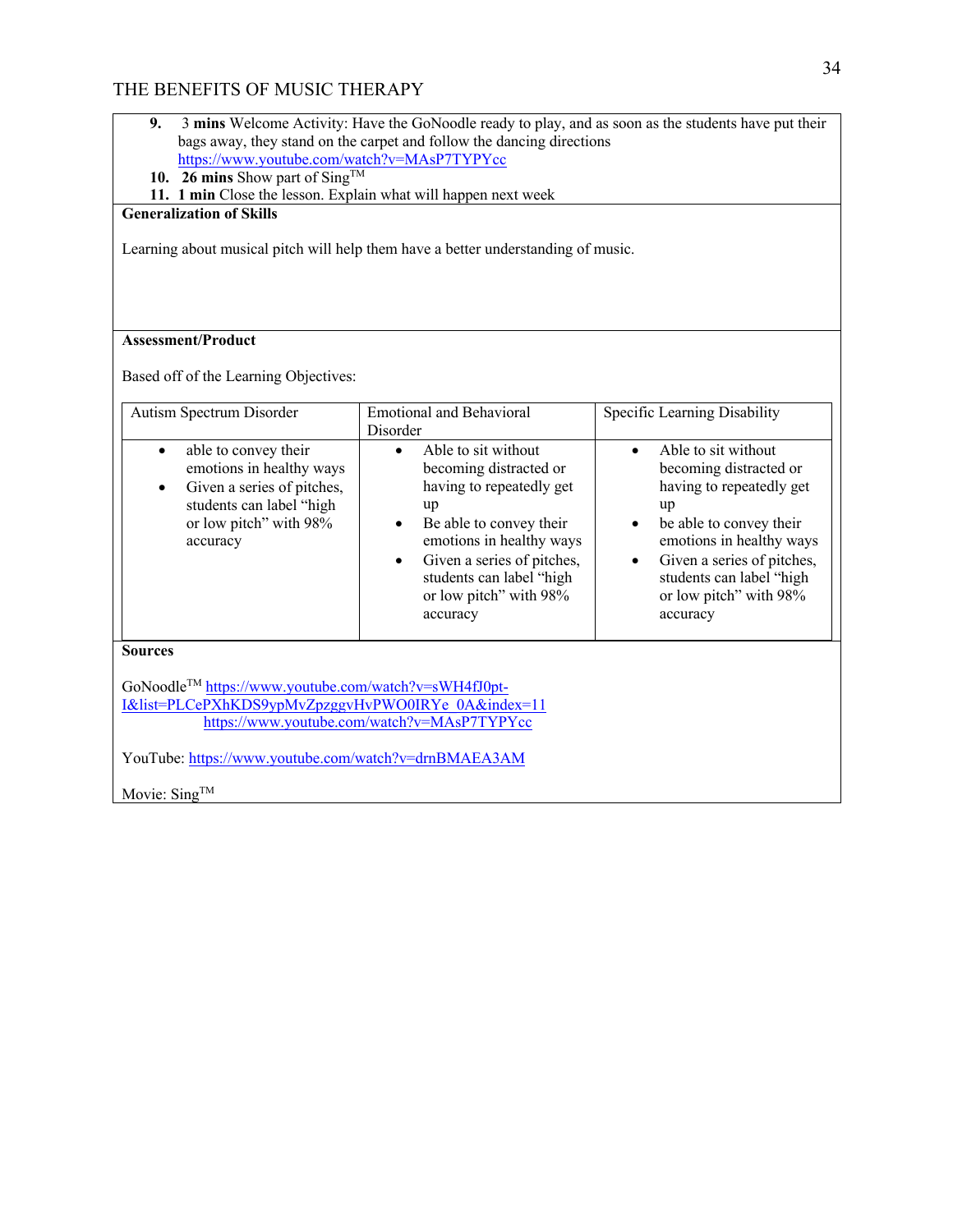| <b>Lesson Title</b>                                                                                                                                                                                                                                                                                                                                                      | <b>Lesson Goal</b>                                                                       |                                                                         | Week 7 (twice a week)          |  |
|--------------------------------------------------------------------------------------------------------------------------------------------------------------------------------------------------------------------------------------------------------------------------------------------------------------------------------------------------------------------------|------------------------------------------------------------------------------------------|-------------------------------------------------------------------------|--------------------------------|--|
| Double Trouble (note pitch cont.)                                                                                                                                                                                                                                                                                                                                        | The students demonstrate an understanding of<br>a note pitch through singing and copying |                                                                         |                                |  |
| <b>Domain Addressed</b>                                                                                                                                                                                                                                                                                                                                                  |                                                                                          | <b>Targeted Disability</b>                                              |                                |  |
| Physical, Cognitive, Communication                                                                                                                                                                                                                                                                                                                                       |                                                                                          | Any variation/combination of ASD, EDBD, Learning<br><b>Disabilities</b> |                                |  |
| <b>Massachusetts Curriculum Framework Standard</b>                                                                                                                                                                                                                                                                                                                       |                                                                                          |                                                                         |                                |  |
| MP 0.6 Music Performance<br>Performing<br>6. Convey meaning through the presentation of artistic work<br>a. sing and play in groups responding to cues from a conductor exhibiting stylistic elements                                                                                                                                                                    |                                                                                          |                                                                         |                                |  |
| <b>Learning Outcome (Objectives)</b><br>Students will be able to sing the same song in 2 different pitches with 90% accuracy with the therapist<br>That students will be able to demonstrate respectful behavior towards their peers<br>$\bullet$<br>Students will be able to sing a different song in 2 different pitches with 98% accuracy with a partner<br>$\bullet$ |                                                                                          |                                                                         |                                |  |
| <b>Access to Learning (Pre-requisite Knowledge)</b>                                                                                                                                                                                                                                                                                                                      |                                                                                          |                                                                         |                                |  |
| No pre-teaching needed                                                                                                                                                                                                                                                                                                                                                   |                                                                                          |                                                                         |                                |  |
| <b>Barriers to Learning</b>                                                                                                                                                                                                                                                                                                                                              |                                                                                          |                                                                         |                                |  |
| ASD: Some challenges these students may face is having trouble moving on with the<br>lesson if something is proving challenging for them, they may also have trouble processing the information/<br>directions                                                                                                                                                           |                                                                                          |                                                                         |                                |  |
| EDBD: Some challenges these students may face is if they become frustrated with the tasks asked of them, or if their<br>emotions cause undesirable behaviors that prevent them from learning, following instructions, sitting still                                                                                                                                      |                                                                                          |                                                                         |                                |  |
| Learning Disabilities: Some challenges these students may face are processing the information/directions that is<br>being told to them, they may have trouble focusing and/or paying attention to a certain task<br>for an extended amount of time                                                                                                                       |                                                                                          |                                                                         |                                |  |
| *RTI/Individual Instruction may need to be employed to remove identified barriers based on the students' IEPs                                                                                                                                                                                                                                                            |                                                                                          |                                                                         |                                |  |
| <b>Current Performance Levels of Learners for Identified Lesson</b>                                                                                                                                                                                                                                                                                                      |                                                                                          |                                                                         |                                |  |
|                                                                                                                                                                                                                                                                                                                                                                          |                                                                                          |                                                                         |                                |  |
| Autism Spectrum Disorder                                                                                                                                                                                                                                                                                                                                                 | <b>Emotional and Behavioral Disorder</b>                                                 |                                                                         | Specific Learning Disabilities |  |

# **Lesson Plan 7**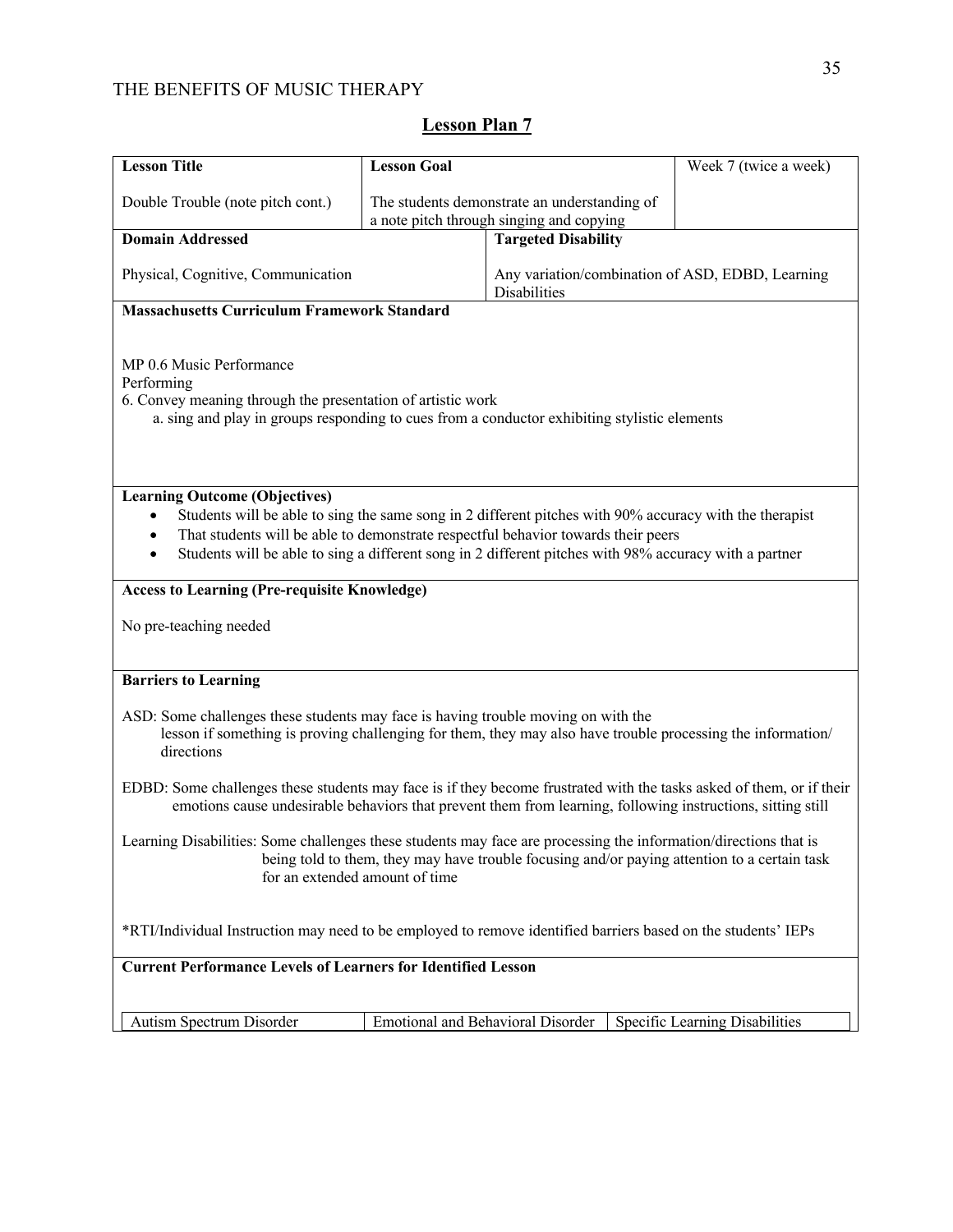| General Performance Levels<br>the student(s) tends to seek<br>$\bullet$<br>social isolation<br>the student $(s)$ is behind his<br>$\bullet$<br>peers in the general<br>education classroom,<br>particular in Mathematics<br>and ELA<br>the student(s) tends to<br>exhibit unusual sensory<br>behavior<br>Performance Levels for Double<br>Trouble Lesson<br>the student(s) usually has<br>$\bullet$<br>trouble following direction<br>logical/mathematical<br>$\bullet$<br>learner<br>student may have trouble<br>$\bullet$<br>following the line of<br>thought regarding the<br>lesson<br>may have trouble<br>$\bullet$<br>distinguishing between<br>different pitches | General Performance Levels<br>the student(s) tend to have<br>difficulty following<br>directions<br>the student(s) tends to act<br>$\bullet$<br>out aggressively or<br>emotionally when a task<br>becomes challenging<br>the student(s) tend to seek<br>$\bullet$<br>social isolation<br>the student $(s)$ exhibits<br>$\bullet$<br>some learning difficulties<br>and tend to be behind<br>typical peers<br>Performance Levels for Double<br>Trouble Lesson<br>the student $(s)$ is generally<br>$\bullet$<br>hyperactive and generally<br>learns best when<br>he/she/they can physically<br>interact with the task<br>the student(s) may have<br>$\bullet$<br>difficulty working<br>partnering up and/or<br>forming groups with peers<br>to work on a given task<br>tends to have difficulty<br>$\bullet$<br>with math and logical<br>thinking<br>bodily/kinesthetic learner | General Performance Levels<br>the student(s) tend to have<br>$\bullet$<br>trouble focusing for an<br>extended point in time<br>the student(s) are easily<br>$\bullet$<br>distracted<br>the student(s) have reading<br>$\bullet$<br>and writing challenges<br>the student(s) have<br>$\bullet$<br>difficulty with<br>organization and struggle<br>with organizational skills<br>Performance Levels for Double<br>Trouble Lesson<br>the student(s) generally<br>$\bullet$<br>have trouble following<br>directions<br>the student(s) tend to have<br>$\bullet$<br>trouble remembering<br>things<br>visual/spatial learner |
|-------------------------------------------------------------------------------------------------------------------------------------------------------------------------------------------------------------------------------------------------------------------------------------------------------------------------------------------------------------------------------------------------------------------------------------------------------------------------------------------------------------------------------------------------------------------------------------------------------------------------------------------------------------------------|------------------------------------------------------------------------------------------------------------------------------------------------------------------------------------------------------------------------------------------------------------------------------------------------------------------------------------------------------------------------------------------------------------------------------------------------------------------------------------------------------------------------------------------------------------------------------------------------------------------------------------------------------------------------------------------------------------------------------------------------------------------------------------------------------------------------------------------------------------------------------|------------------------------------------------------------------------------------------------------------------------------------------------------------------------------------------------------------------------------------------------------------------------------------------------------------------------------------------------------------------------------------------------------------------------------------------------------------------------------------------------------------------------------------------------------------------------------------------------------------------------|
| <b>Materials</b><br>Smartboard with computer for sound system<br>iPads with headphones<br>Content                                                                                                                                                                                                                                                                                                                                                                                                                                                                                                                                                                       |                                                                                                                                                                                                                                                                                                                                                                                                                                                                                                                                                                                                                                                                                                                                                                                                                                                                              |                                                                                                                                                                                                                                                                                                                                                                                                                                                                                                                                                                                                                        |
| Autism Spectrum Disorder                                                                                                                                                                                                                                                                                                                                                                                                                                                                                                                                                                                                                                                | <b>Emotional and Behavioral Disorder</b>                                                                                                                                                                                                                                                                                                                                                                                                                                                                                                                                                                                                                                                                                                                                                                                                                                     | Specific Learning Disability                                                                                                                                                                                                                                                                                                                                                                                                                                                                                                                                                                                           |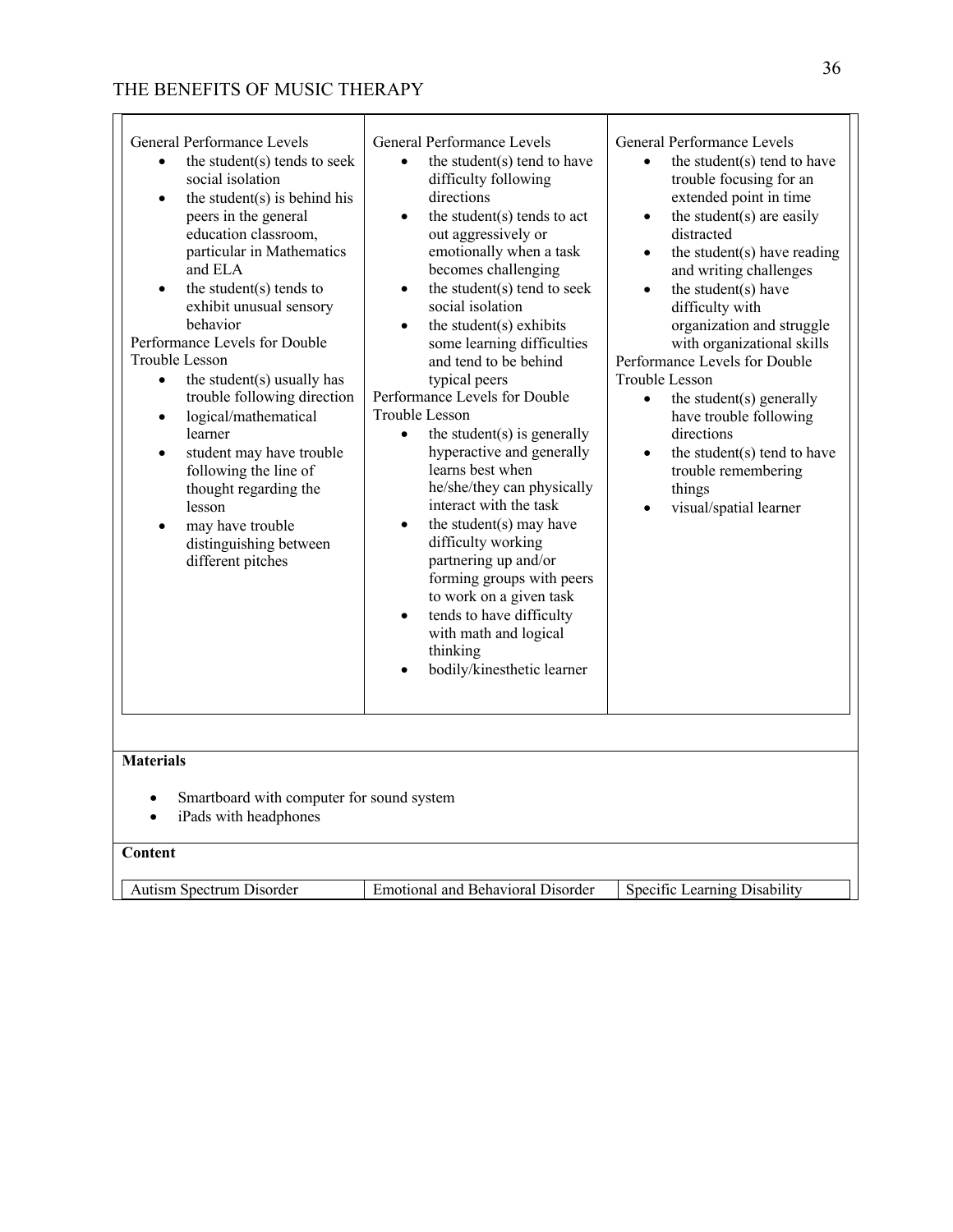| Introduction of what will<br>happen today<br>happen today<br>Welcome Activity<br>Welcome activity<br>$\bullet$<br>$\bullet$<br>Verbally explain, while<br>$\bullet$<br>pointing to the large<br>pointing to the large<br>printout of directions on<br>the Smartboard, what the<br>lesson will be and what<br>the students will do<br>students will do<br>Review of what a pitch is<br>iPads and headphones<br>$\bullet$ |  | Introduction of what will<br>Verbally explain, while<br>printout of directions on the<br>Smartboard, what the<br>lesson will be and what the<br>Review of what a pitch is<br>iPads and headphones | $\bullet$<br>$\bullet$<br>$\bullet$<br>$\bullet$     | Introduction of what<br>will happen today<br>Welcome Activity<br>Verbally explain, while<br>pointing to the large<br>printout of directions on<br>the Smartboard, what<br>the lesson will be and<br>what the students will<br>do<br>Review of what a pitch<br>1S<br>iPads and headphones |                                                     |
|-------------------------------------------------------------------------------------------------------------------------------------------------------------------------------------------------------------------------------------------------------------------------------------------------------------------------------------------------------------------------------------------------------------------------|--|---------------------------------------------------------------------------------------------------------------------------------------------------------------------------------------------------|------------------------------------------------------|------------------------------------------------------------------------------------------------------------------------------------------------------------------------------------------------------------------------------------------------------------------------------------------|-----------------------------------------------------|
| <b>Instructional Process</b>                                                                                                                                                                                                                                                                                                                                                                                            |  |                                                                                                                                                                                                   |                                                      |                                                                                                                                                                                                                                                                                          |                                                     |
| Format/Arrangement:                                                                                                                                                                                                                                                                                                                                                                                                     |  | <b>Instruct. Strategies:</b>                                                                                                                                                                      | Social & Physical                                    |                                                                                                                                                                                                                                                                                          | <b>Co-Teaching</b>                                  |
|                                                                                                                                                                                                                                                                                                                                                                                                                         |  |                                                                                                                                                                                                   | <b>Environment:</b>                                  |                                                                                                                                                                                                                                                                                          | Approaches:                                         |
| Students will be seated in                                                                                                                                                                                                                                                                                                                                                                                              |  | Verbally, visually, and                                                                                                                                                                           |                                                      |                                                                                                                                                                                                                                                                                          |                                                     |
| a circle on the carpet<br>during the introduction                                                                                                                                                                                                                                                                                                                                                                       |  | kinesthetically explain the<br>directions for the task                                                                                                                                            | Desks will be in a circle,<br>with 2 desks (more can |                                                                                                                                                                                                                                                                                          | Paraprofessional will<br>work with the teacher      |
| after the Welcome                                                                                                                                                                                                                                                                                                                                                                                                       |  |                                                                                                                                                                                                   | be added) for those                                  |                                                                                                                                                                                                                                                                                          | simultaneously, and                                 |
| Activity. Students will                                                                                                                                                                                                                                                                                                                                                                                                 |  |                                                                                                                                                                                                   | students who are unable                              |                                                                                                                                                                                                                                                                                          | working with group                                  |
| then sit at their desk at                                                                                                                                                                                                                                                                                                                                                                                               |  |                                                                                                                                                                                                   | to sit with their peers.                             |                                                                                                                                                                                                                                                                                          | questions as a while, so                            |
| their assigned places                                                                                                                                                                                                                                                                                                                                                                                                   |  |                                                                                                                                                                                                   | There are yoga balls that                            |                                                                                                                                                                                                                                                                                          | the leading music                                   |
|                                                                                                                                                                                                                                                                                                                                                                                                                         |  |                                                                                                                                                                                                   | can be put in place of a<br>chair for those who need |                                                                                                                                                                                                                                                                                          | therapist can have more<br>one-to-one time with the |
|                                                                                                                                                                                                                                                                                                                                                                                                                         |  |                                                                                                                                                                                                   | it                                                   |                                                                                                                                                                                                                                                                                          | student if they need help                           |

### **Sequential Task Analysis of Lesson**

Class 1 (30mins)

- **1. ~2mins** Welcome Activity: Have the GoNoodle ready to play, and as soon as the students have put their bags away, they stand on the carpet and follow the dancing directions https://www.youtube.com/watch?v=RbzcLzMPyIg
- **2. ~4 mins** Have the students sit on the carpet in a circle and explain the directions
- **3. ~4mins** Review what a pitch is (have a student explain it to the class)
- **4. ~3 mins** Explain how we're going to use "Galway Girl" in two different keys/pitches
- **5. ~3mins** Play Lower Key Galway Girl https://www.youtube.com/watch?v=56bDpC4QQRs
- **6.**  $\sim$  3 mins Play Higher Key Galway Girl https://www.youtube.com/watch?v=qYqtdQvbvmY
- **7.** Sing along with both version
- **8. ~7mins** Now do the same again and have one student lead the higher key and one lead the lower key
- **9. 4 mins** Close the lesson. Explain what will happen next class

Class 2 (30mins)

**10.** 3 **mins** Welcome Activity: Have the GoNoodle ready to play, and as soon as the students have put their bags away, they stand on the carpet and follow the dancing directions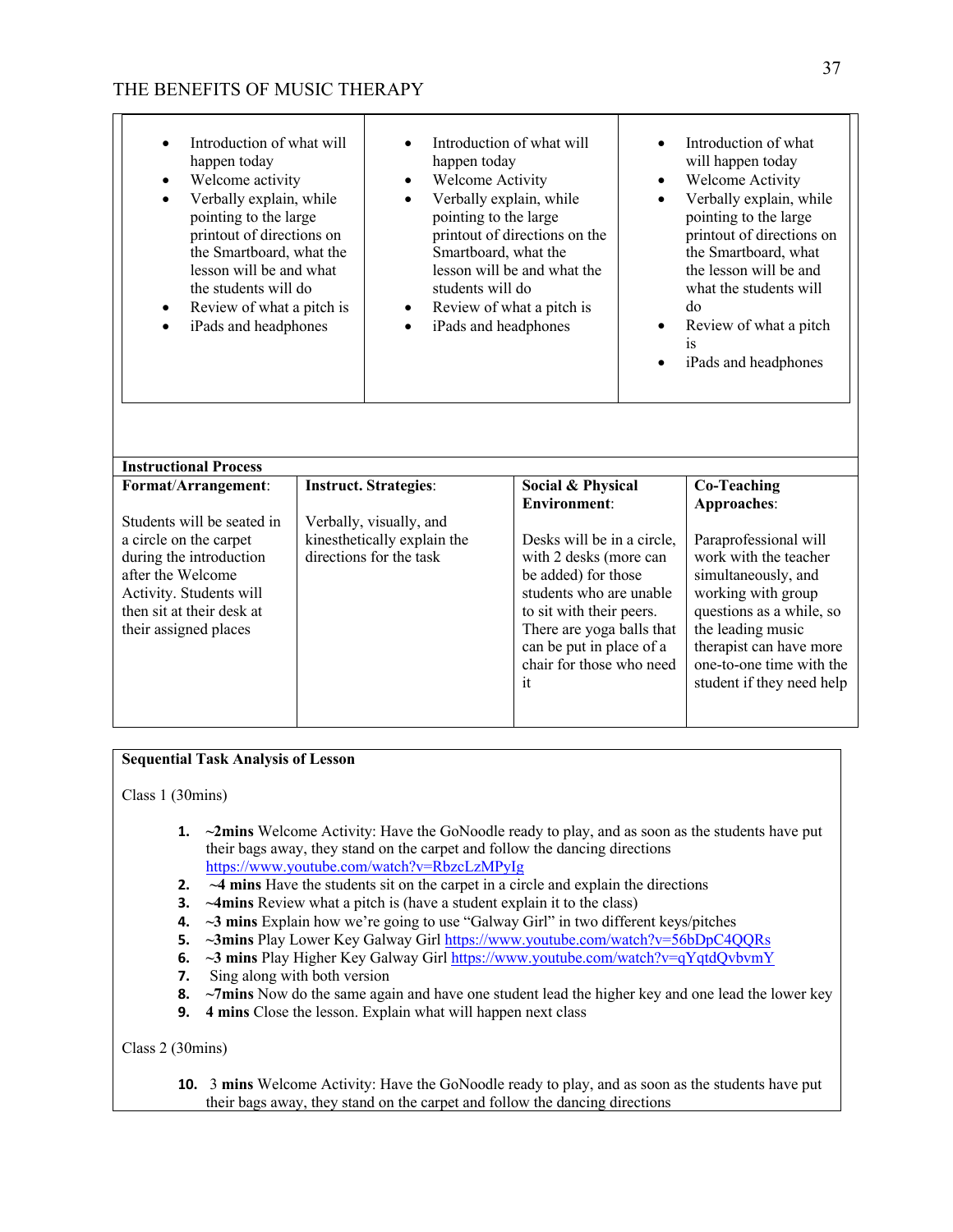|                 | https://www.youtube.com/watch?y=iV3e8cODLoI&list=PLnWncmeW3id5IHGIvRiiPch4O64SKk |
|-----------------|----------------------------------------------------------------------------------|
| $GII\&index=10$ |                                                                                  |

- **11. 5 mins** Explain how they will pair up and pick one song per pair and sing the same song in two different pitches
- **12. 7 mins** Pair them up and have them each pick a song and decide how they will sing it in two different pitches
- **13. 6 mins** Practice time
- **14. 6 mins** Share out
- **15. 3 mins** Close lesson. Explain what will happen next class

## **Generalization of Skills**

Learning about musical pitch will help them have a better understanding of music.

### **Assessment/Product**

Based off of the Learning Objectives:

| Autism Spectrum Disorder                                                                                                                                                                                                                                                                                                                                                                                 | <b>Emotional and Behavioral</b>                                                                                                                                                                                                                                                                                                                                                                                                         | Specific Learning Disability                                                                                                                                                                                                                                                                                                                                                                                                            |
|----------------------------------------------------------------------------------------------------------------------------------------------------------------------------------------------------------------------------------------------------------------------------------------------------------------------------------------------------------------------------------------------------------|-----------------------------------------------------------------------------------------------------------------------------------------------------------------------------------------------------------------------------------------------------------------------------------------------------------------------------------------------------------------------------------------------------------------------------------------|-----------------------------------------------------------------------------------------------------------------------------------------------------------------------------------------------------------------------------------------------------------------------------------------------------------------------------------------------------------------------------------------------------------------------------------------|
|                                                                                                                                                                                                                                                                                                                                                                                                          | Disorder                                                                                                                                                                                                                                                                                                                                                                                                                                |                                                                                                                                                                                                                                                                                                                                                                                                                                         |
| able to convey their<br>$\bullet$<br>emotions in healthy ways<br>Students will be able to<br>sing the same song in 2<br>different pitches with<br>90% accuracy with the<br>therapist<br>That students will be able<br>to demonstrate respectful<br>behavior towards their<br>peers<br>Students will be able to<br>sing a different song in 2<br>different pitches with<br>98% accuracy with a<br>partner | Able to sit without<br>becoming distracted or<br>having to repeatedly get<br>up<br>Students will be able to<br>sing the same song in 2<br>different pitches with<br>90% accuracy with the<br>therapist<br>That students will be able<br>$\bullet$<br>to demonstrate respectful<br>behavior towards their<br>peers<br>Students will be able to<br>sing a different song in 2<br>different pitches with<br>98% accuracy with a<br>partner | Able to sit without<br>becoming distracted or<br>having to repeatedly get<br>up<br>Students will be able to<br>sing the same song in 2<br>different pitches with<br>90% accuracy with the<br>therapist<br>That students will be able<br>$\bullet$<br>to demonstrate respectful<br>behavior towards their<br>peers<br>Students will be able to<br>sing a different song in 2<br>different pitches with<br>98% accuracy with a<br>partner |

### **Sources**

GoNoodleTM https://www.youtube.com/watch?v=RbzcLzMPyIg

https://www.youtube.com/watch?v=iV3e8cODLoI&list=PLnWncmeW3id5IHGIvRijPch4O64SKkGlI&index=10

YouTube: https://www.youtube.com/watch?v=56bDpC4QQRs https://www.youtube.com/watch?v=qYqtdQvbvmY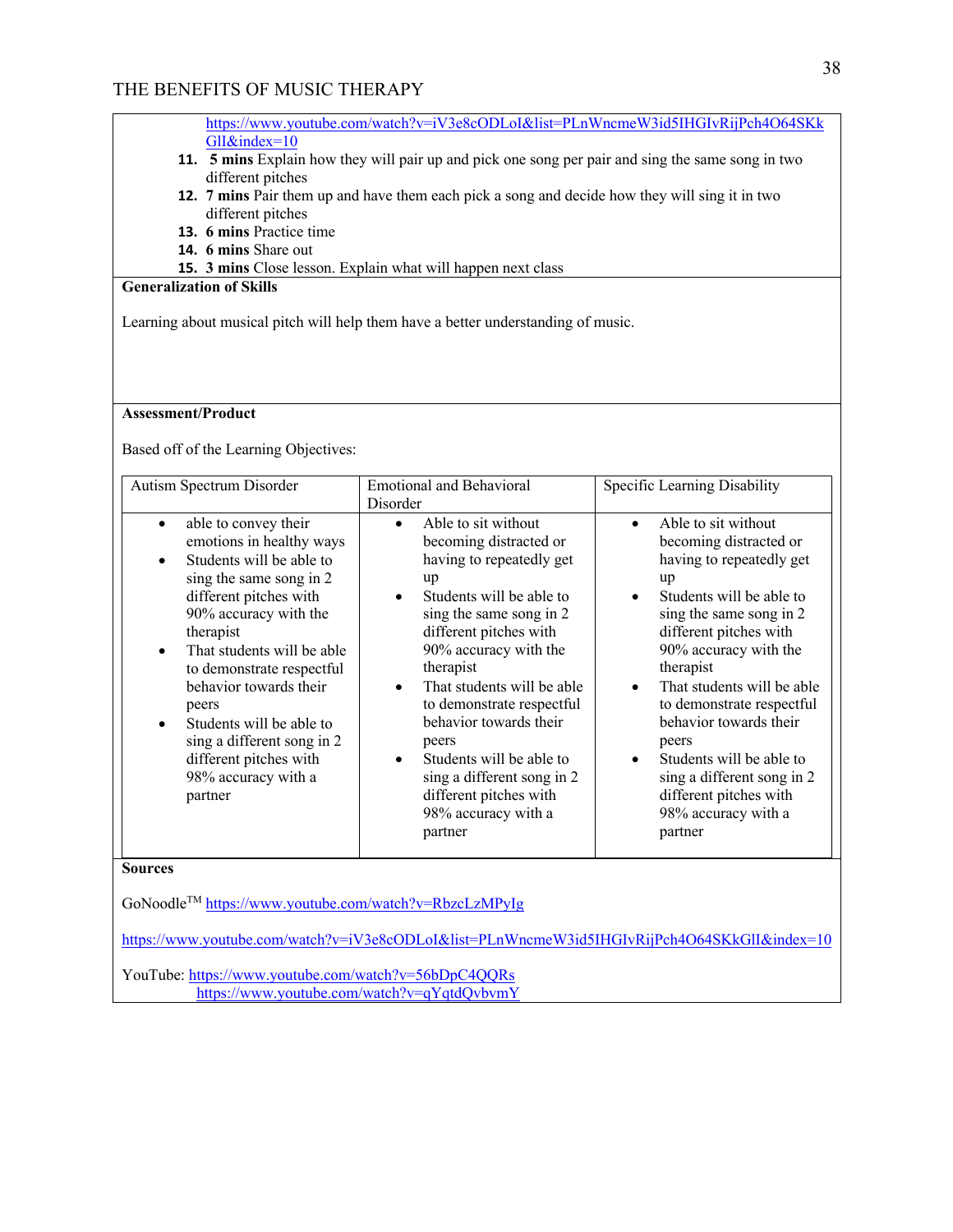| <b>Lesson Title</b>                                                                                                                                                                                                                                                                                                                                                                                                                             | <b>Lesson Goal</b>                           |                                                                  | Week 8 (twice a week)          |  |
|-------------------------------------------------------------------------------------------------------------------------------------------------------------------------------------------------------------------------------------------------------------------------------------------------------------------------------------------------------------------------------------------------------------------------------------------------|----------------------------------------------|------------------------------------------------------------------|--------------------------------|--|
| <b>Composition Part 1</b>                                                                                                                                                                                                                                                                                                                                                                                                                       |                                              | The students demonstrate an understanding of                     |                                |  |
|                                                                                                                                                                                                                                                                                                                                                                                                                                                 | how to compose a unique piece using beat and |                                                                  |                                |  |
|                                                                                                                                                                                                                                                                                                                                                                                                                                                 | rhythm and one pitch                         |                                                                  |                                |  |
| <b>Domain Addressed</b>                                                                                                                                                                                                                                                                                                                                                                                                                         |                                              | <b>Targeted Disability</b>                                       |                                |  |
| Physical, Cognitive, Communication, Emotional                                                                                                                                                                                                                                                                                                                                                                                                   |                                              | Any variation/combination of ASD, EDBD, Learning<br>Disabilities |                                |  |
| <b>Massachusetts Curriculum Framework Standard</b>                                                                                                                                                                                                                                                                                                                                                                                              |                                              |                                                                  |                                |  |
| MCr 0.2 Music Creation<br>Creating<br>2. Organize and develop artistic ideas and work<br>a. organize musical ideas using expended forms such as rondo and theme and variation                                                                                                                                                                                                                                                                   |                                              |                                                                  |                                |  |
| <b>Learning Outcome (Objectives)</b><br>Students will be able to compose their own unique piece using two different beat patterns, any number of<br>rhythms, and one pitch that makes them feel the same emotion the first musical piece did on the first day of<br>class<br>That students will be able to demonstrate respectful behavior towards their peers<br><b>Access to Learning (Pre-requisite Knowledge)</b><br>No pre-teaching needed |                                              |                                                                  |                                |  |
| <b>Barriers to Learning</b>                                                                                                                                                                                                                                                                                                                                                                                                                     |                                              |                                                                  |                                |  |
| ASD: Some challenges these students may face is having trouble moving on with the<br>lesson if something is proving challenging for them, they may also have trouble processing the information/<br>directions                                                                                                                                                                                                                                  |                                              |                                                                  |                                |  |
| EDBD: Some challenges these students may face is if they become frustrated with the tasks asked of them, or if their<br>emotions cause undesirable behaviors that prevent them from learning, following instructions, sitting still                                                                                                                                                                                                             |                                              |                                                                  |                                |  |
| Learning Disabilities: Some challenges these students may face are processing the information/directions that is<br>being told to them, they may have trouble focusing and/or paying attention to a certain task<br>for an extended amount of time                                                                                                                                                                                              |                                              |                                                                  |                                |  |
| *RTI/Individual Instruction may need to be employed to remove identified barriers based on the students' IEPs                                                                                                                                                                                                                                                                                                                                   |                                              |                                                                  |                                |  |
| <b>Current Performance Levels of Learners for Identified Lesson</b>                                                                                                                                                                                                                                                                                                                                                                             |                                              |                                                                  |                                |  |
| Autism Spectrum Disorder                                                                                                                                                                                                                                                                                                                                                                                                                        | <b>Emotional and Behavioral Disorder</b>     |                                                                  | Specific Learning Disabilities |  |

# **Lesson Plan 8**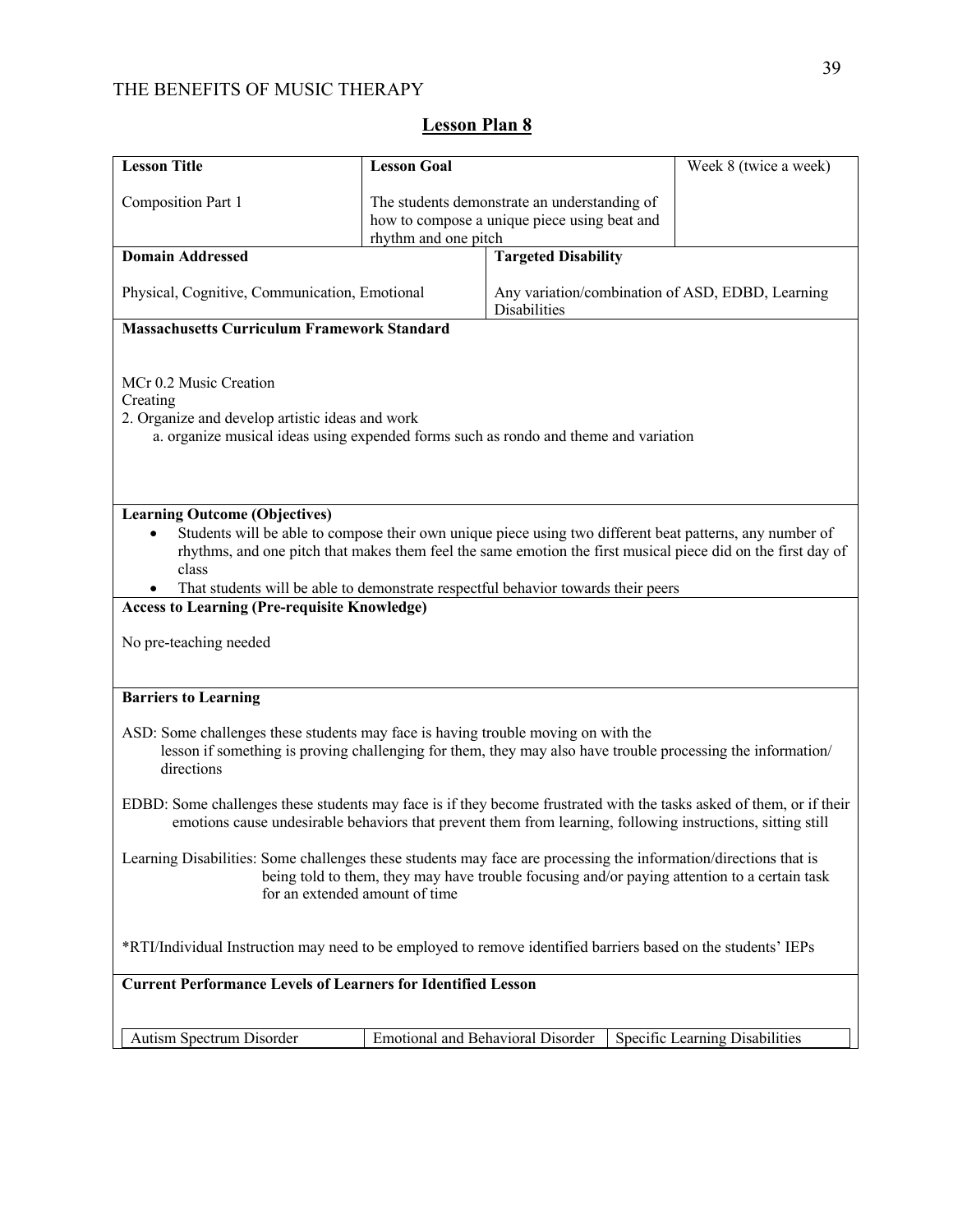| General Performance Levels<br>the student(s) tends to seek<br>$\bullet$<br>social isolation<br>the student $(s)$ is behind his<br>$\bullet$<br>peers in the general<br>education classroom,<br>particular in Mathematics<br>and ELA<br>the student $(s)$ tends to<br>exhibit unusual sensory<br>behavior<br>Performance Levels for<br><b>Composition Lesson</b><br>the student(s) usually has<br>$\bullet$<br>trouble following direction<br>logical/mathematical<br>$\bullet$<br>learner<br>student may have trouble<br>$\bullet$<br>following the line of<br>thought regarding the<br>lesson | General Performance Levels<br>the student(s) tend to have<br>difficulty following<br>directions<br>the student(s) tends to act<br>out aggressively or<br>emotionally when a task<br>becomes challenging<br>the student(s) tend to seek<br>$\bullet$<br>social isolation<br>the student(s) exhibits<br>some learning difficulties<br>and tend to be behind<br>typical peers<br>Performance Levels for<br><b>Composition Lesson</b><br>the student $(s)$ is generally<br>$\bullet$<br>hyperactive and generally<br>learns best when<br>he/she/they can physically<br>interact with the task<br>the student(s) may have<br>$\bullet$<br>difficulty working<br>partnering up and/or<br>forming groups with peers<br>to work on a given task<br>bodily/kinesthetic learner | General Performance Levels<br>the student(s) tend to have<br>$\bullet$<br>trouble focusing for an<br>extended point in time<br>the student(s) are easily<br>$\bullet$<br>distracted<br>the student $(s)$ have reading<br>$\bullet$<br>and writing challenges<br>the student(s) have<br>$\bullet$<br>difficulty with<br>organization and struggle<br>with organizational skills<br>Performance Levels for<br><b>Composition Lesson</b><br>the student(s) generally<br>have trouble following<br>directions<br>the student(s) tend to have<br>$\bullet$<br>trouble remembering<br>things<br>visual/spatial learner |
|------------------------------------------------------------------------------------------------------------------------------------------------------------------------------------------------------------------------------------------------------------------------------------------------------------------------------------------------------------------------------------------------------------------------------------------------------------------------------------------------------------------------------------------------------------------------------------------------|-----------------------------------------------------------------------------------------------------------------------------------------------------------------------------------------------------------------------------------------------------------------------------------------------------------------------------------------------------------------------------------------------------------------------------------------------------------------------------------------------------------------------------------------------------------------------------------------------------------------------------------------------------------------------------------------------------------------------------------------------------------------------|------------------------------------------------------------------------------------------------------------------------------------------------------------------------------------------------------------------------------------------------------------------------------------------------------------------------------------------------------------------------------------------------------------------------------------------------------------------------------------------------------------------------------------------------------------------------------------------------------------------|
| <b>Materials</b>                                                                                                                                                                                                                                                                                                                                                                                                                                                                                                                                                                               |                                                                                                                                                                                                                                                                                                                                                                                                                                                                                                                                                                                                                                                                                                                                                                       |                                                                                                                                                                                                                                                                                                                                                                                                                                                                                                                                                                                                                  |
| Smartboard with computer for sound system<br>$\bullet$<br>iPads with headphones<br>$\bullet$<br>Content                                                                                                                                                                                                                                                                                                                                                                                                                                                                                        |                                                                                                                                                                                                                                                                                                                                                                                                                                                                                                                                                                                                                                                                                                                                                                       |                                                                                                                                                                                                                                                                                                                                                                                                                                                                                                                                                                                                                  |
| Autism Spectrum Disorder                                                                                                                                                                                                                                                                                                                                                                                                                                                                                                                                                                       | <b>Emotional and Behavioral Disorder</b>                                                                                                                                                                                                                                                                                                                                                                                                                                                                                                                                                                                                                                                                                                                              | Specific Learning Disability                                                                                                                                                                                                                                                                                                                                                                                                                                                                                                                                                                                     |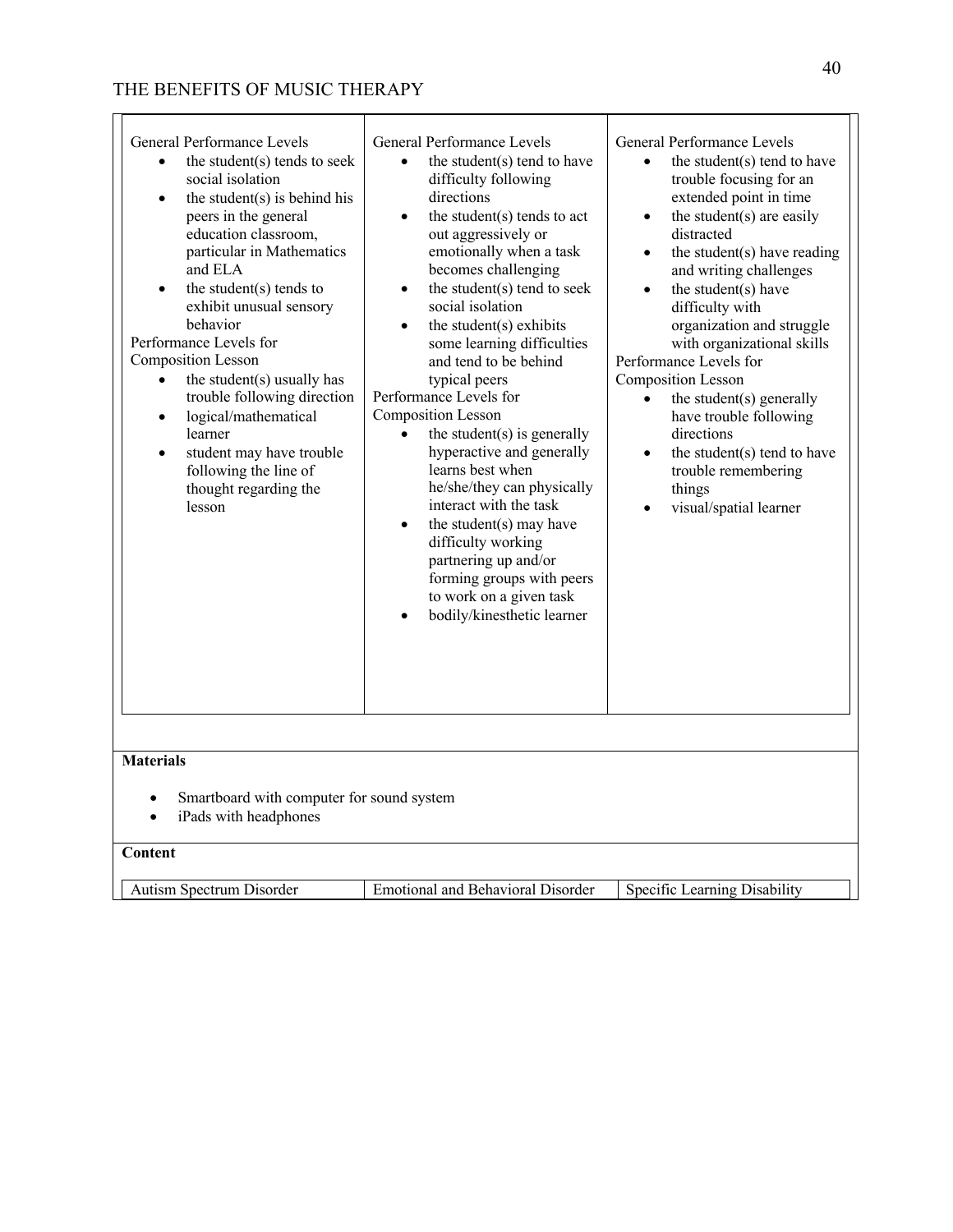| Introduction of what will<br>happen today<br>Welcome activity<br>Verbally explain, while<br>٠<br>pointing to the large<br>printout of directions on<br>the Smartboard, what the<br>lesson will be and what<br>the students will do<br>Review of beat patterns,<br>$\bullet$<br>rhythms, note values, and<br>note pitches<br>iPads and headphones | Introduction of what will<br>٠<br>happen today<br><b>Welcome Activity</b><br>$\bullet$<br>Verbally explain, while<br>$\bullet$<br>pointing to the large<br>printout of directions on the<br>Smartboard, what the<br>lesson will be and what the<br>students will do<br>Review of beat patterns,<br>$\bullet$<br>rhythms, note values, and<br>note pitches<br>iPads and headphones<br>٠ |                                                                                                                                                                                                                                                      | $\bullet$<br>$\bullet$<br>$\bullet$<br>$\bullet$ | Introduction of what<br>will happen today<br>Welcome Activity<br>Verbally explain, while<br>pointing to the large<br>printout of directions on<br>the Smartboard, what<br>the lesson will be and<br>what the students will<br>do<br>Review of beat patterns,<br>rhythms, note values,<br>and note pitches<br>iPads and headphones |
|--------------------------------------------------------------------------------------------------------------------------------------------------------------------------------------------------------------------------------------------------------------------------------------------------------------------------------------------------|----------------------------------------------------------------------------------------------------------------------------------------------------------------------------------------------------------------------------------------------------------------------------------------------------------------------------------------------------------------------------------------|------------------------------------------------------------------------------------------------------------------------------------------------------------------------------------------------------------------------------------------------------|--------------------------------------------------|-----------------------------------------------------------------------------------------------------------------------------------------------------------------------------------------------------------------------------------------------------------------------------------------------------------------------------------|
| <b>Instructional Process</b>                                                                                                                                                                                                                                                                                                                     |                                                                                                                                                                                                                                                                                                                                                                                        |                                                                                                                                                                                                                                                      |                                                  |                                                                                                                                                                                                                                                                                                                                   |
| Format/Arrangement:                                                                                                                                                                                                                                                                                                                              | <b>Instruct. Strategies:</b>                                                                                                                                                                                                                                                                                                                                                           | Social & Physical                                                                                                                                                                                                                                    |                                                  | <b>Co-Teaching</b>                                                                                                                                                                                                                                                                                                                |
| Students will be seated in<br>a circle on the carpet<br>during the introduction<br>after the Welcome<br>Activity. Students will<br>then sit at their desk at<br>their assigned places                                                                                                                                                            | Verbally, visually, and<br>kinesthetically explain the<br>directions for the task                                                                                                                                                                                                                                                                                                      | <b>Environment:</b><br>Desks will be in a circle,<br>with 2 desks (more can<br>be added) for those<br>students who are unable<br>to sit with their peers.<br>There are yoga balls that<br>can be put in place of a<br>chair for those who need<br>it |                                                  | Approaches:<br>Paraprofessional will<br>work with the teacher<br>simultaneously, and<br>working with group<br>questions as a while, so<br>the leading music<br>therapist can have more<br>one-to-one time with the<br>student if they need help                                                                                   |

### **Sequential Task Analysis of Lesson**

Class 1 (30mins)

- **1. ~2mins** Welcome Activity: Have the GoNoodle ready to play, and as soon as the students have put their bags away, they stand on the carpet and follow the dancing directions https://www.youtube.com/watch?v=lL7M6yQxW9c&list=PLnWncmeW3id5IHGIvRijPch4O64SKkGlI &index=11
- **2. ~4 mins** Have the students sit on the carpet in a circle and explain the directions
- **3. ~6mins** Review what beat patterns, rhythms, note values, and note pitches are (using a participatory format)
- **4. ~3 mins** Explain how they're going to create their own unique piece using 2 different beat patterns, rhythms, different note values, and one pitch
- **5.**  $\sim$  **12 mins** Have them brainstorm and work on their pieces independently
- **6. 3 mins** Close the lesson. Continue composition next class

Class 2 (30mins)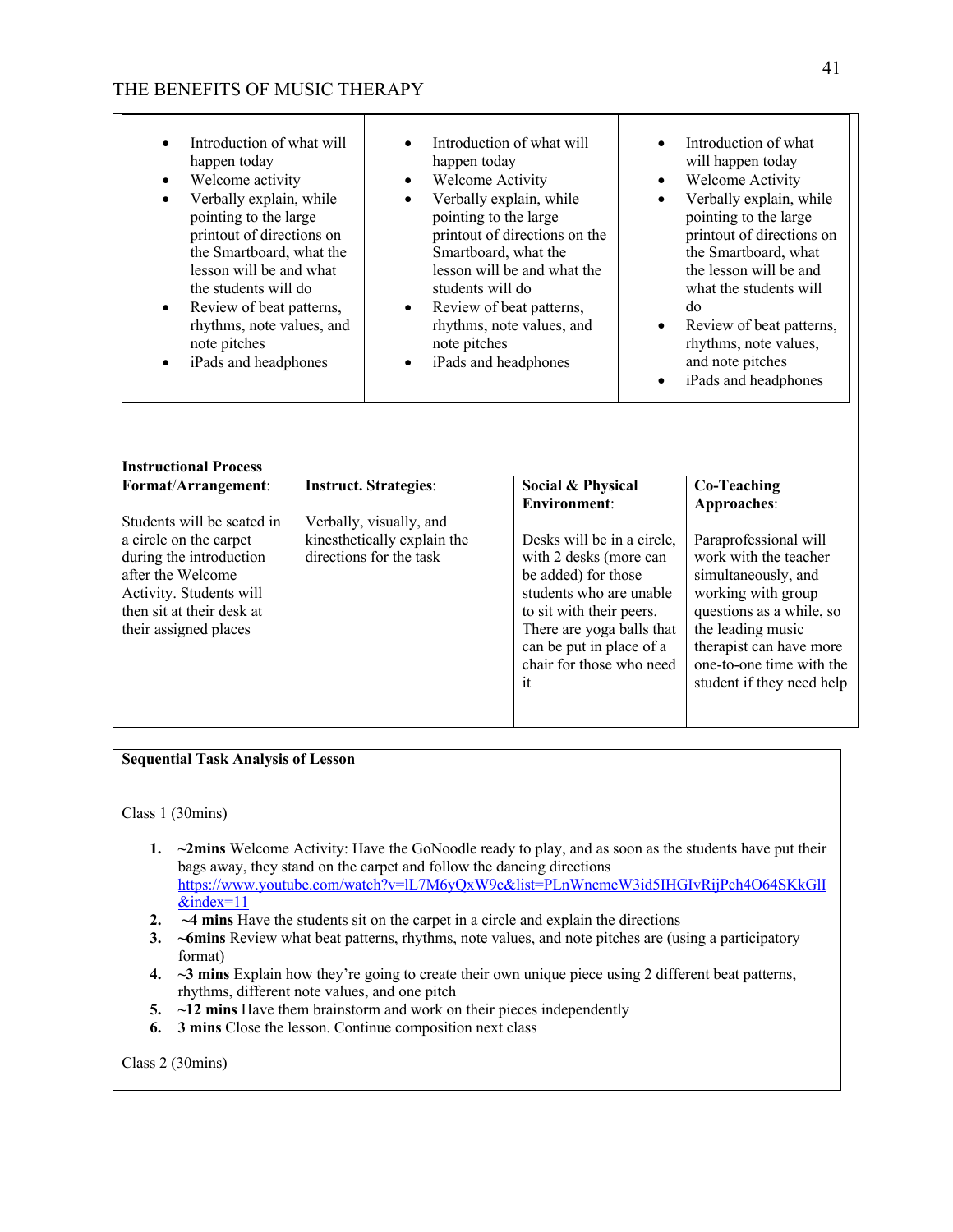- **7.** 3 **mins** Welcome Activity: Have the GoNoodle ready to play, and as soon as the students have put their bags away, they stand on the carpet and follow the dancing directions https://www.youtube.com/watch?v=bS7H4FbqOYQ&list=PLnWncmeW3id5IHGIvRijPch4O64SKkGlI  $&$ index=15
- **8. 3 mins** Review what happened last class
- **9. 5 mins** Let last minute touches be made
- **10. 16mins** Have each student share his/her/their composition
- **11. 3 mins** Close lesson. Explain what will happen next class

### **Generalization of Skills**

Having them learn about composition will strengthen their imagination and creativity, that will in turn affect other areas of learning.

### **Assessment/Product**

Based off of the Learning Objectives:

| Autism Spectrum Disorder                                                                                                                                                                                                                                                                                                                                                                                                                                          | <b>Emotional and Behavioral</b>                                                                                                                                                                                                                                                                                                                                                                                                                      | Specific Learning Disability                                                                                                                                                                                                                                                                                                                                                                                                                                      |
|-------------------------------------------------------------------------------------------------------------------------------------------------------------------------------------------------------------------------------------------------------------------------------------------------------------------------------------------------------------------------------------------------------------------------------------------------------------------|------------------------------------------------------------------------------------------------------------------------------------------------------------------------------------------------------------------------------------------------------------------------------------------------------------------------------------------------------------------------------------------------------------------------------------------------------|-------------------------------------------------------------------------------------------------------------------------------------------------------------------------------------------------------------------------------------------------------------------------------------------------------------------------------------------------------------------------------------------------------------------------------------------------------------------|
|                                                                                                                                                                                                                                                                                                                                                                                                                                                                   | Disorder                                                                                                                                                                                                                                                                                                                                                                                                                                             |                                                                                                                                                                                                                                                                                                                                                                                                                                                                   |
| able to convey their<br>$\bullet$<br>emotions in healthy ways<br>with a partner<br>Students will be able to<br>$\bullet$<br>compose their own<br>unique piece using two<br>different beat patterns,<br>any number of rhythms,<br>and one pitch that makes<br>them feel the same<br>emotion the first musical<br>piece did on the first day<br>of class<br>That students will be able<br>$\bullet$<br>to demonstrate respectful<br>behavior towards their<br>peers | Able to sit without<br>becoming distracted or<br>having to repeatedly get<br>up<br>Students will be able to<br>compose their own<br>unique piece using two<br>different beat patterns,<br>any number of rhythms,<br>and one pitch that makes<br>them feel the same<br>emotion the first musical<br>piece did on the first day<br>of class<br>That students will be able<br>$\bullet$<br>to demonstrate respectful<br>behavior towards their<br>peers | Able to sit without<br>$\bullet$<br>becoming distracted or<br>having to repeatedly get<br>up<br>Students will be able to<br>compose their own<br>unique piece using two<br>different beat patterns,<br>any number of rhythms,<br>and one pitch that makes<br>them feel the same<br>emotion the first musical<br>piece did on the first day<br>of class<br>That students will be able<br>$\bullet$<br>to demonstrate respectful<br>behavior towards their<br>peers |
| <b>Sources</b>                                                                                                                                                                                                                                                                                                                                                                                                                                                    |                                                                                                                                                                                                                                                                                                                                                                                                                                                      |                                                                                                                                                                                                                                                                                                                                                                                                                                                                   |
| GoNoodle™                                                                                                                                                                                                                                                                                                                                                                                                                                                         |                                                                                                                                                                                                                                                                                                                                                                                                                                                      |                                                                                                                                                                                                                                                                                                                                                                                                                                                                   |

https://www.youtube.com/watch?v=lL7M6yQxW9c&list=PLnWncmeW3id5IHGIvRijPch4O64SKkGlI&index= 11

https://www.youtube.com/watch?v=bS7H4FbqOYQ&list=PLnWncmeW3id5IHGIvRijPch4O64SKkGlI&index= 15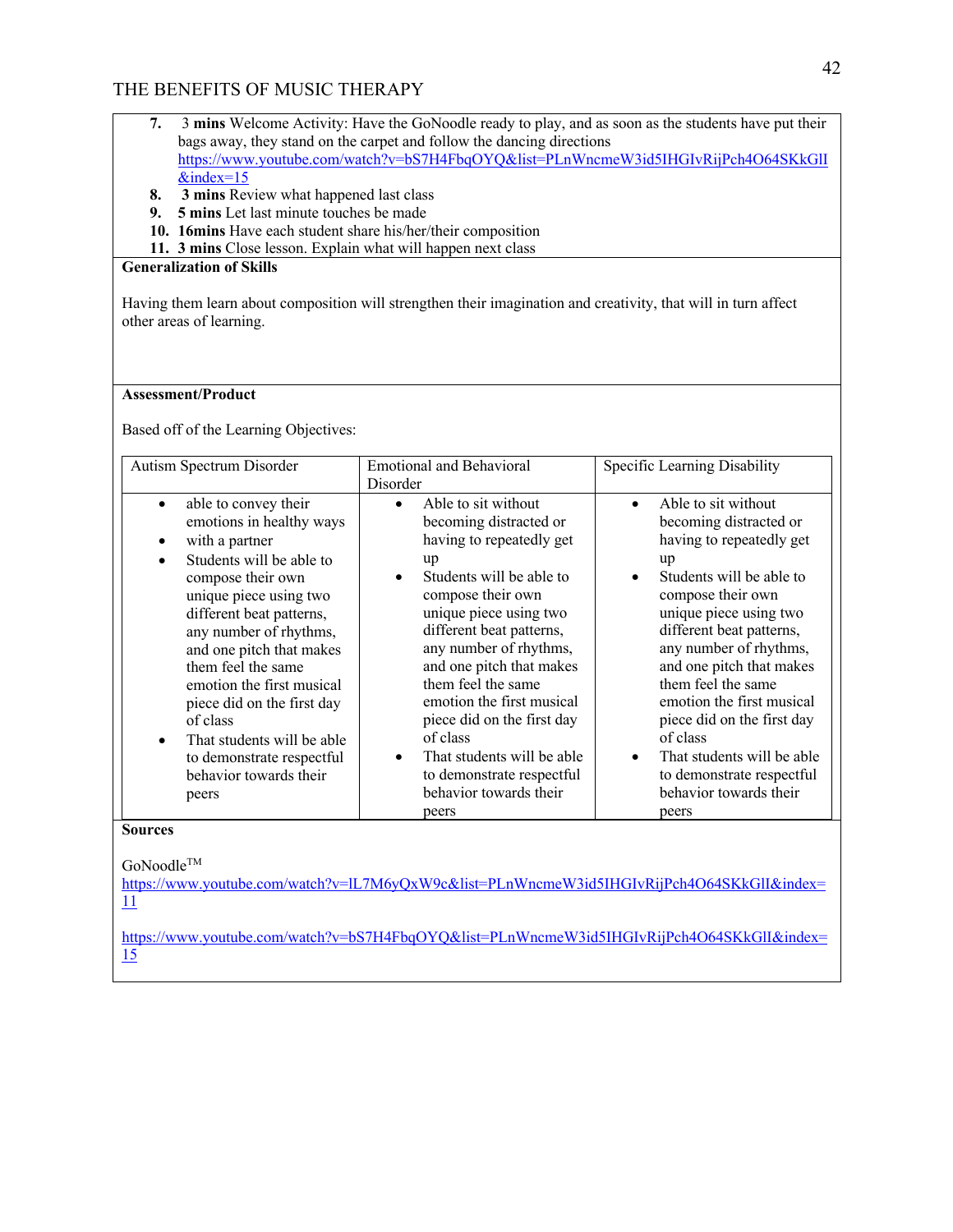| <b>Lesson Title</b>                                                                                                                                                                                                                                | <b>Lesson Goal</b>                                                                                                                                                                                                                                                                                           |                                                                                          | Week 9 (twice a week)          |  |  |
|----------------------------------------------------------------------------------------------------------------------------------------------------------------------------------------------------------------------------------------------------|--------------------------------------------------------------------------------------------------------------------------------------------------------------------------------------------------------------------------------------------------------------------------------------------------------------|------------------------------------------------------------------------------------------|--------------------------------|--|--|
| <b>Composition Part 2</b>                                                                                                                                                                                                                          | patterns and rhythm and two pitches                                                                                                                                                                                                                                                                          | The students demonstrate an understanding of<br>how to compose a unique piece using beat |                                |  |  |
| <b>Domain Addressed</b>                                                                                                                                                                                                                            |                                                                                                                                                                                                                                                                                                              | <b>Targeted Disability</b>                                                               |                                |  |  |
| Physical, Cognitive, Communication, Emotional                                                                                                                                                                                                      |                                                                                                                                                                                                                                                                                                              | Any variation/combination of ASD, EDBD, Learning<br><b>Disabilities</b>                  |                                |  |  |
| <b>Massachusetts Curriculum Framework Standard</b>                                                                                                                                                                                                 |                                                                                                                                                                                                                                                                                                              |                                                                                          |                                |  |  |
| MCr 0.2 Music Creation<br>Creating<br>2. Organize and develop artistic ideas and work<br>a. organize musical ideas using expended forms such as rondo and theme and variation                                                                      |                                                                                                                                                                                                                                                                                                              |                                                                                          |                                |  |  |
| <b>Learning Outcome (Objectives)</b>                                                                                                                                                                                                               |                                                                                                                                                                                                                                                                                                              |                                                                                          |                                |  |  |
| of class                                                                                                                                                                                                                                           | Students will be able to compose their own unique piece using two different beat patterns, any number of<br>rhythms, and two pitches that makes them feel the same emotion the first musical piece did on the first day<br>That students will be able to demonstrate respectful behavior towards their peers |                                                                                          |                                |  |  |
| <b>Access to Learning (Pre-requisite Knowledge)</b>                                                                                                                                                                                                |                                                                                                                                                                                                                                                                                                              |                                                                                          |                                |  |  |
| No pre-teaching needed                                                                                                                                                                                                                             |                                                                                                                                                                                                                                                                                                              |                                                                                          |                                |  |  |
| <b>Barriers to Learning</b>                                                                                                                                                                                                                        |                                                                                                                                                                                                                                                                                                              |                                                                                          |                                |  |  |
| ASD: Some challenges these students may face is having trouble moving on with the<br>lesson if something is proving challenging for them, they may also have trouble processing the information/<br>directions                                     |                                                                                                                                                                                                                                                                                                              |                                                                                          |                                |  |  |
| EDBD: Some challenges these students may face is if they become frustrated with the tasks asked of them, or if their<br>emotions cause undesirable behaviors that prevent them from learning, following instructions, sitting still                |                                                                                                                                                                                                                                                                                                              |                                                                                          |                                |  |  |
| Learning Disabilities: Some challenges these students may face are processing the information/directions that is<br>being told to them, they may have trouble focusing and/or paying attention to a certain task<br>for an extended amount of time |                                                                                                                                                                                                                                                                                                              |                                                                                          |                                |  |  |
| *RTI/Individual Instruction may need to be employed to remove identified barriers based on the students' IEPs                                                                                                                                      |                                                                                                                                                                                                                                                                                                              |                                                                                          |                                |  |  |
| <b>Current Performance Levels of Learners for Identified Lesson</b>                                                                                                                                                                                |                                                                                                                                                                                                                                                                                                              |                                                                                          |                                |  |  |
| Autism Spectrum Disorder                                                                                                                                                                                                                           | <b>Emotional and Behavioral Disorder</b>                                                                                                                                                                                                                                                                     |                                                                                          | Specific Learning Disabilities |  |  |
|                                                                                                                                                                                                                                                    |                                                                                                                                                                                                                                                                                                              |                                                                                          |                                |  |  |

# **Lesson Plan 9**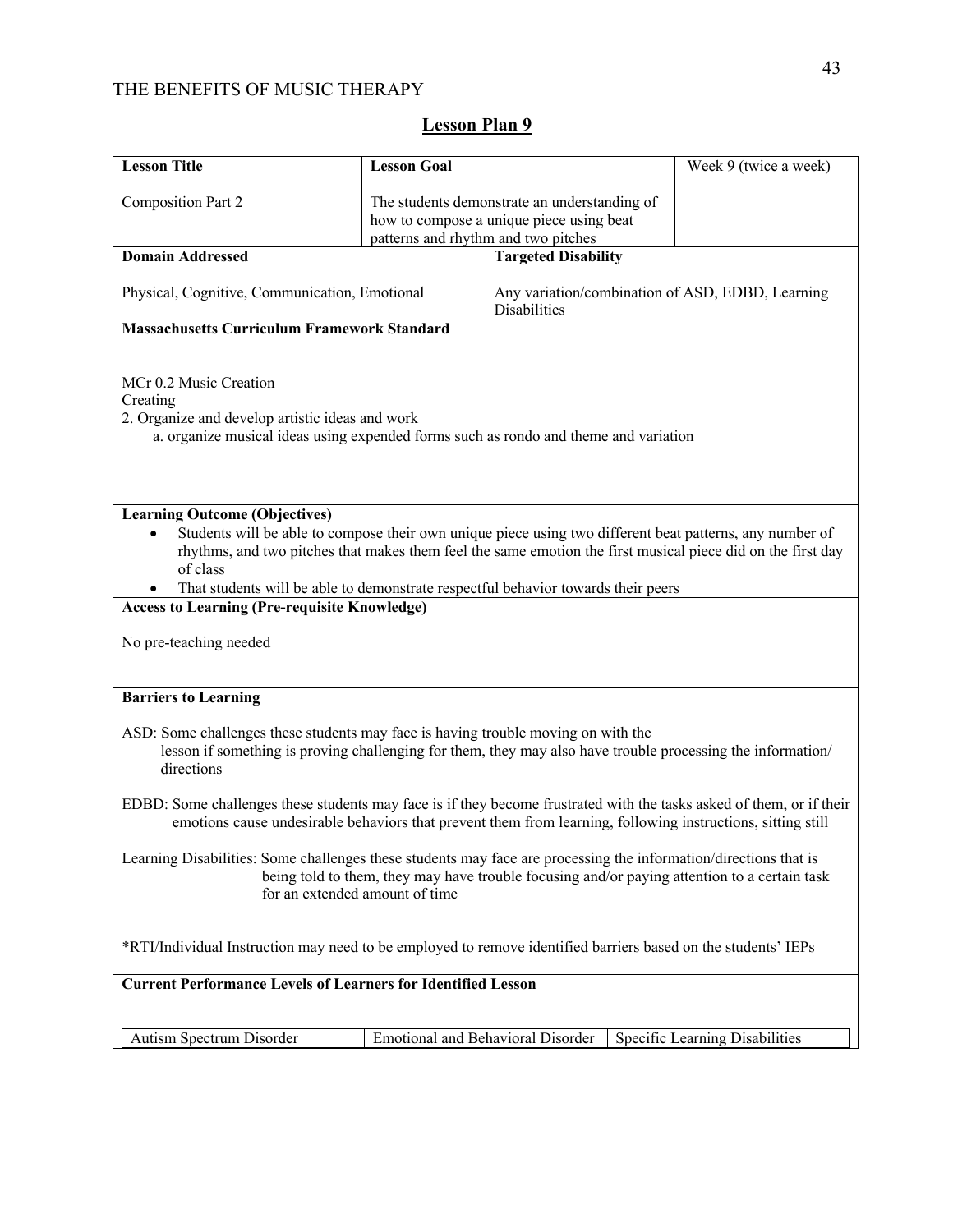| General Performance Levels<br>the student(s) tends to seek<br>$\bullet$<br>social isolation<br>the student $(s)$ is behind his<br>$\bullet$<br>peers in the general<br>education classroom,<br>particular in Mathematics<br>and ELA<br>the student $(s)$ tends to<br>exhibit unusual sensory<br>behavior<br>Performance Levels for<br><b>Composition Lesson</b><br>the student(s) usually has<br>$\bullet$<br>trouble following direction<br>logical/mathematical<br>$\bullet$<br>learner<br>student may have trouble<br>$\bullet$<br>following the line of<br>thought regarding the<br>lesson | General Performance Levels<br>the student(s) tend to have<br>difficulty following<br>directions<br>the student(s) tends to act<br>out aggressively or<br>emotionally when a task<br>becomes challenging<br>the student(s) tend to seek<br>$\bullet$<br>social isolation<br>the student(s) exhibits<br>some learning difficulties<br>and tend to be behind<br>typical peers<br>Performance Levels for<br><b>Composition Lesson</b><br>the student $(s)$ is generally<br>$\bullet$<br>hyperactive and generally<br>learns best when<br>he/she/they can physically<br>interact with the task<br>the student(s) may have<br>$\bullet$<br>difficulty working<br>partnering up and/or<br>forming groups with peers<br>to work on a given task<br>bodily/kinesthetic learner | General Performance Levels<br>the student(s) tend to have<br>$\bullet$<br>trouble focusing for an<br>extended point in time<br>the student(s) are easily<br>$\bullet$<br>distracted<br>the student $(s)$ have reading<br>$\bullet$<br>and writing challenges<br>the student(s) have<br>$\bullet$<br>difficulty with<br>organization and struggle<br>with organizational skills<br>Performance Levels for<br><b>Composition Lesson</b><br>the student(s) generally<br>have trouble following<br>directions<br>the student(s) tend to have<br>$\bullet$<br>trouble remembering<br>things<br>visual/spatial learner |
|------------------------------------------------------------------------------------------------------------------------------------------------------------------------------------------------------------------------------------------------------------------------------------------------------------------------------------------------------------------------------------------------------------------------------------------------------------------------------------------------------------------------------------------------------------------------------------------------|-----------------------------------------------------------------------------------------------------------------------------------------------------------------------------------------------------------------------------------------------------------------------------------------------------------------------------------------------------------------------------------------------------------------------------------------------------------------------------------------------------------------------------------------------------------------------------------------------------------------------------------------------------------------------------------------------------------------------------------------------------------------------|------------------------------------------------------------------------------------------------------------------------------------------------------------------------------------------------------------------------------------------------------------------------------------------------------------------------------------------------------------------------------------------------------------------------------------------------------------------------------------------------------------------------------------------------------------------------------------------------------------------|
| <b>Materials</b>                                                                                                                                                                                                                                                                                                                                                                                                                                                                                                                                                                               |                                                                                                                                                                                                                                                                                                                                                                                                                                                                                                                                                                                                                                                                                                                                                                       |                                                                                                                                                                                                                                                                                                                                                                                                                                                                                                                                                                                                                  |
| Smartboard with computer for sound system<br>$\bullet$<br>iPads with headphones<br>$\bullet$<br>Content                                                                                                                                                                                                                                                                                                                                                                                                                                                                                        |                                                                                                                                                                                                                                                                                                                                                                                                                                                                                                                                                                                                                                                                                                                                                                       |                                                                                                                                                                                                                                                                                                                                                                                                                                                                                                                                                                                                                  |
| Autism Spectrum Disorder                                                                                                                                                                                                                                                                                                                                                                                                                                                                                                                                                                       | <b>Emotional and Behavioral Disorder</b>                                                                                                                                                                                                                                                                                                                                                                                                                                                                                                                                                                                                                                                                                                                              | Specific Learning Disability                                                                                                                                                                                                                                                                                                                                                                                                                                                                                                                                                                                     |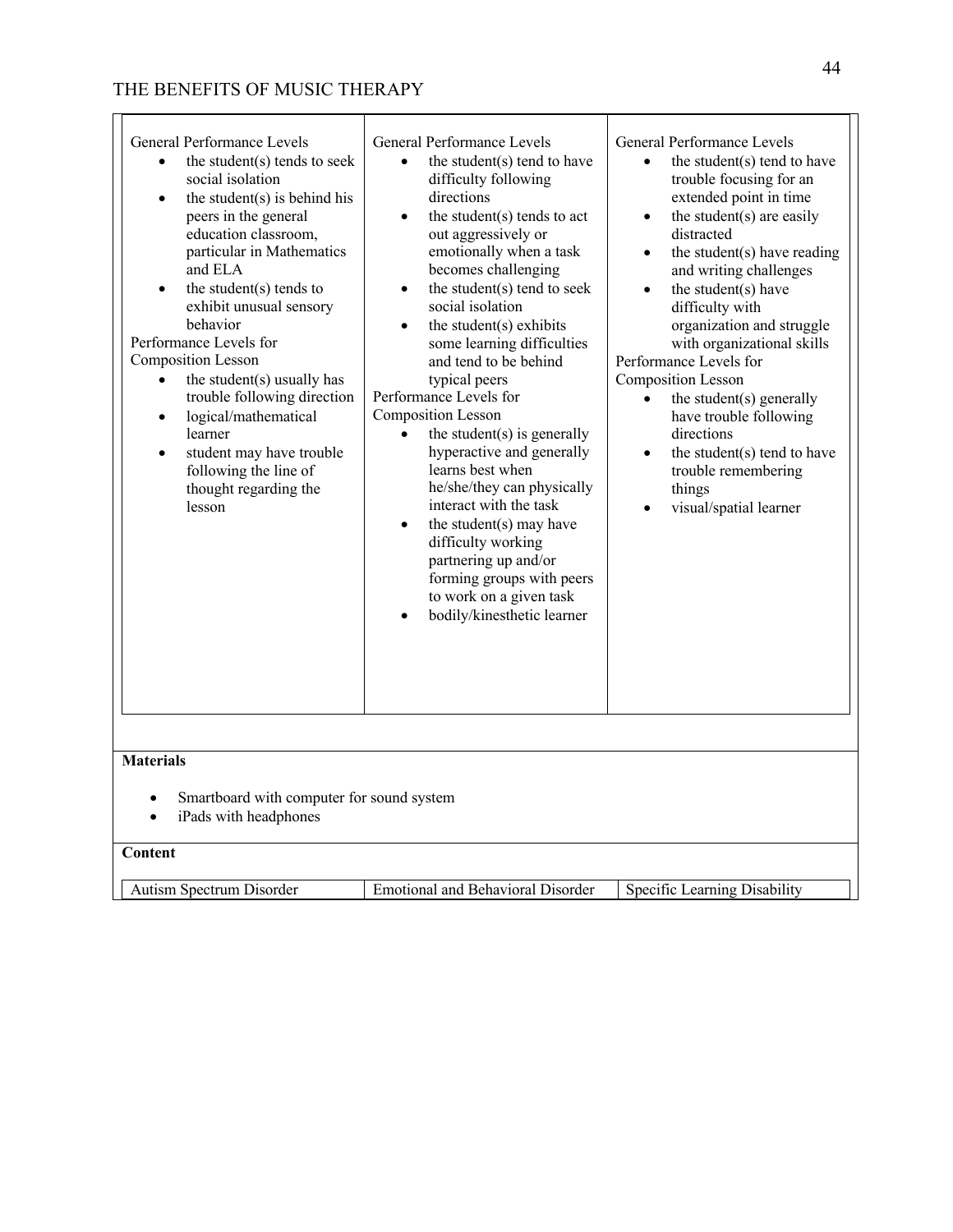| Introduction of what will<br>happen today<br>Welcome activity<br>Verbally explain, while<br>$\bullet$<br>pointing to the large<br>printout of directions on<br>the Smartboard, what the<br>lesson will be and what<br>the students will do<br>Review of their unique<br>$\bullet$<br>piece from the week<br>before<br>iPads and headphones |                                                         | Introduction of what will<br>happen today<br>Welcome Activity<br>$\bullet$<br>Verbally explain, while<br>$\bullet$<br>pointing to the large<br>printout of directions on the<br>Smartboard, what the<br>lesson will be and what the<br>students will do<br>Review of their unique<br>$\bullet$<br>piece from the week before<br>iPads and headphones |                                                                                                                                                                                                                               | $\bullet$<br>$\bullet$<br>$\bullet$ | Introduction of what<br>will happen today<br>Welcome Activity<br>Verbally explain, while<br>pointing to the large<br>printout of directions on<br>the Smartboard, what<br>the lesson will be and<br>what the students will<br>do<br>Review of their unique<br>piece from the week<br>before<br>iPads and headphones |
|--------------------------------------------------------------------------------------------------------------------------------------------------------------------------------------------------------------------------------------------------------------------------------------------------------------------------------------------|---------------------------------------------------------|------------------------------------------------------------------------------------------------------------------------------------------------------------------------------------------------------------------------------------------------------------------------------------------------------------------------------------------------------|-------------------------------------------------------------------------------------------------------------------------------------------------------------------------------------------------------------------------------|-------------------------------------|---------------------------------------------------------------------------------------------------------------------------------------------------------------------------------------------------------------------------------------------------------------------------------------------------------------------|
| <b>Instructional Process</b>                                                                                                                                                                                                                                                                                                               |                                                         |                                                                                                                                                                                                                                                                                                                                                      |                                                                                                                                                                                                                               |                                     |                                                                                                                                                                                                                                                                                                                     |
| Format/Arrangement:<br>Students will be seated in                                                                                                                                                                                                                                                                                          | <b>Instruct. Strategies:</b><br>Verbally, visually, and |                                                                                                                                                                                                                                                                                                                                                      | Social & Physical<br><b>Environment:</b>                                                                                                                                                                                      |                                     | <b>Co-Teaching</b><br>Approaches:                                                                                                                                                                                                                                                                                   |
| a circle on the carpet<br>during the introduction<br>after the Welcome<br>Activity. Students will<br>then sit at their desk at<br>their assigned places                                                                                                                                                                                    |                                                         | kinesthetically explain the<br>directions for the task                                                                                                                                                                                                                                                                                               | Desks will be in a circle,<br>with 2 desks (more can<br>be added) for those<br>students who are unable<br>to sit with their peers.<br>There are yoga balls that<br>can be put in place of a<br>chair for those who need<br>it |                                     | Paraprofessional will<br>work with the teacher<br>simultaneously, and<br>working with group<br>questions as a while, so<br>the leading music<br>therapist can have more<br>one-to-one time with the<br>student if they need help                                                                                    |

### **Sequential Task Analysis of Lesson**

Class 1 (30mins)

- **1. ~2mins** Welcome Activity: Have the GoNoodle ready to play, and as soon as the students have put their bags away, they stand on the carpet and follow the dancing directions https://www.youtube.com/watch?v=Z2mx5GtL3co&list=PLnWncmeW3id5IHGIvRijPch4O64SKkGlI& index=17
- **2. ~6 mins** Review their unique pieces from last week
- **3. ~4 mins** Explain the new criteria
- **4. ~15 mins** Have them brainstorm and create on their iPads independently
- **5. 3 mins** Close the lesson. Continue composition next class

## Class 2 (30mins)

- **6.** 3 **mins** Welcome Activity: Have the GoNoodle ready to play, and as soon as the students have put their bags away, they stand on the carpet and follow the dancing directions https://www.youtube.com/watch?v=b4u42yQmvpI&list=PLnWncmeW3id5IHGIvRijPch4O64SKkGlI& index=12
- **7. 3 mins** Review what happened last class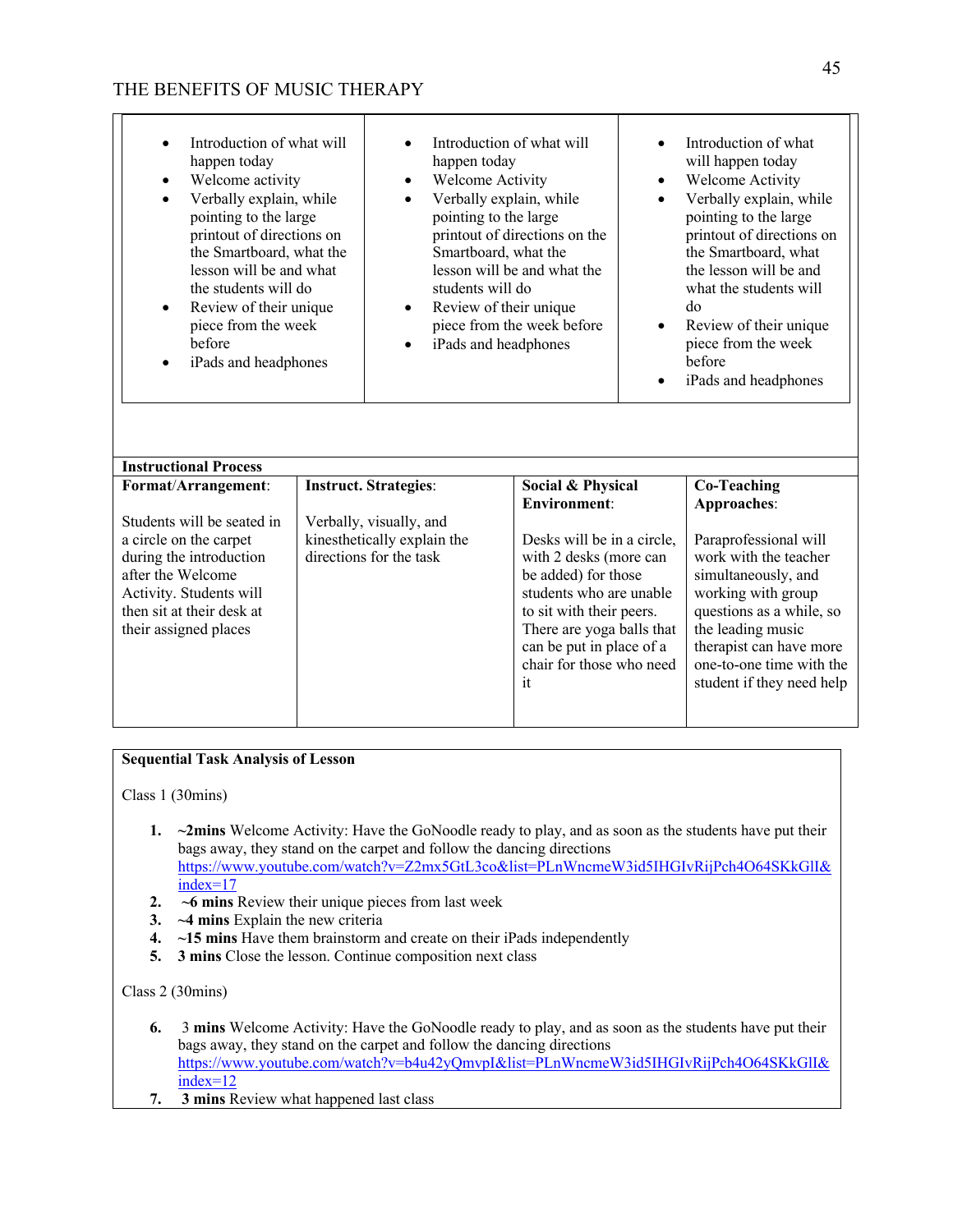- **8. 5 mins** Let last minute touches be made
- **9. 16mins** Have each student share his/her/their composition and ask if they would like to be video recorded and to bring it home as a final project

## **10. 3 mins** Close lesson.

## **Generalization of Skills**

Having them learn about composition will strengthen their imagination and creativity, that will in turn affect other areas of learning.

### **Assessment/Product**

Based off of the Learning Objectives:

## **Sources**

GoNoodle™

https://www.youtube.com/watch?v=Z2mx5GtL3co&list=PLnWncmeW3id5IHGIvRijPch4O64SKkGlI&index=1 7

https://www.youtube.com/watch?v=b4u42yQmvpI&list=PLnWncmeW3id5IHGIvRijPch4O64SKkGlI&index=1 2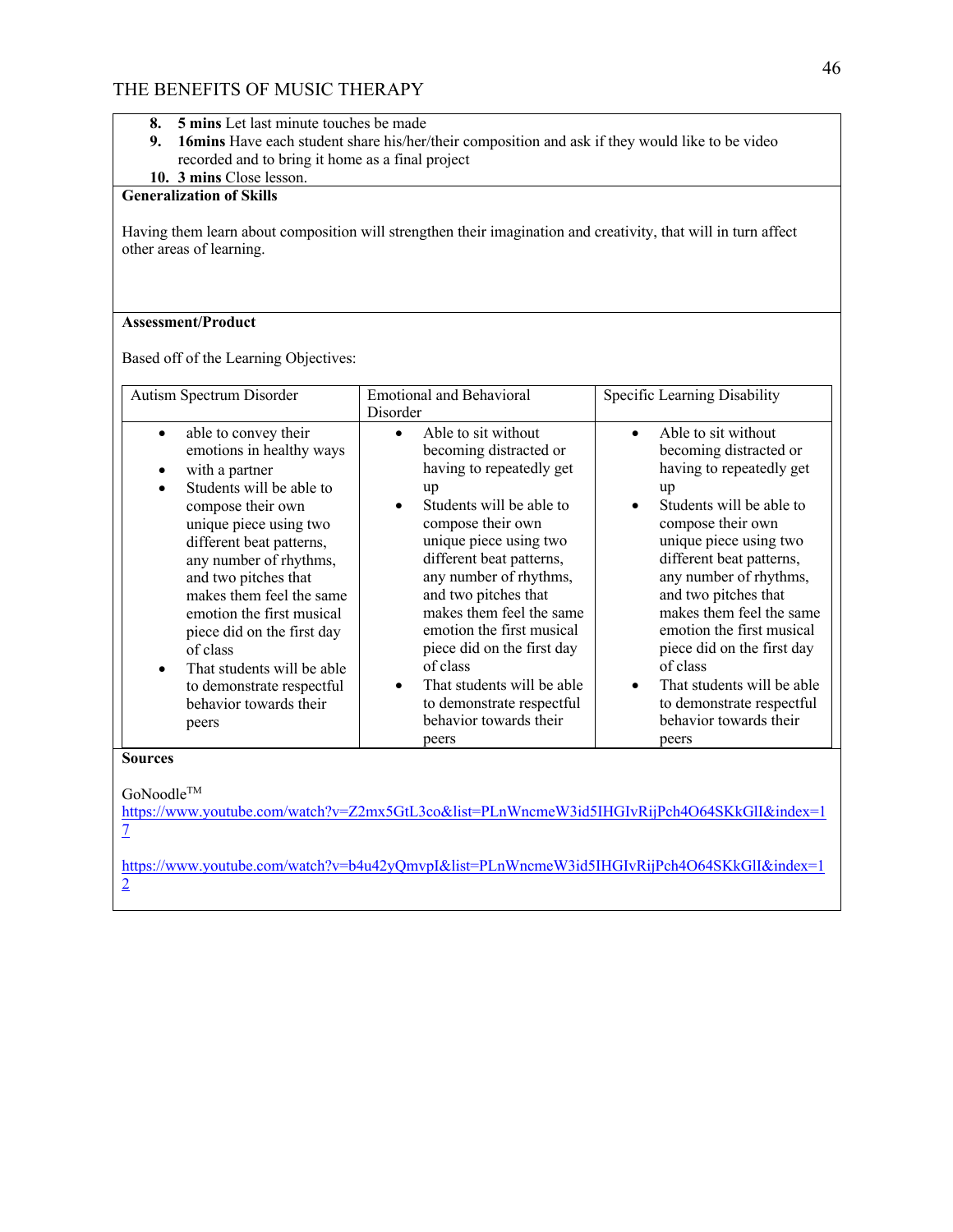#### **Summary**

 These nine lesson plans follow the Universal Design Learning (UDL) format, which encompasses all learning styles. This type of lesson plan format anticipates barriers to learning, the students' access to learning, and instructs the students based off of each of their learning styles, whether it be verbal/linguistic, auditory, kinesthetic, logical, artistic, or many other forms of learning. The UDL format also assesses students based off of their learning styles, as not every student flourishes under the typical pencil and paper test.

There are many pros to employing the UDL format to a music therapy curriculum. Students with a variety of diagnoses for cognitive, behavioral, and emotional, and/or physical challenges that affect their learning have needs as unique and as complicated as their diagnoses may be. The UDL lesson plan format is able to meet these needs more often than not and tends to benefit students with special needs more than a typical lesson plan format that does not allow for any variation of learning and caters toward the "typical" student.

Music in and of itself and especially music therapy, is suited to the UDL lesson plan format. Music therapy is an intervention that seeks to aid students with various exceptionalities, to help them learn techniques to become successful young adults and adults in both the classroom and the outside world. Both the UDL lesson plan format and music speak to students with a variety of learning styles and are able to offer many different ways to taking in the information, whether it be through physical means, verbal/linguistic means, or through artistic portrayal. The three parts of UDL, representation, action and expression, and engagement, each mold to a student's learning style, through how the knowledge is portrayed, how the student interacts with the knowledge, and how the student is motivated to learn about a certain topic.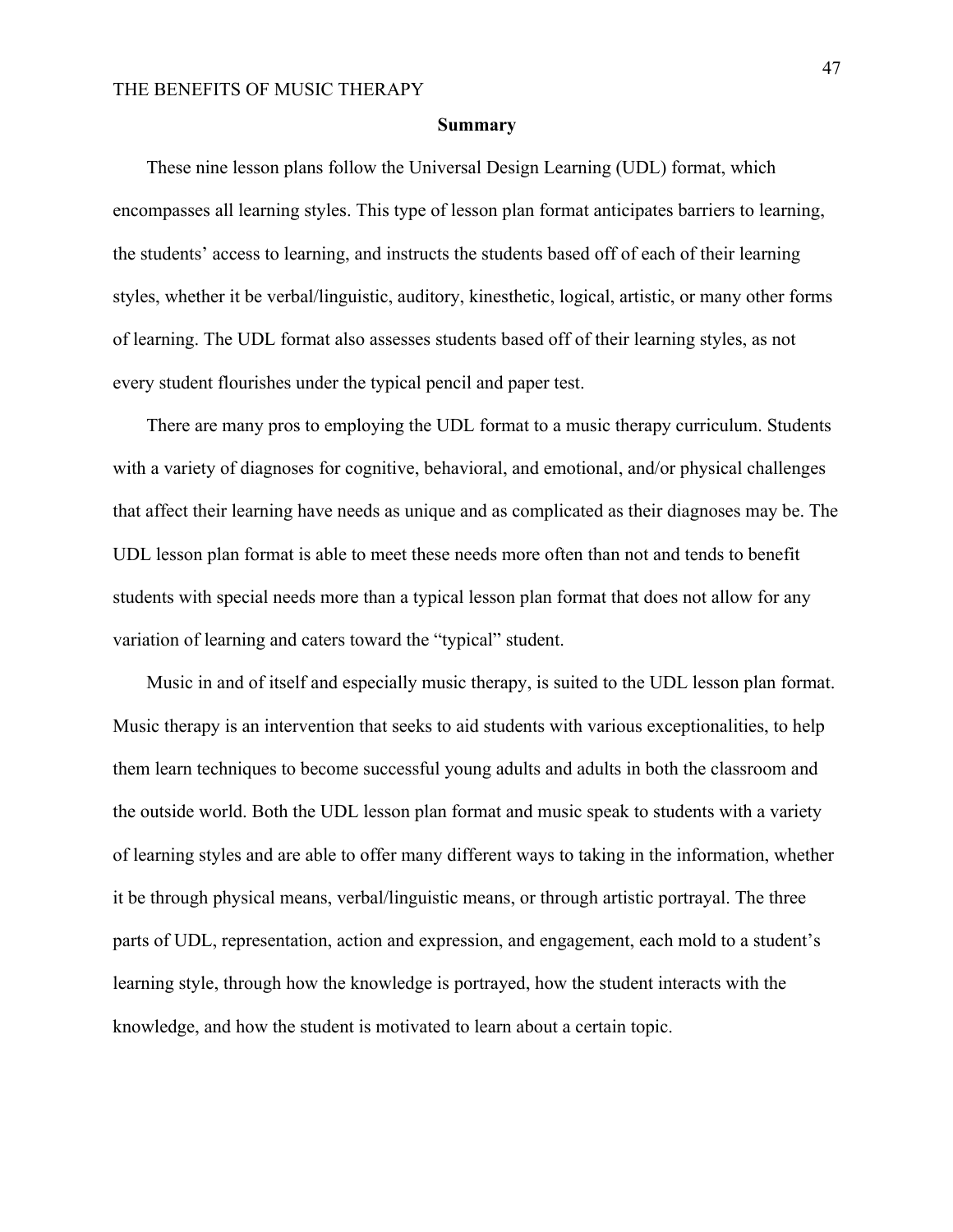Another important and valuable pro to the UDL lesson plan format is that it follows the framework of Bloom's Taxonomy. Bloom's Taxonomy, synonymous with scaffolding, involves six key steps: knowledge, comprehension, application, analysis, synthesis, and evaluation. The knowledge is the UDL's access to learning and is the most basic step that a student and teacher will take that aids in the student's learning process. Steps 2, 3, 4, and 5 are all integrated into the actual lesson plan itself. The final step, evaluation, is the assessment/product in the UDL lesson plan format and assesses the amount of knowledge the student has taken in, and whether the teaching method was productive or not. The evaluation step also goes back to the student's IEP and whether that specific goal or benchmark had been achieved in that lesson. For music therapy, the assessment portion is essential, as music therapy is part of the students' IEPs and whether the students are progressing in the realm of their disability is important.

However, there are some challenges to employing the UDL lesson plan format for a music therapy curriculum. The umbrella term that the UDL framework resides under is differentiated instruction. Differentiated instruction is difficult to maintain and has many challenges to being implemented. Several challenges include time constraints, some students could prevent the class from moving on, and it is difficult to measure the effectiveness of the teacher. As seen in the nine lesson plans, thirty-minute class periods are short and it is difficult to fit in everything that seems important to teach in that thirty minutes. As a result of the time constraint, there is less "wiggle room" so to speak to differentiate instruction for each learner and have the UDL framework in full effect in such a short time span. The second challenge, some students preventing the class from moving on, is a problem with differentiated instruction because by having such a narrowed focus on each student, certain students could hold the class up if the teacher/therapist is making sure that everyone is learning the information. The third challenge of difficulty in assessing the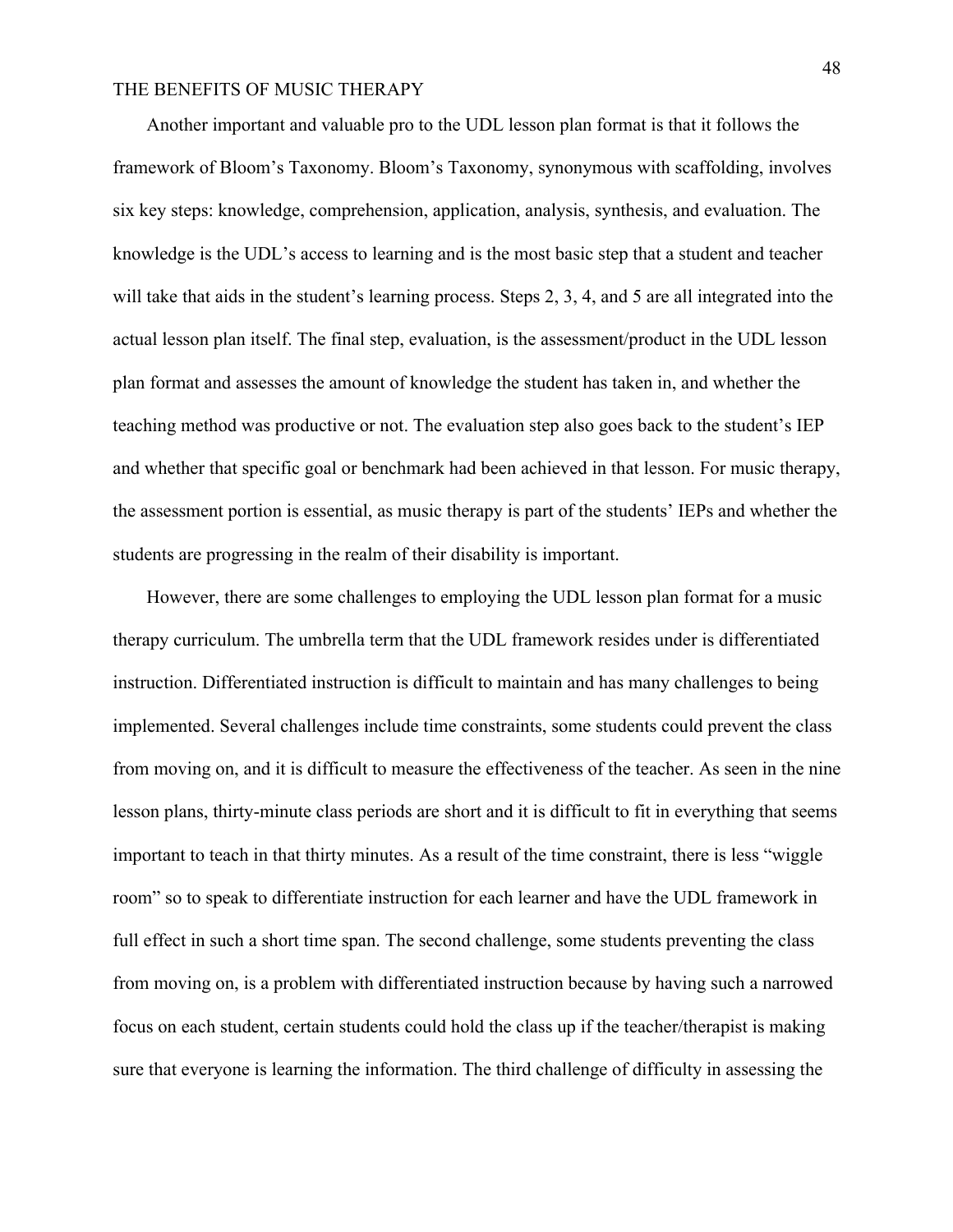teacher is another issue with the UDL framework, because if each student is being evaluated differently, it is hard to tell how effective the teacher is, if there are varying results across the class, with different evaluation techniques being used. There is also lack of support, both from parents and fellow staff. Differentiated instruction requires teamwork, and sometimes the leader of the team does not have the support base he/she needs to complete the differentiated instruction. This is especially true with music therapy, as it is seen as an unconventional approach and less scientific, thus more parents and other staff are more skeptical and hesitant to partake.

Despite these challenges, however, the UDL framework remains the most beneficial way to teach students with special needs. It is the closest teaching format that is able to meet the students' needs effectively and in an immersive way. The UDL framework teaches the students to be accountable in their own learning and it also helps the students learn more about their own learning styles as well. It involves the students in their own learning and testing process, ending in better results for both student and teacher.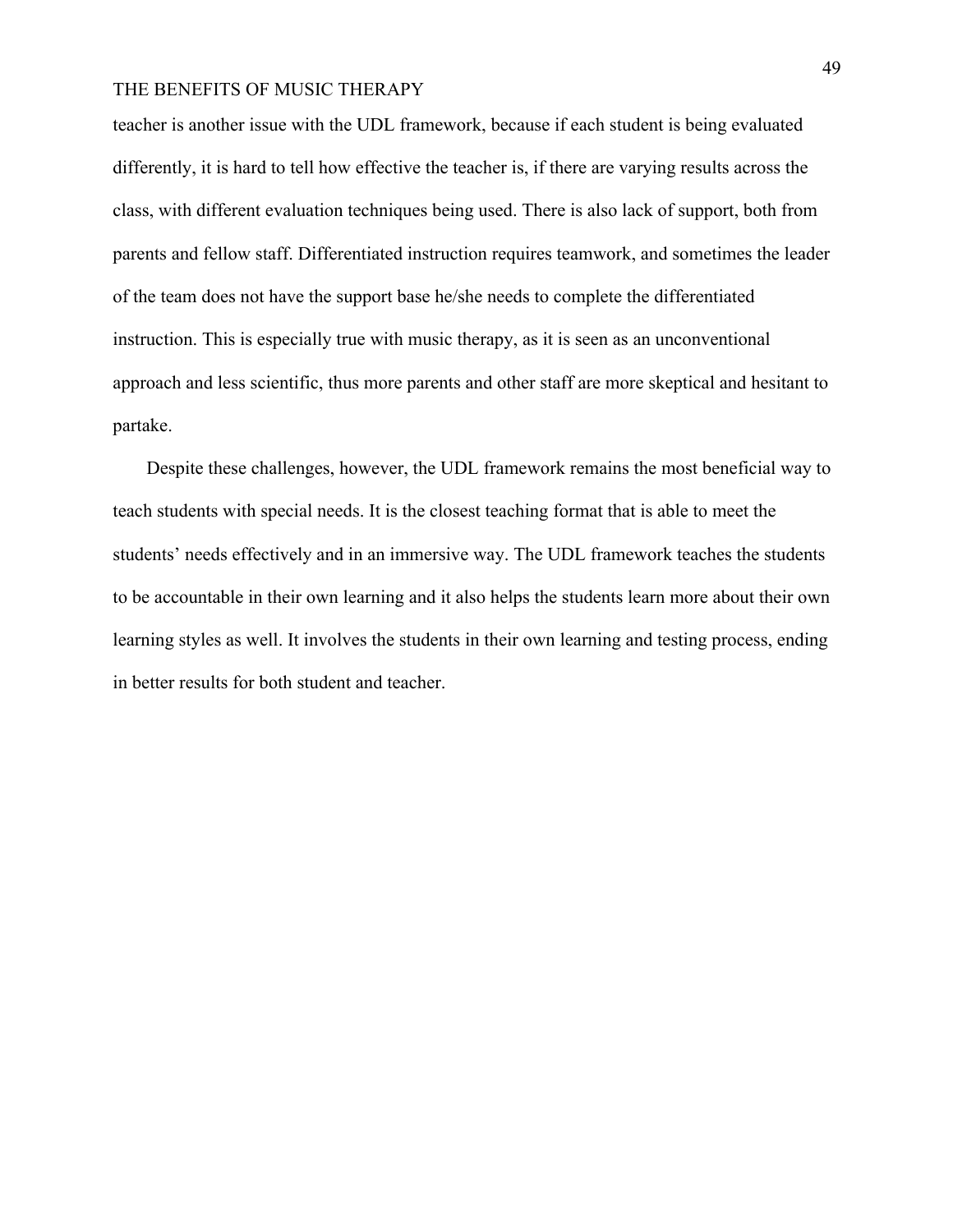### References

- Boso, M., Politi, P., & Emanuele, E. (2007). Effects of Long-Term Interactive Music Therapy on Behavior Profile and Musical Skills in Young Adults with Severe Autism. *The Journal of Alternative and Complementary Medicine, 13*(7), 709-712.
- Constantin, F.A. (2015). Emotional Effects of Music Therapy on Children with Special Needs. *Journal Plus Education, 8,* 178-183.
- Erkkila, J., Fachner, J., Punkanen, M., & Ala-Ruona, E. (2011). Individual Music Therapy for Depression—Randomised Controlled Trial. *The British Journal of Psychiatry, 199,* 132- 139.
- Hammel Alice M. (2017) Teaching Music to Students with Special Needs. New York: Oxford University Press.
- Jacobsen, S.L., & McKinney, C.H. (2015). Music Therapy Tool for Assessing Parent-Child Interaction in Cases of Emotional Neglect. *J Child Family Studies, 24,* 2164-2173.
- McFerran, K., Roberts, M., & O'Grady, L. (2010). Music Therapy with Bereaved Teenagers: A Mixed Methods Perspective, *Death Studies, 34*, 541-565.
- Ockelford, A., Welch, G., & Zimmerman, S. (2002). Music Education for Pupils with Severe or Profound and Multiple Difficulties—Current Provision and Future Need. *British Journal of Special Education, 29*(4), 178-182.
- Pantev, C., Ross, B., Fujioka, T., Trainor, L.J., Schulte, M., & Schulz, M. (2003). Music and Learning-Induced Cortical Plasticity. *New York Academy of Sciences,* 438-450.
- Porter, S., McConnell, T., McLaughlin, K., Lynn, F., Cardwell, C., Braiden, H., Boylan, J., & Holmes, V. (2017). Music Therapy for Children and Adolescents with Behavioral and Emotional Problems: A Randomised Controlled Trial. *The Journal of Child Psychology and*